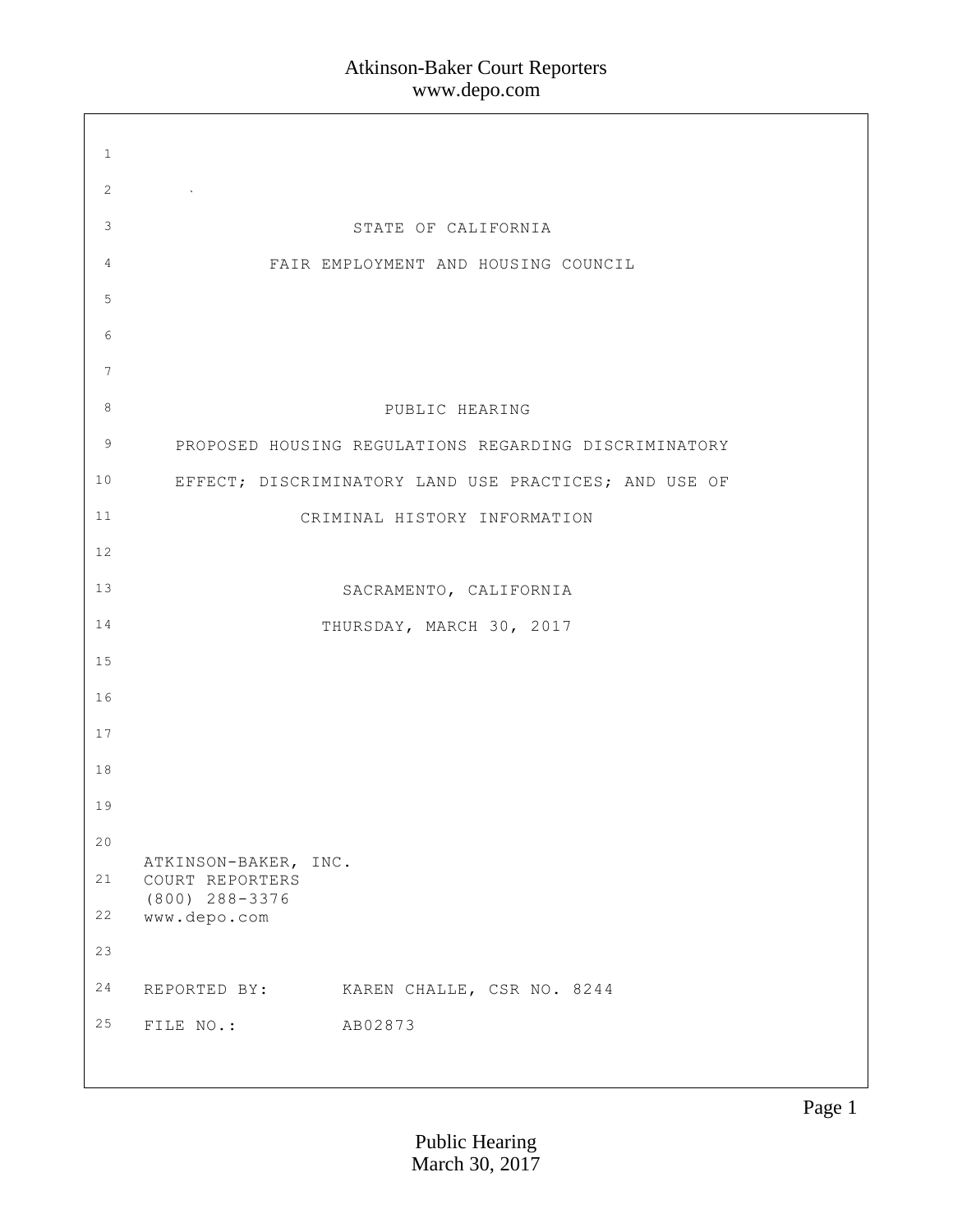# Atkinson-Baker Court Reporters

www.depo.com

| $\mathbf{1}$   |                                                                                                                | 1                       | INDEX                                                      |
|----------------|----------------------------------------------------------------------------------------------------------------|-------------------------|------------------------------------------------------------|
| $\overline{2}$ |                                                                                                                | $\overline{\mathbf{c}}$ | <b>SPEAKERS:</b>                                           |
| 3              |                                                                                                                | 3                       | JUSTIN PADDOCK, California Association of Realtors         |
| 4<br>5         |                                                                                                                | 4                       |                                                            |
|                |                                                                                                                |                         | WHITNEY PROUT, California Apartment Association            |
| 6              | STATE OF CALIFORNIA                                                                                            | 5                       | RON KINGSTON, Apartment Associations of Southern           |
|                | FAIR EMPLOYMENT AND HOUSING COUNCIL                                                                            | 6                       | California and Orange County; East Bay Rental              |
| 7              |                                                                                                                | 7                       | <b>Housing Association</b>                                 |
| 8              |                                                                                                                | 8                       | JOHN SMOCK, Apartment Association of Orange County         |
|                | PUBLIC HEARING                                                                                                 | 9                       |                                                            |
| 9              |                                                                                                                |                         | SARAH STEINHEIMER, Legal Services of Northern              |
|                | PROPOSED HOUSING REGULATIONS REGARDING DISCRIMINATORY                                                          | 10                      | California                                                 |
| 10             | EFFECT; DISCRIMINATORY LAND USE PRACTICES; AND USE OF                                                          | 11                      | PATRICIA LEAL, Leadership Council for Justice and          |
|                | CRIMINAL HISTORY INFORMATION                                                                                   | 12                      | Accountability                                             |
| 11<br>12       |                                                                                                                | 13                      | ASHLEY WARNER, Leadership Council for Justice and          |
|                | SACRAMENTO, CALIFORNIA                                                                                         | 14                      |                                                            |
| 13             |                                                                                                                |                         | Accountability                                             |
|                | THURSDAY, MARCH 30, 2017                                                                                       | 15                      | MADELINE HOWARD, Western Center on Law and Poverty         |
| 14             |                                                                                                                | 16                      | MARJORIE MURRAY, Center for California Homeowner           |
| 15             |                                                                                                                | 17                      | Association                                                |
| 16             |                                                                                                                | 18                      | LIZA CRISTOL-DEMAN, Law Firm of Barncart and Barncart      |
| 17             | Transcript of proceedings taken on behalf of the                                                               | 19                      |                                                            |
| 18             | State of California, Fair Employment and Housing Council,                                                      | 20                      |                                                            |
| 19<br>20       | State Capitol, 1315 10th Street, Room 127, Sacramento,                                                         |                         |                                                            |
| 21             | California, commencing on Thursday, March 30, 2017, at<br>10:30 a.m., before Karen Challe, Certified Shorthand | 21                      |                                                            |
| 22             | Reporter Number 8244.                                                                                          | 22                      | EXHIBITS                                                   |
| 23             |                                                                                                                | 23                      | (None offered)                                             |
| 24             |                                                                                                                | 24                      |                                                            |
| 25             | $\frac{1}{2}$                                                                                                  | 25                      |                                                            |
|                |                                                                                                                |                         | $\frac{1}{2}$                                              |
|                | Page 2                                                                                                         |                         | Page 4                                                     |
|                |                                                                                                                |                         |                                                            |
|                |                                                                                                                |                         |                                                            |
|                |                                                                                                                |                         |                                                            |
| $\mathbf{1}$   | APPEARANCES:                                                                                                   | $\mathbf 1$             | SACRAMENTO, CALIFORNIA; THURSDAY, MARCH 30, 2017           |
| $\sqrt{2}$     |                                                                                                                | $\overline{c}$          | 10:30 A.M.                                                 |
| 3              | For the Fair Employment and Housing Council:                                                                   | 3                       |                                                            |
| 4              |                                                                                                                | $\sqrt{4}$              | MR. MANDELBAUM: So we're ready for our public              |
|                | CHAYA MANDELBAUM, Chairperson                                                                                  | 5                       |                                                            |
| 5              | DALE BRODSKY, Council Member                                                                                   | 6                       | hearing. So let's get going. We are on the record. It      |
|                | MARK T. HARRIS, Council Member                                                                                 |                         | is a little bit before 9:30 -- or 10:30 a.m. rather, on    |
| 6              | TIM IGLESIAS, Council Member                                                                                   | $\boldsymbol{7}$        | Thursday, March 30th. We are here at the State Capitol in  |
|                | DARA L. SCHUR, Council Member                                                                                  | 8                       | Sacramento. My name is Chaya Mandelbaum, Chairperson of    |
| 7              | Kevin Kish, Ex-Officio Member                                                                                  | 9                       | the Fair Employment and Housing Council.                   |
| 8              |                                                                                                                | 10                      | Joining me today are members of the Fair                   |
| 9              | Also Present:                                                                                                  | 11                      |                                                            |
| 10             |                                                                                                                |                         | Employment and Housing Council. Council members Dale       |
|                | BRIAN SPERBER, Regulatory/Legislative Counsel                                                                  | 12                      | Brodsky, Dara Schur, Tim Iglesias and Mark Harris, as well |
| 11             |                                                                                                                | 13                      | as well as ex-officio member and Director of the           |
| 12             |                                                                                                                | 14                      | Department, Kevin Kish.                                    |
| 13             |                                                                                                                | 15                      | Even though we have made initial introductions,            |
| 14             |                                                                                                                | 16                      | let me again welcome you to this hearing. The purpose of   |
| 15             |                                                                                                                | 17                      |                                                            |
| 16             |                                                                                                                |                         | this hearing is to receive public comment regarding        |
| 17             |                                                                                                                | 18                      | issuance of amendments to the Fair Employment and Housing  |
| 18             |                                                                                                                | 19                      | Regulations that add proposed housing regulations for the  |
| 19             |                                                                                                                | 20                      | first time. The housing regulations covered concern        |
| 20             |                                                                                                                | 21                      | discriminatory effect, discriminatory land use practices   |
| 21             |                                                                                                                | 22                      | and the use of criminal history information. This          |
| 22             |                                                                                                                | 23                      |                                                            |
| 23             |                                                                                                                |                         | rulemaking action clarifies and makes specific the housing |
| 24             |                                                                                                                | 24                      | rights and responsibilities of FEHA set forth at           |
| 25             | $\frac{1}{2}$                                                                                                  | 25                      | Government 12900 etc. As it relates housing, the FEHA      |
|                | Page 3                                                                                                         |                         | Page 5                                                     |

2 (Pages 2 to 5)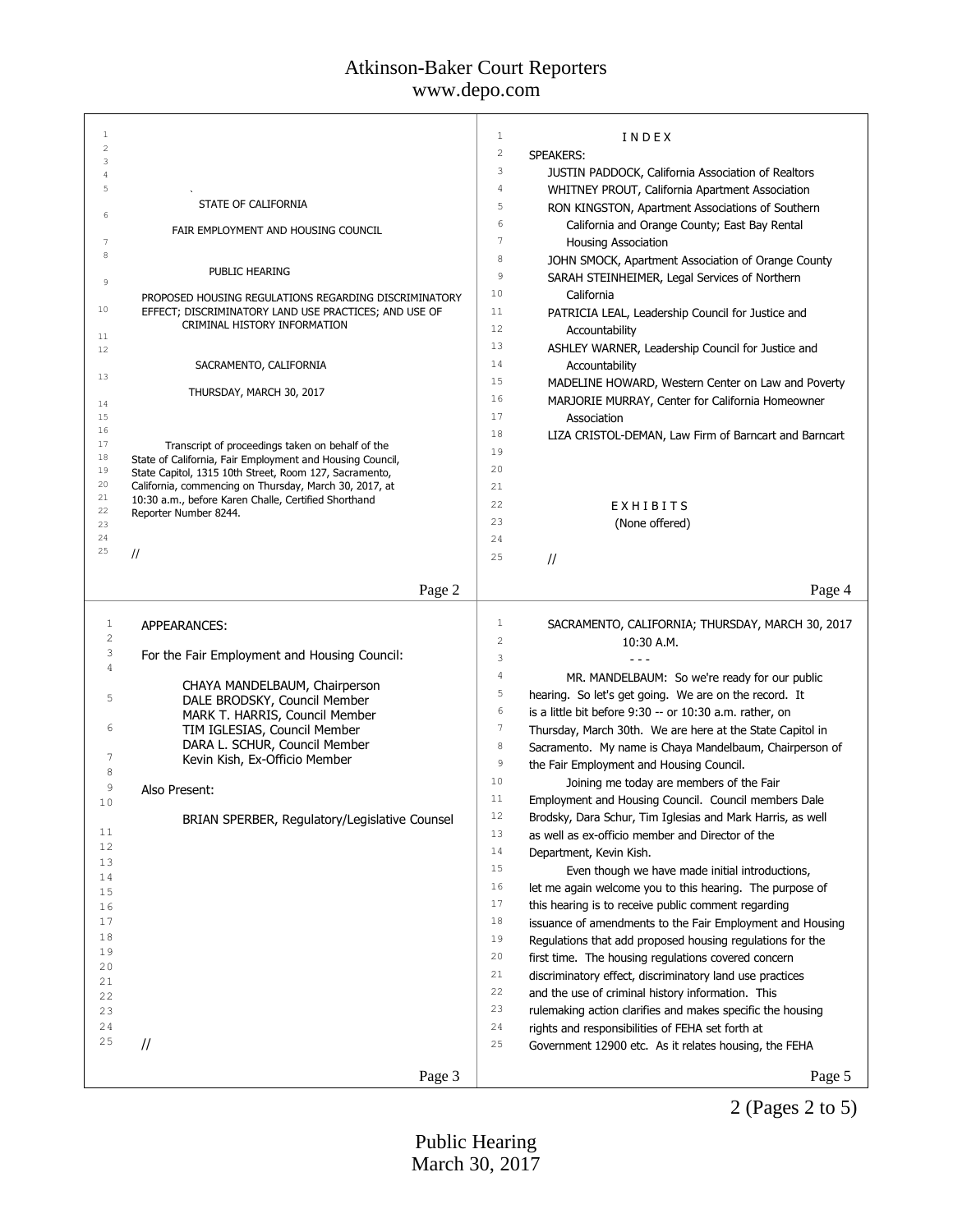| $\mathbf{1}$            | prohibits harassment and discrimination because of race,                                                    | $\mathbf{1}$<br>today. However, we do ask that you come to the front of<br>2                                           |
|-------------------------|-------------------------------------------------------------------------------------------------------------|------------------------------------------------------------------------------------------------------------------------|
| $\overline{\mathbf{c}}$ | color, religion, sex, gender, gender identity, gender                                                       | the room and speak into the microphone so the court                                                                    |
| 3                       | expression, sexual orientation, marital status, national                                                    | 3<br>reporter can take down your testimony. Please begin by                                                            |
| $\overline{4}$          | origin, ancestry, familial status, source of income,                                                        | $\sqrt{4}$<br>stating and spelling your name and your affiliation. Also                                                |
| 5                       | disability or genetic information. The proposed                                                             | 5<br>if you are commenting on a specific regulation, please                                                            |
| 6                       | regulations are slated to appear in the California Code of                                                  | 6<br>identify the section and subsection in the course of your                                                         |
| $\boldsymbol{7}$        | Regulations Title 2 Sections 11098.04.1 through .04.6.,                                                     | 7<br>comments so that we may refer to it while you speak. We                                                           |
| $^{\rm 8}$              | 11098.14.1 through .14.4 and 11098.18.1 through 18.8.                                                       | 8<br>will hear testimony until all those wishing to testify                                                            |
| $\,9$                   | Copies of the proposed amendments are available in the                                                      | 9<br>have had an opportunity to do so.                                                                                 |
| 10                      | back of the room and are reflected in Attachment D to the                                                   | 10<br>Unless there are any initial questions, we're                                                                    |
| 11                      | materials. The Notice and Initial Statement of Reasons                                                      | 11<br>ready to begin.                                                                                                  |
| 12                      | are reflected in Attachments B and C respectively. The                                                      | 12<br>Hearing none, whoever wants to go first, c'mon                                                                   |
| 13                      | regulations also are available on the Council's web page.                                                   | 13<br>up.                                                                                                              |
| 14                      | And the Council is holding this formal hearing as part of                                                   | 14<br>MR. PADDOCK: Good morning Chairman and Council                                                                   |
| 15                      | its formal rulemaking process. We Noticed the public                                                        | 15<br>Members. My name is Justin Paddock. J-u-s-t-i-n.                                                                 |
| 16                      | hearing more than 45 days ago in the California Regulatory                                                  | 16<br>P-a-d-d-o-c-k. Representing the California Association of                                                        |
| 17                      | Notice Register published on February 3rd, 2017, and also                                                   | 17<br>Realtors. I apologize, I did not submit my written                                                               |
| 18                      | via e-mail sent to thousands of individuals and                                                             | 18<br>comments until last night, so I appreciate the fact that                                                         |
| 19                      | stakeholders on the Council's web-page, and in addition on                                                  | 19<br>no one's had time to review them. I will be very brief in                                                        |
| 20                      | the Council's web-page, rather.                                                                             | 20<br>summarizing my comments, and then happy to answer any                                                            |
| 21                      | Pursuant to that Notice we are taking testimony                                                             | 21<br>questions you have.                                                                                              |
| 22                      | today. We will also accept written testimony on the                                                         | 22<br>The first is with Section 11098.14.1 Subdivision                                                                 |
| 23                      | proposed regulations until 5:00 p.m. today. You can                                                         | 23<br>B. We're just asking that the word "constraint" be                                                               |
| 24                      | e-mail the written comments to the Council at                                                               | 24<br>replaced with "condition." When we're referring to                                                               |
| 25                      | fehcouncil@dfeh.ca.gov. If you prefer to mail them, you                                                     | 25<br>transactions related to Title or CCNRs, it's just a more                                                         |
|                         |                                                                                                             |                                                                                                                        |
|                         | Page 6                                                                                                      | Page 8                                                                                                                 |
| $\mathbf{1}$            | can do that as well, to the DFEH or to the Council,                                                         | 1                                                                                                                      |
| $\overline{\mathbf{c}}$ | rather, care of Brian Sperber at the DFEH's Los Angeles                                                     | common term that we use. With that, I'll move on to my<br>2                                                            |
| 3                       | office at 320 West 4th Street Street, 10th Floor in Los                                                     | second point, which is I saw in Article 18 of the initial<br>3<br>statement of reasons a reference to a David Thatcher |
| 4                       | Angeles, California 90013.                                                                                  | 4<br>article. I wasn't able to actually get that on-line. So                                                           |
| 5                       |                                                                                                             | 5                                                                                                                      |
| 6                       | If you brought written comments and you're not<br>planning to separately submit them, please give a copy to | I would request that the rulemaking file be updated to<br>6                                                            |
| $\boldsymbol{7}$        | Brian Sperber. If you did not bring a copy with you,                                                        | include all information that's materially relied upon.<br>7                                                            |
| 8                       |                                                                                                             | The remainder of my comments relate to the<br>8                                                                        |
| $\,9$                   | please transmit it by 5:00 p.m. today.                                                                      | discriminatory effects tests. We feel on several points<br>9                                                           |
| 10                      | Anyone that testifies here today or submits                                                                 | they exceed the federal guidance. That certainly is<br>10                                                              |
| 11                      | written comments will receive a copy of any change or                                                       | within your purview, but we ask further discussion explain                                                             |
|                         | amendments the Council makes to the proposed amendments to                                                  | 11<br>why and under what circumstances you are exceeding that                                                          |
| 12                      | the FEHA regulations, as will anyone who makes such a                                                       | 12<br>federal guidance. And I'll go through with some detail                                                           |
| 13                      | request. Also, anyone who testifies or submits written                                                      | 13<br>those points.                                                                                                    |
| 14                      | comments will have a 15-day period within which to make                                                     | 14<br>The first is related to 11098.18.3 Subdivision                                                                   |
| 15                      | further written comment on any further changes that are                                                     | 15<br>B. Specifically we're referring to a plaintiff's burden                                                          |
| 16                      | proposed that the Council makes during the rulemaking                                                       | 16<br>to establish disparate impact. There is a presumption in                                                         |
| 17                      | process.                                                                                                    | 17<br>that subdivision that national or State statistics are                                                           |
| 18                      | The Council will consider each comment here                                                                 | 18<br>presumed to be sufficient. According to the federal                                                              |
| 19                      | today, and we'll respond to each comment in its final                                                       | 19<br>guidance, we actually feel that an adjudicator should                                                            |
| 20                      | statement of reasons, which will become part of the                                                         | 20<br>evaluate a claimant's evidence on a case by case basis, as                                                       |
| 21                      | Council rulemaking record. The hearing is being                                                             | 21<br>opposed to a presumption. I'll leave it at that, unless                                                          |
| 22                      | transcribed by a Certified Court Reporter, and a                                                            | 22<br>you have further questions. And I'm happy to answer them                                                         |
| 23                      | transcript, as well as all written comments will be                                                         | 23<br>with Council off line after this hearing completes as                                                            |
| 24                      | available through the -- through the rulemaking record.                                                     | 24<br>well.                                                                                                            |
| 25                      |                                                                                                             |                                                                                                                        |
|                         | You will not be sworn in when you testify here                                                              | 25<br>With that, the second point, Section 11098.18.4,                                                                 |
|                         | Page 7                                                                                                      | Page 9                                                                                                                 |

3 (Pages 6 to 9)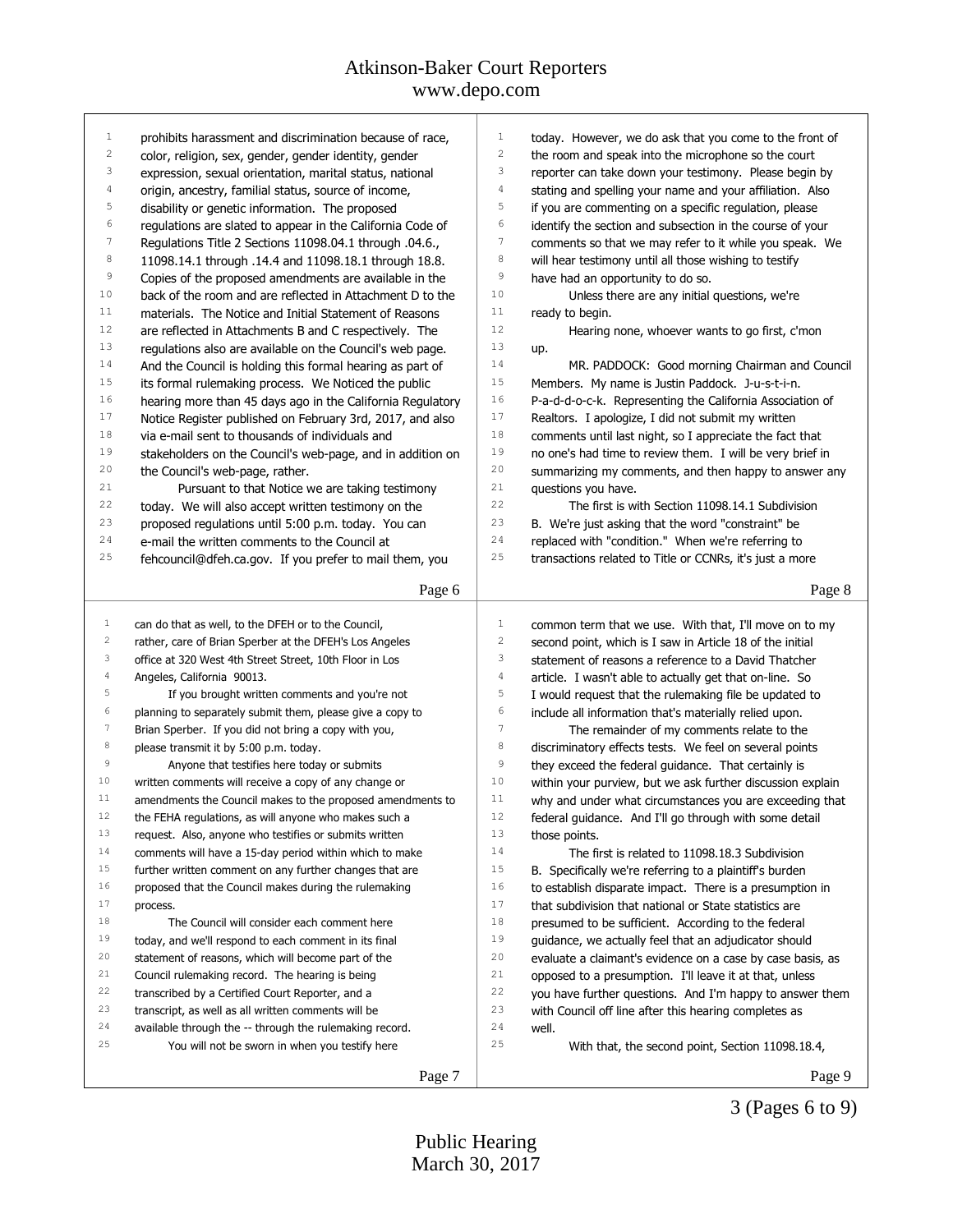| 1                       | we feel that the Council should have further discussion on | $\mathbf{1}$<br>of Evidence 603. And I go into more detail in the letter.     |
|-------------------------|------------------------------------------------------------|-------------------------------------------------------------------------------|
| $\overline{\mathbf{c}}$ | drug manufacturing and distribution crimes. Those are      | $\sqrt{2}$<br>Actually places ten years when a witness is being               |
| 3                       | carved out in the federal law. We do have some concerns,   | 3<br>evaluated for their credibility for a finder of fact. And                |
| 4                       | especially with someone with a history of methamphetamine  | $\sqrt{4}$<br>there's a few other citations that I've given as far as         |
| 5                       | manufacturer. There are several state laws where you have  | 5<br>bankruptcy laws are concerned, why ten years seems to be                 |
| 6                       | to disclose a property actually -- methamphetamines were   | 6<br>standard within Statute.                                                 |
| 7                       | produced on that property. And because of that, we feel    | $\overline{7}$<br>With that, I'll invite any questions. And I                 |
| 8                       | that specifically in a landlord/tenant relationship, a     | 8<br>appreciate your time. Thank you.                                         |
| 9                       | landlord should have some more thorough of review someone  | 9<br>MR. MANDELBAUM: Thank you. Appreciate it,                                |
| 10                      | who has that sort of a history because that can really     | 10<br>Mr. Paddock. Look forward to reviewing your written                     |
| 11                      | be -- that can hurt their title in the long term. And      | 11<br>comments on these subjects.                                             |
| 12                      | happy to answer further questions on that after the        | 12<br>MS. PROUT: Good morning. I'm Whitney Prout                              |
| 13                      | hearing.                                                   | 13<br>from the California Apartment Association. W-h-i-t-n-e-y.               |
| 14                      | The next point --                                          | 14<br>Last name Prout. P-r-o-u-t.                                             |
| 15                      | MS. SCHUR: Excuse me. Are those citations of               | 15<br>First I'd like to thank the Council for                                 |
| 16                      | those State laws in your written comments?                 | 16<br>undertaking this project of trying to clarify the murky                 |
| 17                      | MR. PADDOCK: Yes. They absolutely are.                     | $17$<br>area of law that is discriminatory effect. It certainly               |
| 18                      | MS. SCHUR: Thank you.                                      | $1\,8$<br>not an easy challenge. So we welcome the attempt to bring           |
| 19                      | MR. PADDOCK: Next, with regard to Section                  | 19<br>some clarity for our members and other housing providers                |
| 20                      | 11098.18.6, we would like further discussion on            | 20<br>throughout the State.                                                   |
| 21                      | restitution, when restitution is ordered by a court. So    | 21<br>With that being said, we do have a couple of                            |
| 22                      | essentially -- and I apologize. I will say tenant. But I   | 22<br>comments where we feel that the proposed regulations as                 |
| 23                      | appreciate that this just -- this -- these regulations     | 23<br>written either don't sufficiently clarify or may actually               |
| 24                      | don't relate just to a landlord/tenant action. But it's    | 24<br>amplify some of the confusions surrounding that. Starting               |
| 25                      | usually where the best hypotheticals are for discussion    | 25<br>with Article 4, the Discriminatory Effect Regulations,                  |
|                         |                                                            |                                                                               |
|                         | Page 10                                                    | Page 12                                                                       |
|                         |                                                            |                                                                               |
|                         |                                                            |                                                                               |
| 1                       | purposes.                                                  | 1<br>11098.04.1, in Subsection B, we'd just ask that the words                |
| $\sqrt{2}$              | With regard to restitution, when a landlord is             | $\sqrt{2}$<br>"an individual" be stricken. A discriminatory effect --         |
| 3                       | evaluating a tenant application, when restitution has been | 3<br>the discriminatory effect is on the members of the                       |
| $\sqrt{4}$              | ordered, we think it's appropriate that a landlord also be | 4<br>protected class, in other words, a group of individuals,                 |
| 5                       | able to evaluate how they're doing on their payments, just | 5<br>not a discriminatory effect on one particular individual.                |
| 6                       | to make sure that they're actually meeting the             | 6<br>And so we'd request that the regulation be clarified to                  |
| $\overline{7}$          | requirements of the Court.                                 | $7\phantom{.0}$<br>remove that language that a discriminatory effect could be |
| $\,$ 8 $\,$             | My final comment for today relates to the same             | $\,8\,$<br>on a single individual.                                            |
| 9                       | section, Subdivision B. There's a rebuttable presumption   | $\overline{9}$<br>In Section 11098.04.2, this deals with burdens              |
| 10                      | of seven years for crimes. We feel that further            | 10<br>of proof in discriminatory effect cases. Subsection B                   |
| 11                      | discussion is necessary on this individual point. We       | 11<br>states that a defendant has the burden of proof for all                 |
| 12                      | don't, as an association, have a specific number to        | 12<br>prongs of a legally sufficient justification defense,                   |
| 13                      | suggest to you, whether it's seven years, whether it's ten | 13<br>which under the proposed regulations as written includes                |
| 14                      | years or whether it's another number. But we feel there    | 14<br>the burden of proving that there's no less discriminatory               |
| 15                      | were citations to essentially financial reporting sections | 15<br>alternative. In both the HUD regulation on this topic, as               |
| 16                      | in this Civil Code, as well as a study. We feel that       | 16<br>well as the employment regulations that this Council has                |
| 17                      | those sections, while persuasive, we feel there's          | $17$<br>considered, shift that burden back to the plaintiff to                |
| 18                      | additional evidence that's required with regard to         | 18<br>show a less discriminatory alternative. And we'd                        |
| 19                      | financial reporting. It's a little bit different when      | 19<br>recommend that's actually a better approach, otherwise you              |
| 20                      | you're considering the ramifications of a criminal         | 20<br>have housing providers trying to prove a negative, and                  |
| 21                      | conviction, versus failure to pay a credit card that       | 21<br>it's a difficult task to undertake. There's nothing in                  |
| 22                      | occurred eight years ago. So we just would like the        | 22<br>FEHA which requires the burden of proving a less                        |
| 23                      | Council to do some further discussion as to why seven      | 23                                                                            |
| 24                      | years is the appropriate number.                           | discriminatory alternative to be placed on the defendant.<br>24               |
| 25                      | With that, I would also reference Federal Rule             | And so we'd request that the Council follow HUD and the<br>25                 |
|                         |                                                            | employment guidance on that, shifting it to the plaintiff.                    |

4 (Pages 10 to 13)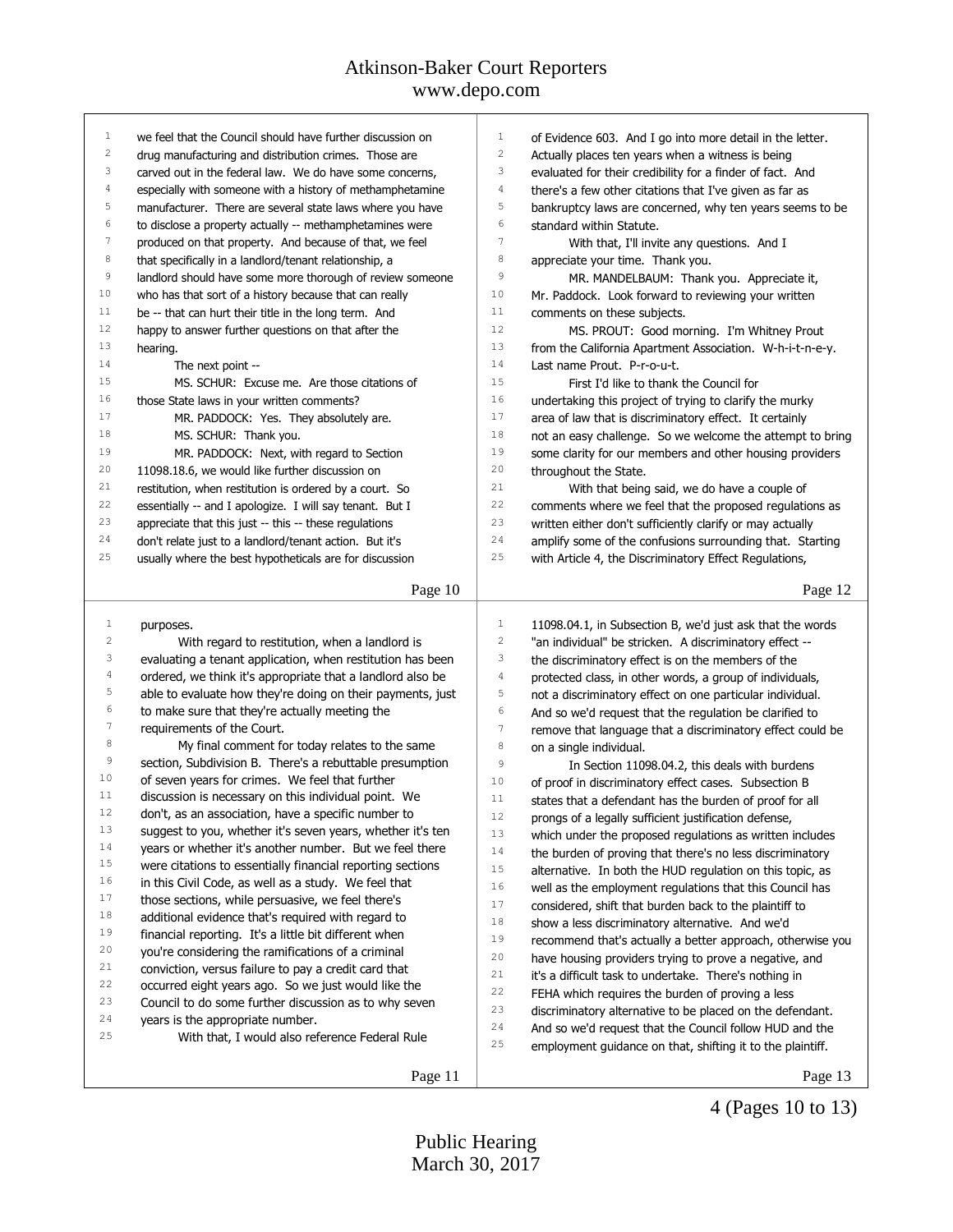| 1                       | Looking at Section 11098.04.3, this is dealing             | 1                | housing providers that choose to screen for criminal       |
|-------------------------|------------------------------------------------------------|------------------|------------------------------------------------------------|
| $\sqrt{2}$              | with the legally sufficient justification. You know, the   | $\sqrt{2}$       | background, because they essentially call for an           |
| 3                       | section of FEHA that deals with this is not the picture of | 3                | individualized assessment. And the concern with that is    |
| 4                       | clarity. And so we do recognize that the Council here in   | $\sqrt{4}$       | that actually promotes discrimination rather than          |
| 5                       | some ways is working with an imperfect starting point.     | 5                | discourages it. Because individualized assessments are     |
| 6                       | But that being said, the distinction between business      | $\epsilon$       | inherently subjective and inconsistent depending on the    |
| $\boldsymbol{7}$        | establishments and other types of entities that appears in | $\boldsymbol{7}$ | particular facts of the situation, and who is conducting   |
| $^{\rm 8}$              | the statutes creates confusion over when to apply which    | 8                | the assessment. And so as a general comment, we'd          |
| $\mathsf 9$             | standard. And that's amplified by the regulation's use of  | 9                | encourage the Council, in revising these proposed          |
| 10                      | that same bifurcation. In the same vein, requiring         | 10               | regulations, to keep an eye towards crafting the           |
| 11                      | business owners to show that the interests, that the       | 11               | regulations in such a way that housing providers can come  |
| 12                      | practices designed to serve as necessary to the operation  | 12               | up with an objective screening criteria that they can      |
| 13                      | of the business -- quote, unquote -- is problematic        | 13               | apply consistently in order to avoid liability and in      |
| 14                      | because it appears to hold businesses to a higher standard | 14               | order to avoid a situation where they're no longer able to |
| 15                      | than non-businesses, and there's no justification for      | 15               | conduct thorough tenant screening, and which ultimately    |
| 16                      | that. If you look through the legislative history for the  | 16               | lowers the quality of housing for all the tenants there.   |
| 17                      | Government Code section on this, there's nothing that      | 17               | If you're not able to effectively screen for tenants with  |
| 18                      | indicates that businesses were intended to be held to a    | 18               | behavioral issues, that may not meet tenancy obligations.  |
| 19                      | higher standard. And that really stems from this use of    | 19               | Looking at the particular regulations,                     |
| 20                      | the term necessary to the operation of the business.       | 20               | 11098.18.1, we'd request that the Council clarify or       |
| 21                      | In other words what's necessary for a business?            | 21               | provide a definition of the term criminal history          |
| 22                      | Is making a profit necessary? And so we request that the   | 22               | information, or use a different term, such as criminal     |
| 23                      | Council either consider a unified standard that applies to | 23               | records or conviction records. The concern here is that    |
| 24                      | both business establishments and non-business              | 24               | the term criminal history information could be interpreted |
| 25                      | establishments, and we do include proposed regu- --        | 25               | to broadly include information about prior unlawful        |
|                         |                                                            |                  |                                                            |
|                         | Page 14                                                    |                  | Page 16                                                    |
|                         |                                                            |                  |                                                            |
| $\mathbf{1}$            | proposed language in our written comments to that effect,  | $\mathbf{1}$     | conduct which did not result in an arrest or conviction,   |
| $\overline{\mathbf{c}}$ | or that the Council provides some sort of definition as to | $\overline{c}$   | but may have been obtained from a prior landlord. For      |
| 3                       | what's considered necessary or not.                        | 3                | example, if a tenant or an applicant was evicted from a    |
| 4                       | Another just cleanup measure in -- under both              | $\sqrt{4}$       | prior residence due to unlawful activity that resulted in  |
| 5                       | Subsections A and B, when it speaks about the less         | 5                | an unlawful detainer action, which of course relates to    |
| 6                       | discriminatory alternatives. Currently the regulation      | 6                | the tenant screening. But it's not clear whether that      |
| 7                       | is -- the proposed regulations simply say that a less      | $\boldsymbol{7}$ | would be covered under the term criminal history           |
| 8                       | discriminatory alternative could not be served by another  | 8                | information or not.                                        |
| 9                       | practice. FEHA actually has a higher requirement, which    | 9                | Second, 11098.18.2. I have two concerns here.              |
| 10                      | is that a less discriminatory alternative equally well or  | 10               | One is that this section makes it a violation to make      |
| 11                      | better serve the interest. And so we ask that that be      | 11               | statements that conflict with either this article or       |
| 12                      | included in the regulations to avoid a situation where you | $12\,$           | Article 4, the discriminatory effect regulations. But      |
| 13                      | have an alternative which in some ways serve the -- serves | 13               | neither of those articles are on the issue of compliance.  |
| 14                      | the interest, but not as effectively or not as well as the | 14               | In other words, they don't provide guidance on how to make |
| 15                      | practice that's being advanced.                            | 15               | statements that are lawful. And so that creates some       |
| 16                      | Skipping to the criminal history regulations,              | 16               | ambiguity as to what exactly a housing provider can or     |
| 17                      | Article 18. I have a couple of preliminary comments,       | 17               | cannot say or do in a particular situation. The other      |
| $1\,8$                  | which is first that the California Apartment Association   | $1\,8$           | concern is that that requirement also conflicts with a     |
| 19                      | has always encouraged our members who do choose to screen, | 19               | later suggestion in this article that housing providers    |
| 20                      | for criminal backgrounds to apply a narrowly tailored      | 20               | actually provide to applicants copies of what their        |
| 21                      | screening criteria, and with that respect, that can        | 21               | written screening criteria is that they would be applying  |
| 22                      | applied objectively and consistently. The HUD guidance     | 22               | with respect to criminal history information. And so if    |
| 23                      | that came out last year, and these regulations, as they're | 23               | it could be found that providing that information to an    |
| 24                      | proposed regulations, as they're written make that an      | 24               | applicant is a violation of this text, yet that's also     |
| 25                      | extremely difficult task for any of our members or other   | 25               | something that's suggested by the text, that's, of course, |
|                         | Page 15                                                    |                  | Page 17                                                    |
|                         |                                                            |                  |                                                            |

5 (Pages 14 to 17)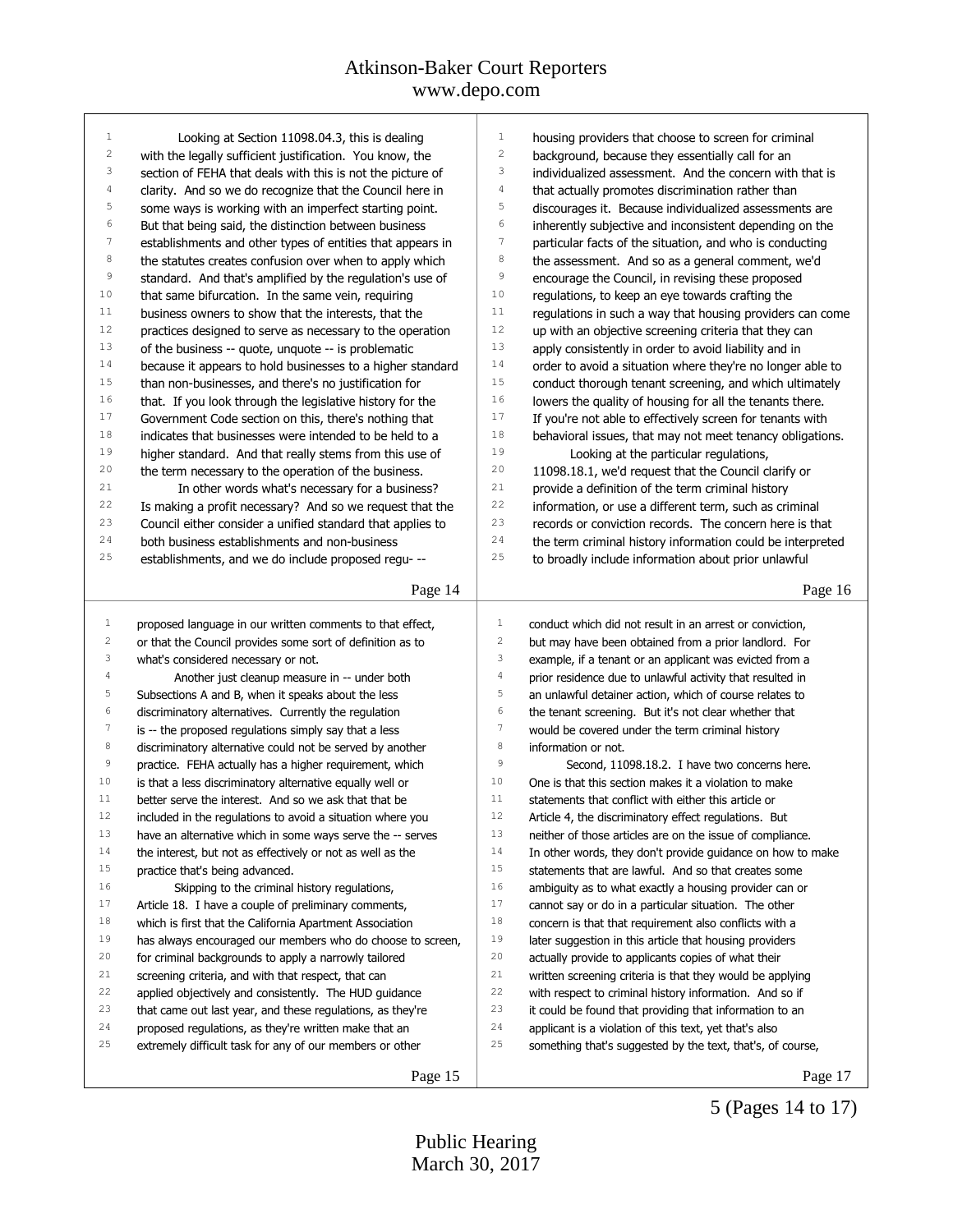| $\mathbf{1}$            | an inherent conflict. And I'll also note the Legislature                                                               | 1                       | to mean that a housing provider has to show something      |
|-------------------------|------------------------------------------------------------------------------------------------------------------------|-------------------------|------------------------------------------------------------|
| $\mathbf{2}$            | has expressed an intent that it's actually a good practice                                                             | $\sqrt{2}$              | beyond a rational relationship between the disqualifying   |
| 3                       | for housing providers to provide tenants -- or applicants,                                                             | 3                       | offense and tenancy obligation, how exactly a housing      |
| 4                       | I'm sorry -- with a copy of their screening criteria. And                                                              | $\sqrt{4}$              | provider would show that. Of course housing providers      |
| 5                       | we see that in the mobile home context. Civil Code                                                                     | 5                       | don't have control groups on their properties to show that |
| 6                       | Section 798.74 states that mobile home park owners must                                                                | 6                       | a differently reg -- you know, a differently treated area  |
| 7                       | provide a written copy of their screening criteria to any                                                              | $\boldsymbol{7}$        | has different outcomes. And so it's unclear how exactly    |
| 8                       | perspective homeowner, which in the mobile home game,                                                                  | 8                       | they would show that.                                      |
| $\,9$                   | tenants -- with a copy of that upon request.                                                                           | 9                       | There also appears to be a mistake in Subsection           |
| 10                      | Looking at Section 11098.18.3, this deals with                                                                         | 10                      | C that just showing a less discriminatory alternative      |
| 11                      | the plaintiff's burden of proof in discriminatory effect                                                               | 11                      | doesn't defeat a discriminatory effect. It actually tends  |
| 12                      | cases related to criminal history. The first point -- let                                                              | 12                      | to prove it. And so we included some -- some cleanup       |
| 13                      | me make sure I have my subsections right for you -- is                                                                 | 13                      | language in our written comments, which we will be         |
| 14                      | that in Subsection A, we'd ask for a cleanup of this                                                                   | 14                      | submitting. I'm almost done I promise.                     |
| 15                      | section. We do include proposed language in our written                                                                | 15                      | Finally, in Subsection C, where we see a number            |
| 16                      | comments. As written, the section is somewhat                                                                          | 16                      | of different factors here that a housing provider should   |
| 17                      | duplicative, and it leaves out a key element in these                                                                  | 17                      | consider such mitigating factors. There's a number of      |
| 18                      | cases, which is causation. It essentially seems to apply                                                               | 18                      | issues with these, including how a housing provider would  |
| 19                      | that convict- -- the use of conviction statistics, showing                                                             | 19                      | apply these factors? What weight should be given to which  |
| 20                      | some sort of disparity, establishes a discriminatory                                                                   | 20                      | evidence? Whether they have to take information provided   |
| 21                      | effect. And that's inconsistent with the case law that's                                                               | 21                      | by an applicant is true? Whether they can verify it?       |
| 22                      | been written by the U.S. Supreme Court, and the inclusive                                                              | 22                      | Those are all listed out and discussed in detail in our    |
| 23                      | community properties case, which is very clear that the                                                                | 23                      | written comments. But I'd encourage the Council to look    |
| 24                      | statistical disparity has to be caused by the practice                                                                 | 24                      | closely as those -- this is really at the heart of what    |
| 25                      | that's being challenged. Just the fact that there's a                                                                  | 25                      | makes it nearly impossible for a housing provider to come  |
|                         |                                                                                                                        |                         |                                                            |
|                         | Page 18                                                                                                                |                         | Page 20                                                    |
|                         |                                                                                                                        |                         |                                                            |
| 1                       | disparity, if it's unrelated -- if it's not caused by the                                                              | $1\,$                   | up with an objective written screening criteria if they    |
| $\overline{\mathbf{c}}$ | practice, of course, you can't hold the housing provider                                                               | $\overline{\mathbf{c}}$ | have to conduct an individualized assessment.              |
| 3                       | liable for that. And so we'd ask that that be clarified.                                                               | 3                       | And then looking at 11098.5, this is the                   |
| 4                       | It also -- and I'll touch on this very briefly,                                                                        | $\sqrt{4}$              | intentional violations liability. We would ask that the    |
| 5                       | as the realtors touched on it. The presumption for                                                                     | 5                       | Council reconsider its language regarding the strong       |
| 6                       | national statistics is inconsistent with what we see in                                                                | $\epsilon$              | evidence that two people have been treated differently.    |
| $\overline{7}$          | the HUD guidance, which actually expresses more of a                                                                   | $\boldsymbol{7}$        | If a housing provider was applying the standards that are  |
| $\,8\,$                 | preference for local statistics, if they're available.                                                                 | $^{\rm 8}$              | discussed earlier in these proposed regulations, it's      |
| 9                       | And likewise, there's nothing in either the HUD guidance                                                               | $\mathsf 9$             | quite possible that you would have two different           |
| 10                      | or FEHA which provides a presumption as to the relevance                                                               | 10                      | applicants with similar conviction records being treated   |
| 11                      | of any statistics. The plaintiff has the burden of                                                                     | 11                      | differently. For example, if one person could show         |
| $12$                    | proving the discriminatory effect, and I'm not aware of                                                                | 12                      | rehabilitation efforts, and the other couldn't. And so     |
| 13                      |                                                                                                                        |                         |                                                            |
| 14                      | the authority for creating a presumption based on                                                                      | 13                      | that's concerning, and we'd ask that the Council consider  |
|                         | statistical evidence.                                                                                                  | 14                      | that in revising these regulations. We'd also ask that a   |
| 15                      | Looking at 11098.18.4, legally sufficient                                                                              | 15                      | provision be added which provides a housing provider who   |
| 16                      | justification in criminal cases. Many of the same                                                                      | 16                      | has revised their policy, perhaps in response to these     |
| 17                      |                                                                                                                        | 17                      | regulations of a HUD guidance, that they not be held       |
| 18                      | concerns that I discussed with respect to the general<br>discriminatory effect. Regulations apply, and so I won't      | 18                      | liable for discriminatory effect where the difference in   |
| 19                      |                                                                                                                        | 19                      | treatment between two applicants is a result of a uniform  |
| 20                      | repeat those. But looking at Subsection B4, this section                                                               | 20                      | change in policy that has been applied consistently.       |
| 21                      | adds an additional requirement which states the housing                                                                | 21                      | And again, we do propose language in our written           |
| 22                      | provider must prove that its policy actually achieves the                                                              | 22                      | comments on that. With that, I invite any questions.       |
| 23                      | identified interest and accurately distinguishes between<br>conduct that poses a demonstrable risk and that which does | 23                      | Otherwise I'll stop talking.                               |
| 24                      | not. The concern here is that it's unclear what exactly                                                                | 24                      | MR. MANDELBAUM: Thank you very much.                       |
| 25                      | this means, and to the extent that language is interpreted                                                             | 25                      | MS. PROUT: Thank you.                                      |
|                         | Page 19                                                                                                                |                         | Page 21                                                    |

6 (Pages 18 to 21)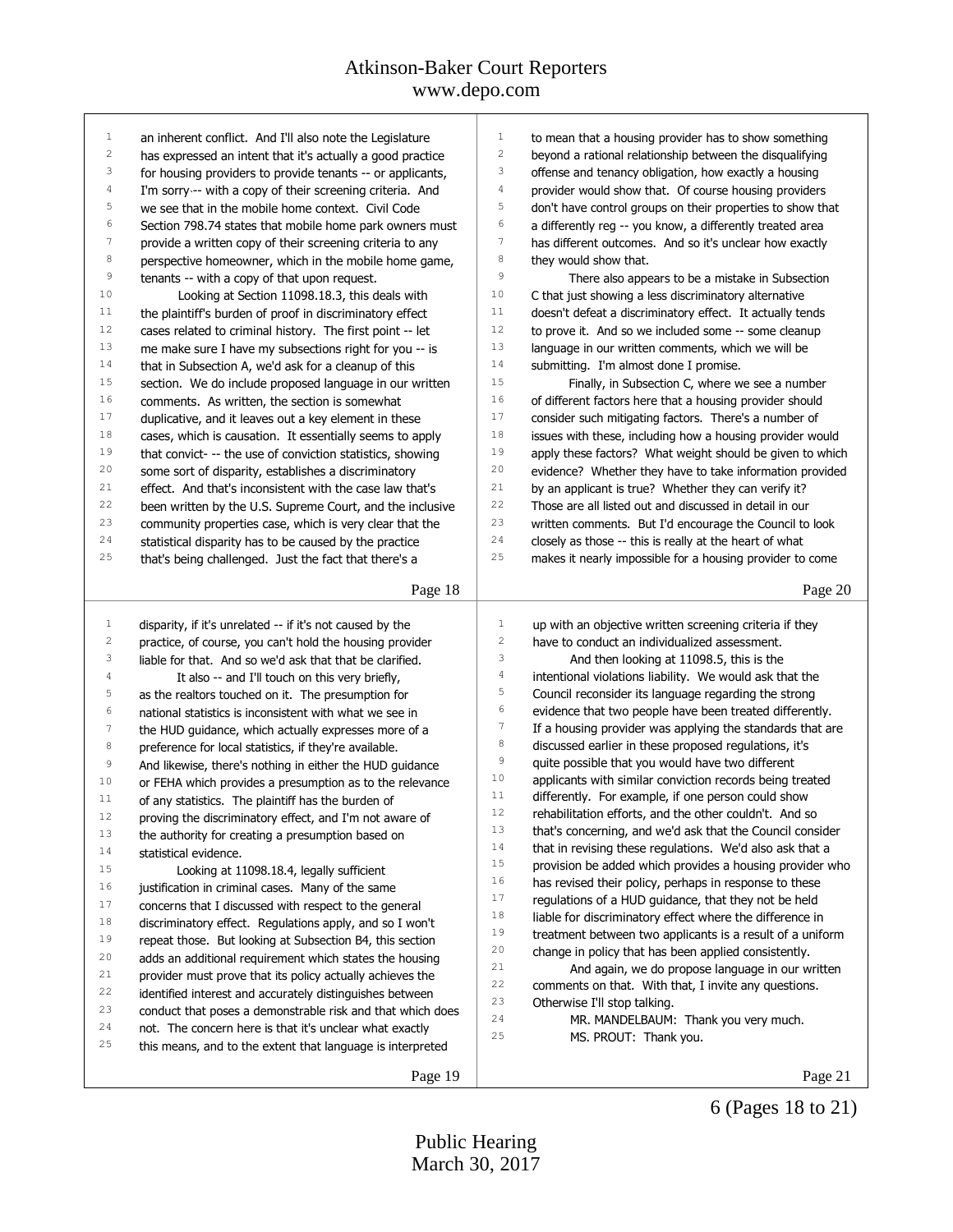| 1              | MS. SCHUR: Let me just say we really appreciate                                                                    | $\mathbf{1}$<br>assessment reports. We back that up. We show you in our             |
|----------------|--------------------------------------------------------------------------------------------------------------------|-------------------------------------------------------------------------------------|
| 2              | it when you provide proposed language. So thank you for                                                            | $\overline{\mathbf{c}}$<br>letter where it is located and we cite what that is. And |
| 3              | doing that. It's helpful for us when we're evaluating the                                                          | 3<br>it -- and the reason why we say that it is helpful is                          |
| 4              | comments. So thank you.                                                                                            | 4<br>because it serves as a backdrop for this discussion.                           |
| 5              | MS. PROUT: Thank you.                                                                                              | 5<br>The -- as our -- as the duty to keep our                                       |
| 6              | MR. KINGSTON: Mr. Chairman. Members of the                                                                         | 6<br>property safe, and also provide safety for our tenants, we                     |
| 7              | Council. Ron Kingston. And with me is John Smock. We                                                               | 7<br>have, overall, a legitimate non-discriminatory policy                          |
| 8              | represent four apartment associations. The Apartment                                                               | 8<br>about this. And I understand how you labor through these                       |
| 9              | Association of Southern California Cities, the Apartment                                                           | 9<br>issues, specifically now, as to the matters that we wanted                     |
| 10             | Association of Orange County, East Bay Rental Housing                                                              | 10<br>to address before the Council today.                                          |
| 11             | Association and the North Valley Property Owners                                                                   | 11<br>Under 11098.184, it states that establishing a                                |
| 12             | Association. We have submitted written comments. We                                                                | 12<br>legally sufficient justification relating to criminal                         |
| 13             | e-mailed them to Brian. He's shaking his head that he has                                                          | 13<br>history information. And our question here is where                           |
| 14             | received them. I trust that you have read our                                                                      | 14<br>owners are to prove that their practice meets the legal                       |
| 15             | several-page submission by now. But we would like to just                                                          | 15<br>standards is -- quote -- "specific and substantial." We                       |
| 16             | review some of the highlights of this submission.                                                                  | 16<br>honestly don't know what that means. We would seek                            |
| 17             | Excuse me. Brian? Should we hand these out?                                                                        | 17<br>clarification with regard to that. You know, because we                       |
| 18             | MR. SPERBER: I'll distribute them. Did you                                                                         | $1\,8$<br>must understand how to consider the -- as the terms are                   |
| 19             | think -- I can give it to them now.                                                                                | 19<br>used, the nature and severity of the crime. Now                               |
| 20             | MR. KINGSTON: Yeah. Okay. Thank you very                                                                           | 20<br>generally, so that's one of a couple issues within this                       |
| 21             | much?                                                                                                              | 21<br>section.                                                                      |
| 22             | We are -- we have been participating at your                                                                       | 22<br>There are other examples s here in your                                       |
| 23             | hearings throughout the State on various subject matters                                                           | 23<br>regulation -- proposed regulations that convictions are to                    |
| 24             | over the last couple years. In this case we want to speak                                                          | 24<br>be related to fulfilling the housing obligation, whatever                     |
| 25             | to the issue of criminal history. And because you, like                                                            | 25<br>that means. And that is particularly troublesome as you                       |
|                |                                                                                                                    |                                                                                     |
|                | Page 22                                                                                                            | Page 24                                                                             |
| $\mathbf{1}$   |                                                                                                                    | $\mathbf{1}$<br>wind through your proposed regulation. For example, in              |
| 2              | us, are trying to meet the need for the tenants, balanced<br>against the needs of housing providers. And there are | $\overline{c}$<br>here you note that arson and possession of illegal weapons        |
| 3              | several specific sections here that we will address. In                                                            | 3<br>could be used directly related to tenancy obligation. But                      |
| 4              | some part we will show and illustrate conflicts. In other                                                          | 4<br>it doesn't explain why. And why is this pointed out,                           |
| 5              | cases we will be making specific language suggestions.                                                             | 5<br>versus any other crime? It's so in the negative pregnant,                      |
| 6              | There are some issues here that conflict with federal law,                                                         | 6<br>we don't know what other crimes mean in the severity of                        |
| $\overline{7}$ | and what is proposed. We have noted that in our letter as                                                          | 7<br>theirs versus the two that you've -- I think -- try to                         |
| 8              | well. And there are some very confusing terms here that                                                            | 8                                                                                   |
| $\,9$          | we are going to try to point out that can be problematic                                                           | help identify. And by you providing clarity, it actually<br>9                       |
| 10             | for everyone concerned.                                                                                            | is the reverse, in our judgment. It provides a great deal<br>10                     |
| 11             | And the overall issue here is that as housing                                                                      | of confusion. And that could be extremely problematic for<br>$1\,1$                 |
| 12             | providers, we are liable and subject to asset forfeiture                                                           | everybody concerned.<br>$12$                                                        |
| 13             | nuisance abatement of criminal activity. We are subject                                                            | The regulation doesn't explain how an owner --<br>13                                |
| 14             | to very specific laws regarding providing a safe,                                                                  | quote -- "prove that the practice actually achieves the                             |
| 15             | habitable property. This is illustrated in statute and                                                             | 14<br>identified interest" -- unquote. And unfortunately, there                     |
| 16             | decisional law. And we point some of those out in our                                                              | 15<br>are no statistics that are required or internal studies                       |
| 17             | letter. And we are more than happy to elaborate as the                                                             | 16<br>that are needed. And one, I guess, could argue that the                       |
| 18             | case may be.                                                                                                       | 17<br>standard is almost impossible to meet. And this is                            |
| 19             | Overall, we do note, and we provide statistics,                                                                    | 18<br>something we're asking, respectfully asking you to                            |
| 20             | which I think are really helpful background, showing what                                                          | 19<br>investigate and provide a great deal of clarity.                              |
| 21             | the recidivism rate is in California. It's 65 percent.                                                             | 20<br>The regulation also admits clarification about                                |
| 22             | And 73.5 percent within one year for repeat offenders. It                                                          | 21<br>what is meant on how to prove that a practice is --                           |
| 23             | is a very significant number. There's well over                                                                    | 22<br>quote -- "accurately distinguishes between criminal                           |
| 24             | 20 percent of all California, that have been convicted of                                                          | 23<br>conduct and poses a demonstrable risk." We're not sure                        |
| 25             | some form of a crime. This is identified in the CDCR risk                                                          | 24<br>what that really means, and respectfully ask to -- further                    |
|                |                                                                                                                    | 25<br>clarification. In this 11098.18.4, we ask for further                         |
|                | Page 23                                                                                                            | Page 25                                                                             |
|                |                                                                                                                    |                                                                                     |

7 (Pages 22 to 25)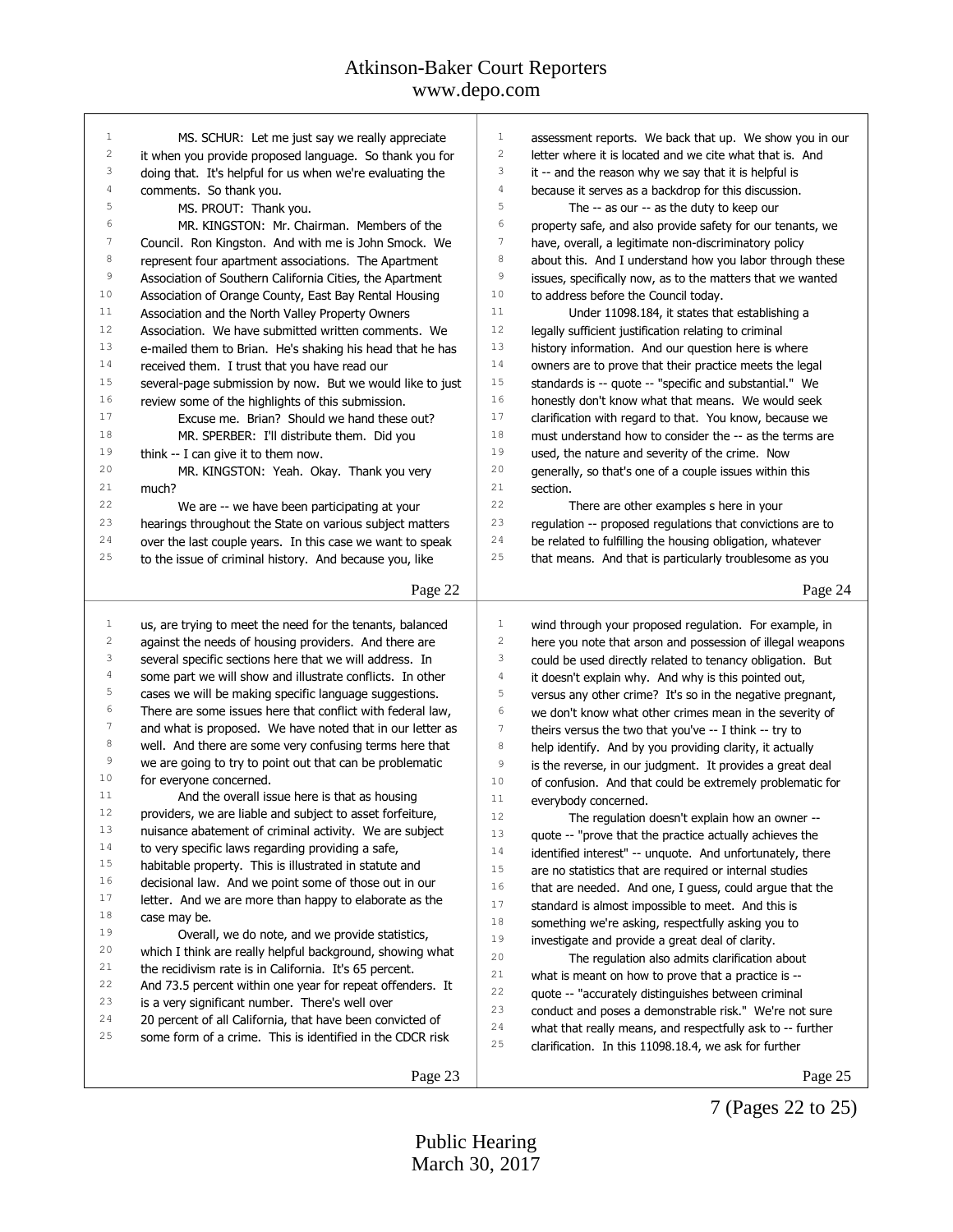# Atkinson-Baker Court Reporters

www.depo.com

| $\mathbf{1}$     | clarification, and this is the reason why. In this it                                                         | 1<br>that I can take a look at to get that clarification?                |
|------------------|---------------------------------------------------------------------------------------------------------------|--------------------------------------------------------------------------|
| $\sqrt{2}$       | states that convictions are to be related to renting                                                          | $\mathbf{2}$<br>MR. KINGSTON: There -- we will provide one more          |
| 3                | property. From a rental property owner's perspective,                                                         | 3<br>letter --                                                           |
| 4                | arguments could be made that a number of conviction types                                                     | $\overline{4}$<br>MR. HARRIS: Okay.                                      |
| 5                | are related to a person's capacity to meet his or her                                                         | 5<br>MR. KINGSTON: -- on the couple issues that                          |
| 6                | rental obligations, but we're not provided enough                                                             | 6<br>perhaps we haven't identified that. Thank you,                      |
| 7                | information for evaluation, which would be subject to                                                         | $\boldsymbol{7}$<br>Mr. Harris, for pointing that out.                   |
| 8                | investigation and po- -- and legal remedy.                                                                    | 8<br>MR. HARRIS: Okay.                                                   |
| 9                | MR. HARRIS: Mr. Chairman, question? If it's                                                                   | 9<br>MR. KINGSTON: There are some issues. Let's                          |
| 10               | appropriate. I'm a teacher. So pardon me.                                                                     | 10<br>take for example, 11098.13.3A. We don't know what the              |
| 11               | MR. KINGSTON: Okay.                                                                                           | 11<br>words "overbroad and arbitrary" in criminal history mean.          |
| 12               | MR. HARRIS: Because the person who is least                                                                   | 12<br>It would be great to provide definition. And under .18.4           |
| 13               | intelligent in the room is typically the teacher.                                                             | 13<br>C1, when we are supposed to take into account                      |
| 14               | MR. KINGSTON: Or the smartest.                                                                                | 14<br>individualized -- quote -- "individualized mitigating              |
| 15               | MR. HARRIS: Yeah. You're -- first of all, it's                                                                | 15<br>information and evidence for rehabilitation," we don't             |
| 16               | good to see you. You and John. I haven't seen you in                                                          | 16<br>know what the standard would be besides just take into             |
| 17               | many years. When I was here all those many years ago, so                                                      | 17<br>account. We would love to know what is meant by "take              |
| $1\,8$           | were you. You guys haven't aged. I have.                                                                      | $1\,8$<br>into account." Does this provide a challenge -- potential      |
| 19               | MR. KINGSTON: I've just lost a lot of hair.                                                                   | 19<br>challenge for each and every applicant for residential             |
| 20               | MR. HARRIS: But what are the examples? I mean,                                                                | 20<br>housing? I would hope not. I would hope there would be a           |
| 21               | you know, I'm listening to this. You're making, in my                                                         | 21<br>more -- a broader standard that is applied. And so                 |
| 22               |                                                                                                               | 22                                                                       |
| 23               | opinion, some valid points relative to all of us seeking                                                      | instead of having exact personal nature in every<br>23                   |
| 24               | clarity, and all of us seeking a clear path on this. But                                                      | applicant, that we have to then review or establish, it<br>24            |
|                  | what you just stated, for example, to the extent you can                                                      | would be good for some greater clarity, one. Two, that it<br>25          |
| 25               | provide some examples. The previous speaker did an                                                            | would be applied to all, in this case, property owners.                  |
|                  | Page 26                                                                                                       | Page 28                                                                  |
|                  |                                                                                                               |                                                                          |
| $\mathbf{1}$     | excellent job providing contextual examples. And I don't                                                      | $\mathbf 1$<br>So we -- so we could track, follow, easily apply and move |
| $\mathbf{2}$     | want to put you on the spot now. Some of that you do in                                                       | 2<br>on. Because most of these aren't of -- that are of great            |
| 3                | your written document. But to the extent as the new kid                                                       | 3<br>concern, are going to be towards what we would popularly            |
| 4                | on the block, you can provide the contextual examples that                                                    | $\sqrt{4}$<br>refer to as "mom and pops." Mom and pops, we're going to   |
| 5                | clarify this for me, I'd be happy to receive those as a                                                       | 5<br>have the least sophistication in renting property. If               |
| 6                | part of the Council.                                                                                          | 6<br>they had a bright light and standard, it would be the               |
| $\boldsymbol{7}$ | MR. KINGSTON: Mr. Harris, a lot of it is                                                                      | 7<br>absolutely best that we could achieve.                              |
| 8                | embodied in the letter. I'm trying to shorten our                                                             | 8<br>Just a couple other points, and then Mr. Smock                      |
| 9                | conversation --                                                                                               | 9<br>will follow.                                                        |
| 10               | MR. HARRIS: Uh-huh.                                                                                           | 10<br>We -- there are some -- as pointed out, there                      |
| 11               | MR. KINGSTON: -- and just illustrate --                                                                       | 11<br>are some different standards between HUD and what this             |
| 12               | MR. HARRIS: Uh-huh.                                                                                           | $1\,2$<br>proposes. And we would -- we cite the HUD standard. We         |
| 13               | MR. KINGSTON: -- some of the problems. And in                                                                 | 13<br>cite in the letter the exact language that HUD has versus          |
| 14               | our letter the has been provided to you, it identifies the                                                    | 14<br>what you have. And that would be far better to merge               |
| 15               | section, identifies the verbiage. It tries to provide,                                                        | $1\,5$<br>those two, so we don't have conflicting standards. And         |
| 16               |                                                                                                               | 16                                                                       |
| 17               | in each case, illustration for correction or contextual                                                       |                                                                          |
|                  |                                                                                                               | then $-$ the issue that $-$ and finally I guess I would just             |
| 18               | understanding. And so for the rest of my testimony, what<br>we'll do is we'll follow that lead, instead of -- | 17<br>say about a nexus, addressing a nexus prong. And this is           |
| 19               | MR. HARRIS: Excuse me.                                                                                        | 18<br>under 11098.704 B3. That there is an applicant's capacity          |
| 20               | MR. KINGSTON: -- instead of going backward.                                                                   | 19<br>to fulfill his lease or obligation can't be based on their         |
| 21               |                                                                                                               | 20<br>criminal record. Because we don't know how to assess a             |
| 22               | MR. HARRIS: Just to clarify. I've read your                                                                   | 21<br>person's capacity based on a criminal record. And this             |
| 23               | document, if this is the one you're referring to. And the                                                     | 22<br>is -- this will require some work and some really close            |
| 24               | challenge is, a lot of times you say they're are missing                                                      | 23<br>examination about the term "capacity." We won't be able            |
| 25               | clarification, without providing clarification. So is                                                         | 24<br>to assess it. We -- on an individual basis, we just don't          |
|                  | there another document that either has been submitted, or                                                     | 25<br>know how to achieve that standard. And so we point out in          |

8 (Pages 26 to 29)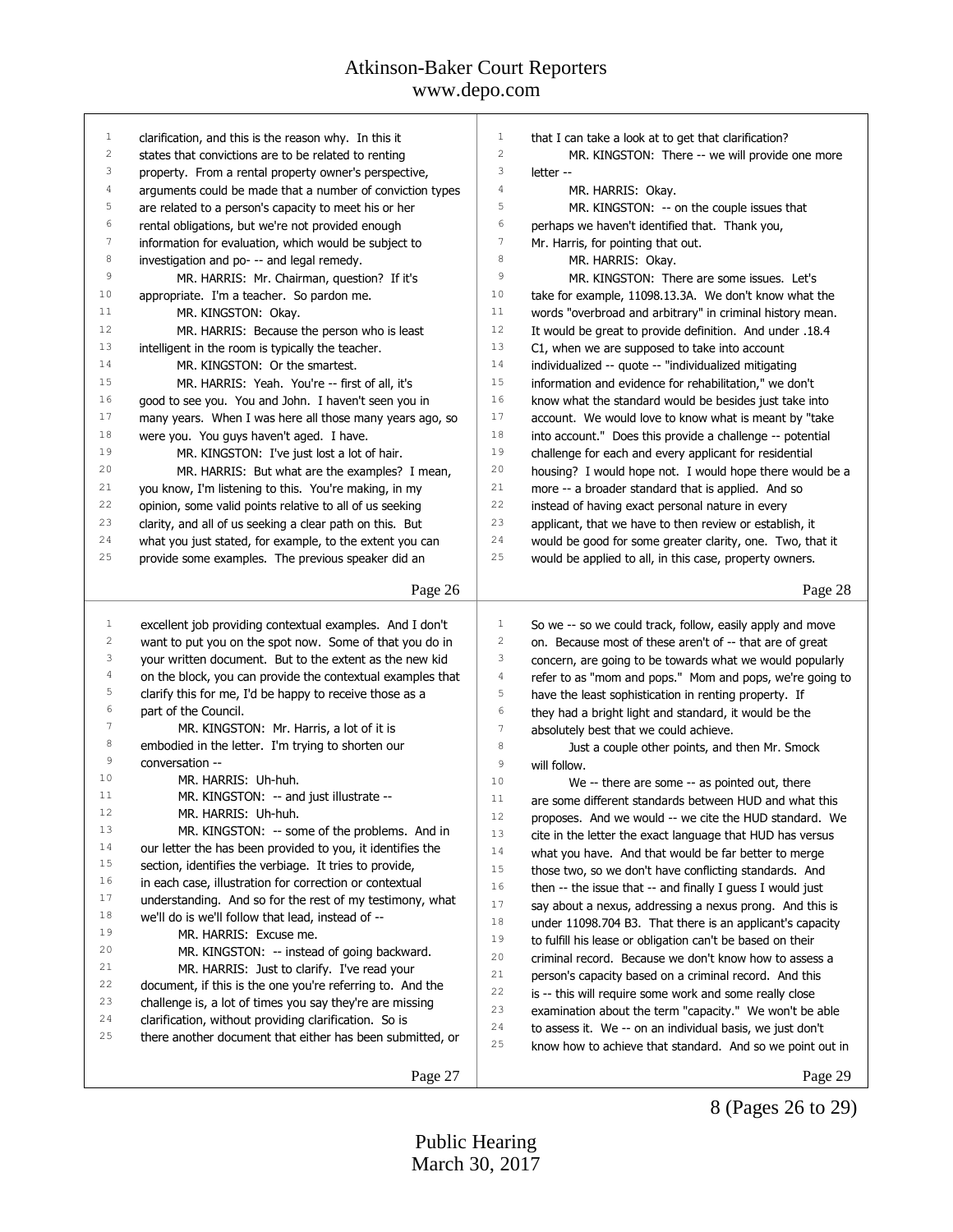| $\mathbf{1}$     | here exactly where it's located.                                             | 1                | The suggestion that they will be subjected to the          |
|------------------|------------------------------------------------------------------------------|------------------|------------------------------------------------------------|
| $\overline{c}$   | And Mr. Harris, we don't have a solution for                                 | $\sqrt{2}$       | commission's investigative resources at every turn, which  |
| 3                | this one. It's just something that -- it's something that                    | 3                | is very expensive, and in the judgment of several owners,  |
| 4                | you're going to -- the Council and staff are just going to                   | 4                | nonproductive with respect to the ability to conduct their |
| 5                | have to work through and provide that clarification.                         | 5                | rental practices in a way that do not impact their other   |
| 6                | MS. BRODSKY: I have a question I want to ask                                 | 6                | obligations to tenants, to their employees and to their    |
| $\boldsymbol{7}$ | about that. Maybe just with respect to the word capacity.                    | $\boldsymbol{7}$ | property. And so it's a very fine line. And in our         |
| 8                | Is that derived from some source? That word also jumped                      | 8                | judgment, this entire process has largely shifted the      |
| $\mathsf 9$      | out at me. Is that from some source that you're relying                      | 9                | burden to owners to disprove their activities that have    |
| 10               | on or what does it mean?                                                     | 10               | very generally, over the years, been rather successful     |
| 11               | MR. IGLESIAS: So actually I thought in your                                  | 11               | with respect to the housing of persons with prior criminal |
| 12               | comments you recommended that we substitute "risk."                          | 12               | records.                                                   |
| 13               | MS. BRODSKY: Risk.                                                           | 13               | Objectively, and using common sense, these                 |
| 14               | MR. KINGSTON: Risk. Yes.                                                     | 14               | people, for the most part, are living in rental units now. |
| 15               | MR. IGLESIAS: So you actually did do that                                    | 15               | Owners are not discriminating to a humongous degree. That  |
| 16               | specific recommendation. So we'll just --                                    | 16               | would be suggested by the activities here and at least     |
| 17               | MR. KINGSTON: I'm impressed. You read the --                                 | 17               | place a burden on owners to disprove their motivation,     |
| 18               | thank you. You get a gold star.                                              | 18               | their activities, their judgment with respect to their     |
| 19               | MS. BRODSKY: So with that answer today, that                                 | 19               | housing policy. And so overall, as I say, as a general     |
| 20               | was their way of, I think, dealing with it. But I was                        | 20               | proposition, this moves in the direction of discrimination |
| 21               | wondering whether there was some source for that?                            | 21               | and having to disprove discrimination, as opposed to the   |
| 22               | MR. KINGSTON: We have a source, most certainly.                              | 22               | positive use of discretion, judgment, and in essence you   |
| 23               | We do that. But -- you know -- it invited a better part                      | 23               | are shifting to the owners throughout the process a        |
| 24               | of two or three hours of discussion in my office of                          | 24               | liability that owners don't want to take.                  |
| 25               | what -- how do we achieve this and get away from capacity,                   | 25               | It's their property. It's their resources.                 |
|                  |                                                                              |                  |                                                            |
|                  | Page 30                                                                      |                  | Page 32                                                    |
| 1                |                                                                              | 1                |                                                            |
| 2                | the term "capacity." And the best we can come up with is<br>the term "risk." | $\sqrt{2}$       | It's their livelihood which is subjected to great risk at  |
| 3                |                                                                              | 3                | the option of having to disprove that their housing        |
| 4                | MS. BRODSKY: Well, although in the employment                                | 4                | policies are, on their face, fair. And it's not uncommon   |
| 5                | context, at least in disability law, you don't -- you                        | 5                | to recognize under the -- underact, for example, that a    |
| 6                | can't look at some speculative risk --                                       | 6                | non-discriminatory practice is not presumed to be          |
| 7                | MR. KINGSTON: Right.                                                         | 7                | discriminatory where it's neutral on its face. So a        |
| 8                | MS. BRODSKY: -- as a reason for excluding                                    | 8                | neutral policy, on its face, is necessarily                |
| 9                | someone. So I'm not sure that it's precise, but I get                        | 9                | non-discriminatory. This would suggest that these          |
| 10               | your drift.                                                                  | 10               | policies that owners now follow are necessarily            |
| 11               | MR. KINGSTON: Yeah. This really has to be                                    | 11               | discriminatory. And we would excuse that proposition.      |
|                  | worked on and to provide sufficient clarity for everybody.                   |                  | So we are following this very closely. And                 |
| 12               | That's what we're trying. So maybe the term is not                           | 12               | we're following the recommendations that have been made to |
| 13               | perfect, but what we have in here is less than perfect,                      | 13               | date. And as Mr. Kingston's indicated, we have specific    |
| 14               | and that's why we were searching for something to help                       | 14               | comments on specific sections. But overall, the direction  |
| 15               | you.                                                                         | 15               | has been placed an unnecessary burden on owners to         |
| 16               | MR. SMOCK: I'm John Smock. And I'll make my                                  | 16               | disprove an activity that they do not in fact engage in.   |
| 17               | comments very brief. We worked very closely on this                          | 17               | And I'm open to any questions.                             |
| 18               | issue. And overall, just generalized comments. While                         | 18               | MS. SCHUR: I have one question.                            |
| 19               | this moves forward, it fails to distinguish appropriately                    | 19               | Mr. Kingston, you cited this report from the               |
| 20               | in our judgment between discretion and discrimination, and                   | 20               | California Department of Corrections.                      |
| 21               | places the burden on the owner to deny or to reject the                      | 21               | MR. KINGSTON: Uh-huh.                                      |
| 22               | suggestion that everything that they do in regard to                         | 22               | MS. SCHUR: And I'm wondering if you recall if              |
| 23               | qualifying a tenant or perspective tenant or residency is                    | 23               | it had any statistics about seven years as opposed to      |
| 24               | negatively looked at by the Council as being                                 | 24               | three years. 'Cause the information we have seemed to      |
| 25               | discriminatory, as opposed to -- and thereby followed.                       | 25               | indicate a significant drop in recidivism after that.      |
|                  |                                                                              |                  |                                                            |

9 (Pages 30 to 33)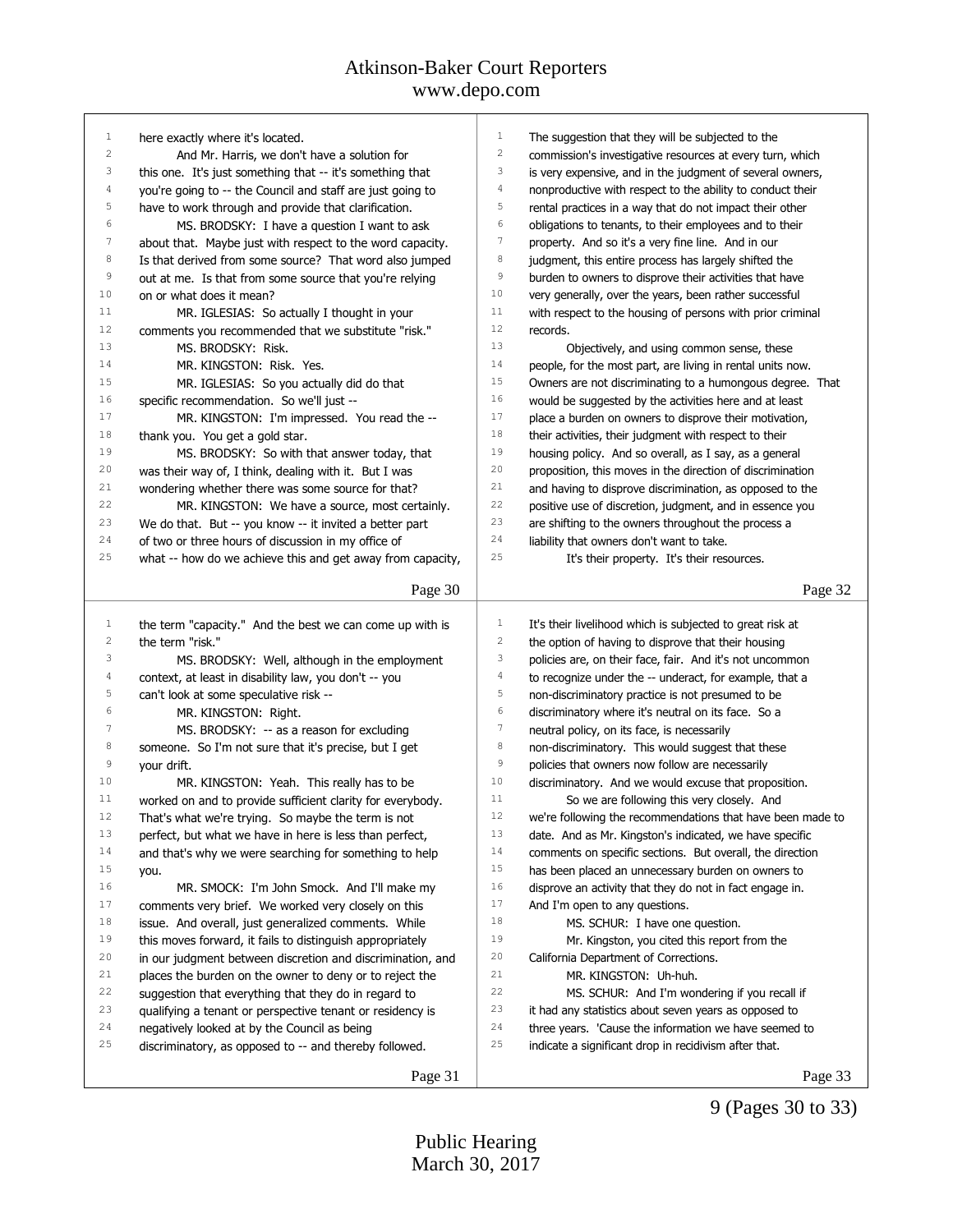| $\mathbf{1}$ | MR. KINGSTON: Yeah. After seven years, it's --                     | $\mathbf{1}$     | related issues.                                                 |
|--------------|--------------------------------------------------------------------|------------------|-----------------------------------------------------------------|
| $\sqrt{2}$   | the report, which if you would like, I will be more than           | 2                | MS. SCHUR: Sorry. Sarah, is there a way to                      |
| 3            | happy to provide to you if you don't have it. It's                 | 3                | adjust this so she doesn't have that light in her eyes          |
| 4            | sitting right on top of my desk. But after seven years,            | 4                | there?                                                          |
| 5            | it's not reported. So we don't know that -- so they track          | 5                | MS. STEINHEIMER: Sit back little bit. Thank                     |
| 6            | the data, type of crime, location, and then the rates for          | 6                | you.                                                            |
| $\sqrt{ }$   | one -- each year, one through seven. And then it just              | 7                | Okay. We submitted written comments with                        |
| 8            | drops off.                                                         | $\,$ 8 $\,$      | Western Center on Law and Poverty and National Housing Law      |
| 9            | MS. SCHUR: Uh-huh.                                                 | 9                | Project, and today I'd really just like to speak on one         |
| 10           | MR. KINGSTON: If you would like it, I'm more                       | 10               | issue, on the Criminal History Regulations, Article 18.         |
| 11           | than happy to provide it to you.                                   | 11               | And our written comments do have a number of                    |
| 12           | MR. HARRIS: I have a copy of it.                                   | 12               | recommendations regarding those. And I won't speak to           |
| 13           | MR. KINGSTON: Okay.                                                | 13               | those directly. But what I really would like to speak           |
| 14           | MS. SCHUR: Thank you.                                              | 14               | about is the need for this regulation in the work that we       |
| 15           | MR. MANDELBAUM: Thank you, both, for your                          | 15               | have -- that we see in our work. I have been at Legal           |
| 16           | comments.                                                          | 16               | Services for seven years. And this has been an issue that       |
| 17           | MS. FEARING: Good morning. My name is Jennifer                     | 17               | people come into our office regularly throughout the seven      |
| 18           | Fearing, I am appearing -- I wish to provide some                  | $1\,8$           | years.                                                          |
| 19           | testimony on Item 12. I'm here today on behalf of the              | 19               | We have seen, we particularly seen it be in                     |
| 20           | Humane Society of the United States and the ASPCA, the             | 20               | terms of tenant screening policies, a problem for family        |
| 21           | nation's two largest animal protection organizations. And          | 21               | reunification, for people trying to come back once they've      |
| 22           | I'm here to thank you on our behalf for your efforts today         | 22               | been released from prison or jail, trying to stabilize and      |
| 23           | in clarifying the State regulations pertaining to requests         | 23               | reunite with their family, be able to be a contributing         |
| 24           | for reasonable accommodation for support animals in                | 24               | member to their family, have the stable housing that they       |
| 25           | housing.                                                           | 25               | need to find employment. We have seen these policies be a       |
|              |                                                                    |                  |                                                                 |
|              | Page 34                                                            |                  | Page 36                                                         |
|              |                                                                    |                  |                                                                 |
|              |                                                                    |                  |                                                                 |
| 1            | MR. MANDELBAUM: We will be taking testimony on                     | $\mathbf 1$      | real barrier to that.                                           |
| 2            | those separate housing provisions. Right now this is the           | $\sqrt{2}$       | In just the last two or three months, we have                   |
| 3            | public comment period for a different set of housing               | 3                | seen policies from large management companies that have         |
| 4            | regulations.                                                       | $\overline{4}$   | overly restrictive screening policies, in our view. One         |
| 5            | MS. FEARING: Oh, I'm sorry. I was -- I thought                     | 5                | such policy denies admission to tenant applicants with any      |
| 6            | it was open, a free for all.                                       | 6                | felony conviction no matter the nature of the criminal          |
| 7            | MR. MANDELBAUM: Oh, yeah. Sorry. This is the                       | $\boldsymbol{7}$ | activity or when the activity occurred, and all                 |
| 8            | 45-day comment for the criminal history --                         | 8                | misdemeanors under -- that occurred within three years,         |
| 9            | MS. FEARING: I apologize. I will stick around.                     | 9                | under three years, no matter the nature of that                 |
| 10           | MS. MANDELBAUM: We look forward to hearing from                    | 10               | misdemeanor -- of that criminal activity. Another policy        |
| 11           | you later in the afternoon.                                        | 11               | we saw just last month prohibits admission to tenant            |
| $1\,2$       | Anyone else wishing to provide testimony or                        | $1\,2$           | applicants with any felony or any misdemeanor, no matter        |
| 13           | comments related to this set of housing regulations?               | 13               | the nature of the criminal activity or when it occurred.        |
| 14           | MS. STEINHEIMER: Hello. My name is Sarah                           | 14               | This same management company also prohibits current             |
| 15           | Steinheimer. I'm regional counsel for housing at Legal             | 15               | tenants from having guests with any criminal record.            |
| 16           | Services of Northern California. We -- Legal Services, if          | 16               | We think these regulations are key in ensuring                  |
| 17           | you're not familiar with us, is the legal aid agency for           | 17               | that these policies are addressed, and that there's             |
| 18           | 23 counties in California. We serve Sacramento to the              | 18               | clarification under the law in stopping these                   |
| 19           | Oregon border. We provide free legal assistance to low             | 19               | discriminatory policies.                                        |
| 20           | income families and individuals and seniors on a wide              | 20               | Perhaps in one of the most egregious cases we                   |
| 21           | range of legal issues, including housing, public benefits,         | 21               | saw recently, we had a client who was denied admission to       |
| 22           | healthcare and education. In our housing work, we                  | 22               | HUD subsidized housing based on the fact that he had a          |
| 23           |                                                                    | 23               |                                                                 |
| 24           | represent tenants who are dealing with general                     | 24               | misdemeanor conviction for loitering. He received that          |
| 25           | landlord/tenant issues, evictions and fair housing issues.         | 25               | conviction while sleeping in a parking lot when he was          |
|              | We also assist homeowners dealing with foreclosures and<br>Page 35 |                  | homeless. We were -- the housing, we did appeal that<br>Page 37 |

10 (Pages 34 to 37)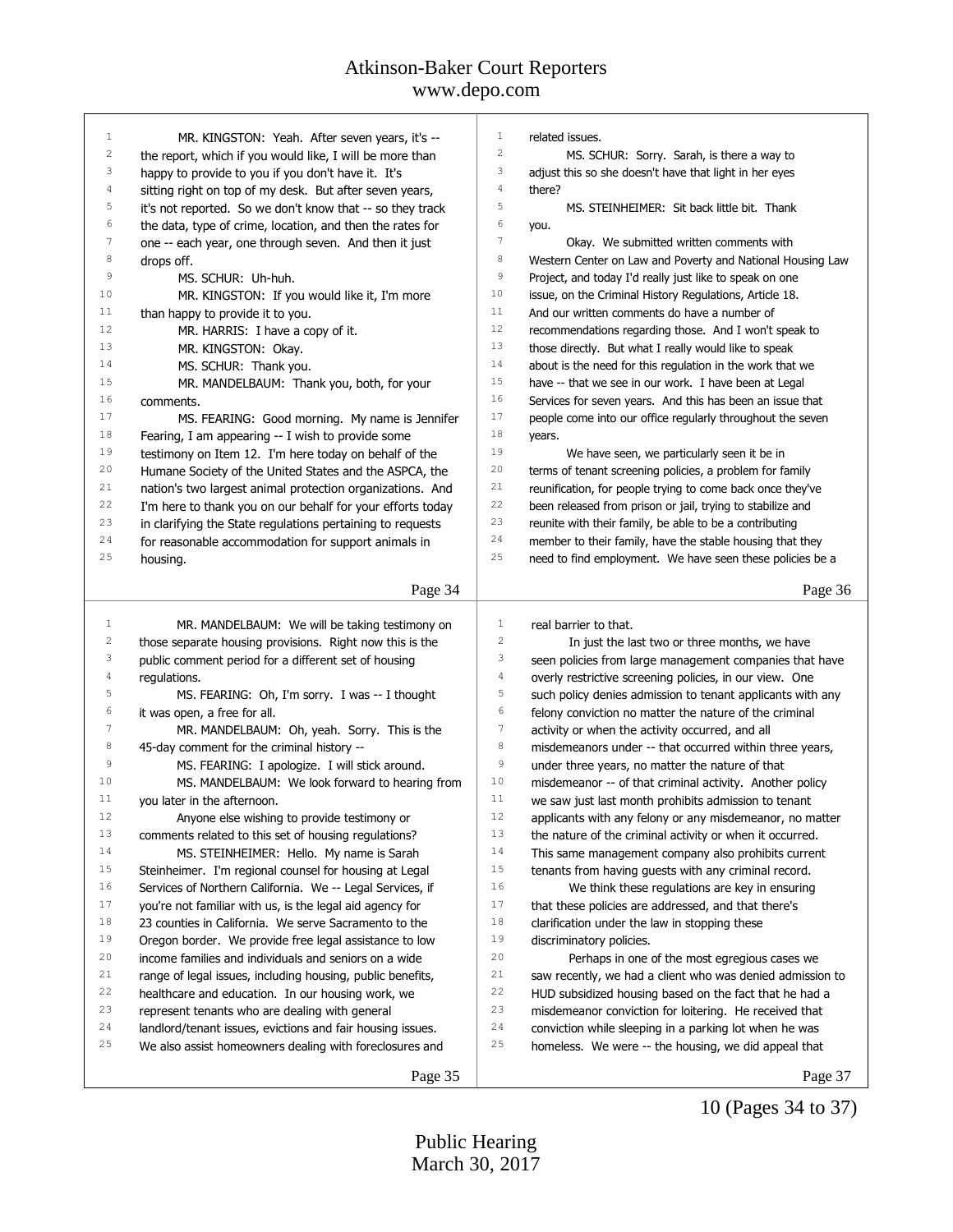| $\mathbf{1}$            | denial, and he was ultimately allowed into the housing.                          | $\mathbf{1}$     | those kinds of violations?                                 |
|-------------------------|----------------------------------------------------------------------------------|------------------|------------------------------------------------------------|
| $\sqrt{2}$              | But initially he was denied on that basis under a blanket                        | $\mathbf{2}$     | MS. STEINHEIMER: I don't know that I can speak             |
| 3                       | ban policy.                                                                      | 3                | to that. In terms of the blanket ban?                      |
| 4                       | MR. MANDELBAUM: I've got a question for you as                                   | $\overline{4}$   | MS. BRODSKY: Yes. Just curious.                            |
| 5                       | it relates to blanket ban versus individual assessment. I                        | 5                | MS. STEINHEIMER: Yeah.                                     |
| 6                       | think there is some tension there. And there's not                               | $\epsilon$       | MR. KISH: Do you mean based on the category of             |
| $\overline{7}$          | uniform agreement on either side of the perspective about                        | $\overline{7}$   | the being --                                               |
| $^{\rm 8}$              | what's preferable. Obviously blanket bans are clearer and                        | 8                | MS. BRODSKY: Correct.                                      |
| $\mathsf 9$             | take out the subjective in a way that perhaps alleviate                          | 9                | MR. KISH: -- having a criminal conviction?                 |
| 10                      | some intentional discrimination or some different                                | 10               | MS. BRODSKY: Correct.                                      |
| 11                      | treatment of history, but obviously it -- it's not as                            | 11               | MS. STEINHEIMER: I mean, I think so. I mean, I             |
| 12                      | nuanced as an individualized assessment.                                         | 12               | don't think that having a criminal conviction necessarily  |
| 13                      | So in general, when you hear concerns of denied                                  | 13               | makes you a bad tenant. If that's what you're --           |
| 14                      | access to housing because of criminal history, I can                             | 14               | MR. KISH: I just want to respond to Council                |
| 15                      | appreciate the examples you just gave are just incorrect                         | 15               | Member Brodsky. I'm not aware of recent cases that bring   |
| 16                      | bright line policies. But on a broader level, are you                            | 16               | that bring a claim of unlawful discrimination under Unrue  |
| 17                      | more concerned by people that are misapplying individual                         | 17               | based on category of having a criminal conviction.         |
| 18                      | assessments in an unfair and unequal way, or bright line                         | 18               | And for those in the room who aren't following,            |
| 19                      | policies that aren't picking up enough nuance?                                   | 19               | Un rue's list of protected categories is not exclusive.    |
| 20                      | MS. STEINHEIMER: Bright line policies,                                           | 20               | Unrue lists all forms of arbitrary discrimination, so      |
| 21                      | absolutely. We, at Legal Services, believe in the                                | 21               | Courts have held that categories like your profession, for |
| 22                      | individualized assessment. We think it is an important                           | 22               | example, might be protected under Unrue in certain         |
| 23                      | way to address this issue. There are so many people with                         | 23               | circumstances.                                             |
| 24                      | criminal backgrounds. This is a significant barrier to                           | 24               | So in answer to your question, I'm not                     |
| 25                      | housing. In my experience, it is just not true that                              | 25               | personally aware of these cases.                           |
|                         |                                                                                  |                  |                                                            |
|                         | Page 38                                                                          |                  | Page 40                                                    |
|                         |                                                                                  |                  |                                                            |
|                         |                                                                                  |                  |                                                            |
| $\mathbf{1}$            | owners are not discriminating on this basis. Our clients,                        | 1                | MS. BRODSKY: I'm not aware of any cases have               |
| $\overline{\mathbf{c}}$ | we have so many clients who cannot find housing, or they                         | 2                | done it, but I'm wondering whether the consideration has   |
| 3                       | are living in last resource housing. And what I mean by                          | 3                | been given to applying Unrue, you know, looking to Unrue   |
| 4                       | that is I mean the motels that are in terrible, terrible                         | 4                | to enforce that.                                           |
| 5                       | condition. And they are not the housing that anybody                             | 5                | MS. STEINHEIMER: I think that's all I have.                |
| $\epsilon$              | sitting in this room is representing -- you know? They                           | 6                | Thank you.                                                 |
| $\boldsymbol{7}$        | are not the type of housing that are well managed. And so                        | $\boldsymbol{7}$ | MR. MANDELBAUM: Thank you.                                 |
| $^{\rm 8}$              | people, in our experience, don't have access to that kind                        | 8                | MS. LEAL: Hi. Good morning. My name is                     |
| $\mathsf 9$             | of housing, because of the bright line rules.                                    | 9                | Patricia Leal. Last name L-e-a-l. And I am a policy        |
| 10                      | I do not agree that an individualized assessment                                 | 10               | advocate with Leadership Council for Justice and           |
| 11                      | is more discriminatory. I think it's key to ensuring that                        | 11               | Accountability. We work alongside residents of low income  |
| 12                      | the policies are not discriminatory based on the elements                        | $12\,$           | communities of color throughout the San Joaquin valley and |
| 13                      | of a crime in the Penal Code or even the description of                          | 13               | Coachella Valley to eliminate barriers to opportunity on   |
| 14<br>15                | the crime. It's important to know what happened, when it                         | 14               | the basis of wealth, race, income and place.               |
| 16                      | happened, what was in that -- what was going on in that                          | 15               | We thank the Council for its work to develop               |
| 17                      | person's situation, and what has happened since, and what                        | 16               | these regulations. We believe they will serve as a         |
|                         | has that person's -- you know, what -- I think those are                         | 17               | critical tool in our efforts to ensure that all people     |
| 18<br>19                | very important indicators, and way to address this issue.                        | $1\,8$           | enjoy the same access to opportunity regardless of their   |
| 20                      | You know, we absolutely agree that there's a                                     | 19               | inclusion in a protected class. We work with Western       |
| 21                      | balance here. And the balance is the accessing of                                | 20               | Center Align Poverty, the National Housing Law Project and |
| 22                      | housing, and maintaining safe housing for the people                             | 21               | other organizations to develop comments that were          |
| 23                      | living there. We represent people in both situations.                            | 22               | submitted to you yesterday.                                |
| 24                      | And I think that individualized assessment is what gets<br>you -- achieves both. | 23               | I would like to highlight with my comments the             |
| 25                      |                                                                                  | 24               | importance of proposed additions in those comments of      |
|                         | MS. BRODSKY: Do you see any remedial course for                                  | 25               | language to include infrastructure and facilities among    |
|                         | Page 39                                                                          |                  | Page 41                                                    |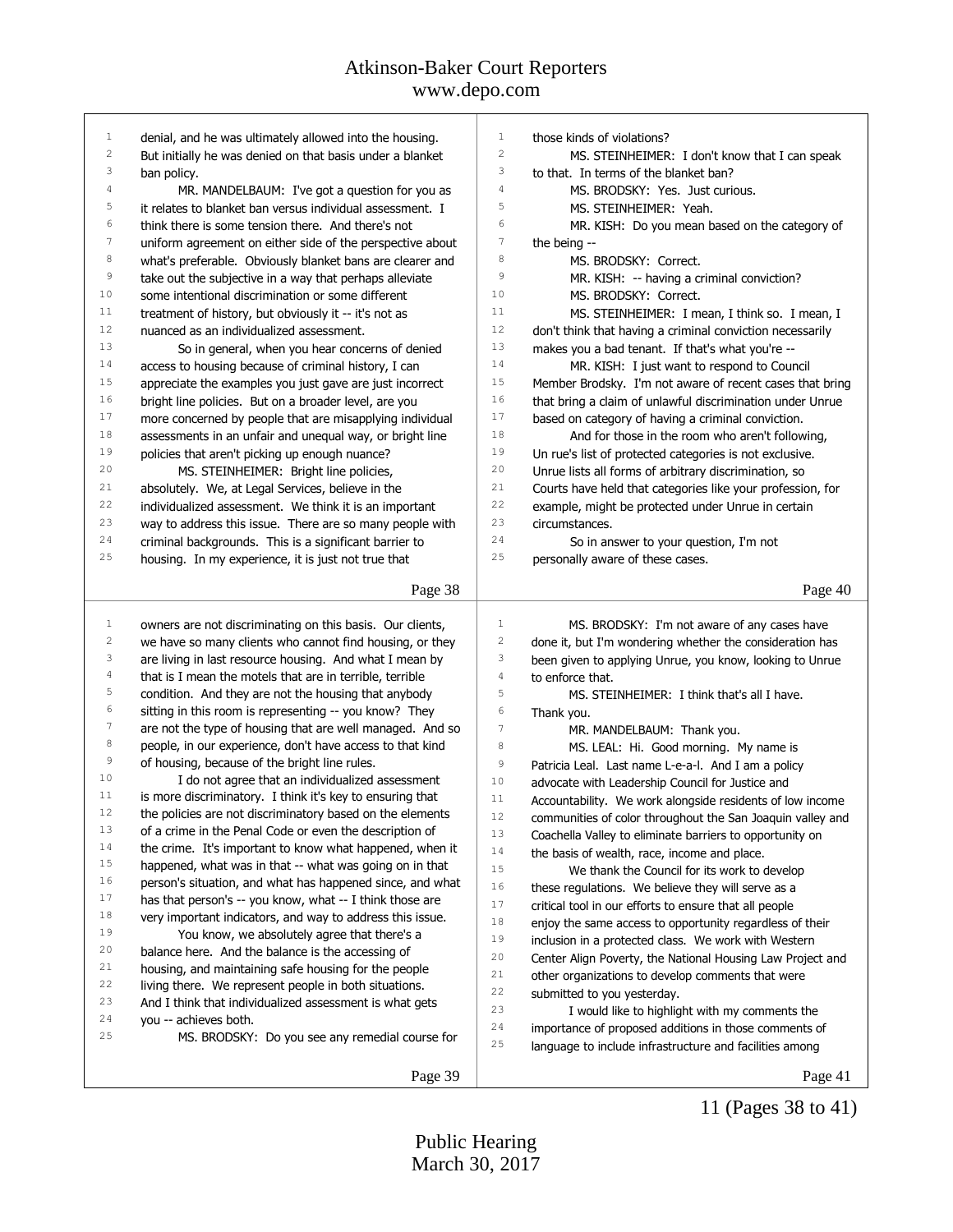| $\mathbf 1$    | the resources which cannot be denied to persons on the                 | $\,1\,$<br>Accountability. I'm based in Fresno. So I'd like to                        |
|----------------|------------------------------------------------------------------------|---------------------------------------------------------------------------------------|
| 2              | basis of protected class status as well as language,                   | $\sqrt{2}$<br>highlight the portion of our comments that we contributed               |
| 3              | confirming that land use practices that adversely impact               | $\mathsf 3$<br>to with a comment letter that was submitted yesterday                  |
| $\overline{4}$ | residents' enjoyment of residents' health and environment,             | $\sqrt{4}$<br>relating to environmental justice. So we are proposing                  |
| 5              | quality at their homes and the communities based on the                | 5<br>that the regulations include an additional subsection in                         |
| 6              | protected class status, also on Section 1212900.                       | $\epsilon$<br>Section 11098.14.2, as well as a small modification to                  |
| 7              | MR. KISH: Hang on one second. I just want to                           | $\boldsymbol{7}$<br>Subsection B of that provision to address adverse impacts         |
| 8              | remind you there's a court reporter.                                   | $\,8\,$<br>to environmental quality, public health and enjoyment of                   |
| 9              | MS. LEAH: Okay.                                                        | $\,9$<br>residents that arise from land-use practices on the basis                    |
| 10             | MR. KISH: And you're speaking very quickly.                            | 10<br>of protected class status.                                                      |
| 11             | MS. LEAH: Okay. Sorry about that.                                      | 11<br>And so specifically the comment letter does not                                 |
| 12             | And my goal, we'll go ahead and discuss                                | $1\,2$<br>have page numbers. But it's located in about the middle                     |
| 13             | environmental justice language recommendations. But I'll               | 13<br>of the comment letter. And we are proposing the addition                        |
| 14             | go ahead and highlight my comments. Due to decades of                  | $1\,4$<br>of a subsection that states that public or private                          |
| 15             | public and private neglect and discriminatory policies,                | 15<br>practices that result in the location of toxic, polluting                       |
| 16             | many of the communities we work in lack the basic                      | 16<br>and/or hazardous land uses in a manner that adversely                           |
| 17             | infrastructure, many already existing communities, and                 | 17<br>impacts environmental quality, public health and/or                             |
| 18             | services -- services necessary to support housing and to               | $1\,8$<br>enjoyment of residents because of membership in a                           |
| 19             | allow them to thrive. Despite ongoing advocacy that we                 | 19<br>protected class. And we are also suggesting that                                |
| 20             | have done, alongside with residence for years, local                   | 20<br>Subsection B of that provision, or of that section,                             |
| 21             | jurisdictions have refused allocate the necessary                      | 21<br>replace the term "render infeasible" with "adversely                            |
| 22             | resources to allow communities to obtain these basic                   | $2\sqrt{2}$<br>impact enjoyment of residents."                                        |
| 23             | infrastructures, all the while facilitating and supporting             | 23<br>And the reason that we want to highlight this is                                |
| 24             | new development which disproportionately serves higher                 | 24<br>that we work with many communities of color throughout the                      |
| 25             | income and Caucasian residents.                                        | 25<br>Central Valley, and Coachilla Valley, that are among the                        |
|                |                                                                        |                                                                                       |
|                | Page 42                                                                | Page 44                                                                               |
|                |                                                                        |                                                                                       |
| 1              | These communities often rely on septic tanks,                          | 1<br>most burdened in the State of California by multiple                             |
| $\sqrt{2}$     | many of them which are deteriorating and leaking                       | $\overline{c}$<br>sources of pollution according to the CAL Environmental             |
| 3              | contaminants into the ground water, which residents rely               | $\ensuremath{\mathsf{3}}$<br>screening tool, created by the EPA. They are burdened by |
| $\sqrt{4}$     | for drinking water.                                                    | $\sqrt{4}$<br>multiple sources of pollution that are located within                   |
| $\mathbb S$    | These examples show why the term                                       | $\mathsf S$<br>their community and surround their community and are next              |
| 6              | "infrastructure" should be included in Subsection D of                 | $\epsilon$<br>door to their homes, to parks, to schools, and that really              |
| 7              | Section 11098.14.2. There is the reason why we really                  | $\tau$<br>impact residents on a day-to-day basis -- impact their                      |
| 8              | stress the importance of incorporating the word                        | $\,8\,$<br>public health, impact them in their homes and their                        |
| $\mathsf 9$    | infrastructure, as it will help already existing                       | 9<br>ability to enjoy their community.                                                |
| 10             | communities and new development to ensure that these basic             | 10<br>And so we see this evidenced through data in                                    |
| 11             | infrastructures are in these local communities that                    | 11<br>differential rates of asthma, cardiovascular disease,                           |
| 12             | oftentimes do not have the resources or money to dwell on              | 12<br>shorter lifespans. We see it in residents ability to                            |
| 13             |                                                                        | 13<br>enjoy their homes. We have worked on a variety of                               |
| 14             | their own. Thank you.<br>MS. WARNER: Thank you. And I will address the | 14<br>land-use issues where residences have -- and residents of                       |
| 15             | portion of the comments that we submitted.                             | 15                                                                                    |
| 16             |                                                                        | color in particular and immigrant communities have to keep<br>16                      |
| 17             | MR. MANDELBAUM: Can you see if you can turn                            | the windows shut in their homes to keep out odors from<br>17                          |
| 18             | that mic on, because people are following.                             | waste water treatment plants located next door to the<br>18                           |
| 19             | MS. WARNER: Sure.                                                      | their houses, rendering facilities and other food<br>19                               |
| 20             | THE COURT: It's normally like a tap -- is there                        | processing facilities. Many times these facilities don't<br>20                        |
| 21             | a -- oh, perfect.                                                      | have proper permits. If they do have permits, they're<br>21                           |
|                | MS. WARNER: Sure. Good idea. Okay. So my                               | often operating in violation of them. And then when                                   |
| 22<br>23       | name is --                                                             | 22<br>residents complain, and they complain for decades about<br>23                   |
| 24             | MR. KISH: I was going to ask.                                          | one use in particular, let alone the whole variety of uses<br>24                      |
| 25             | MS. WARNER: My name is Ashley Warner. I'm an                           | surrounding them, jurisdictions, it falls on deaf ears.<br>25                         |
|                | attorney with Leadership Council for Justice and                       | There is not the representative to advocate for                                       |

12 (Pages 42 to 45)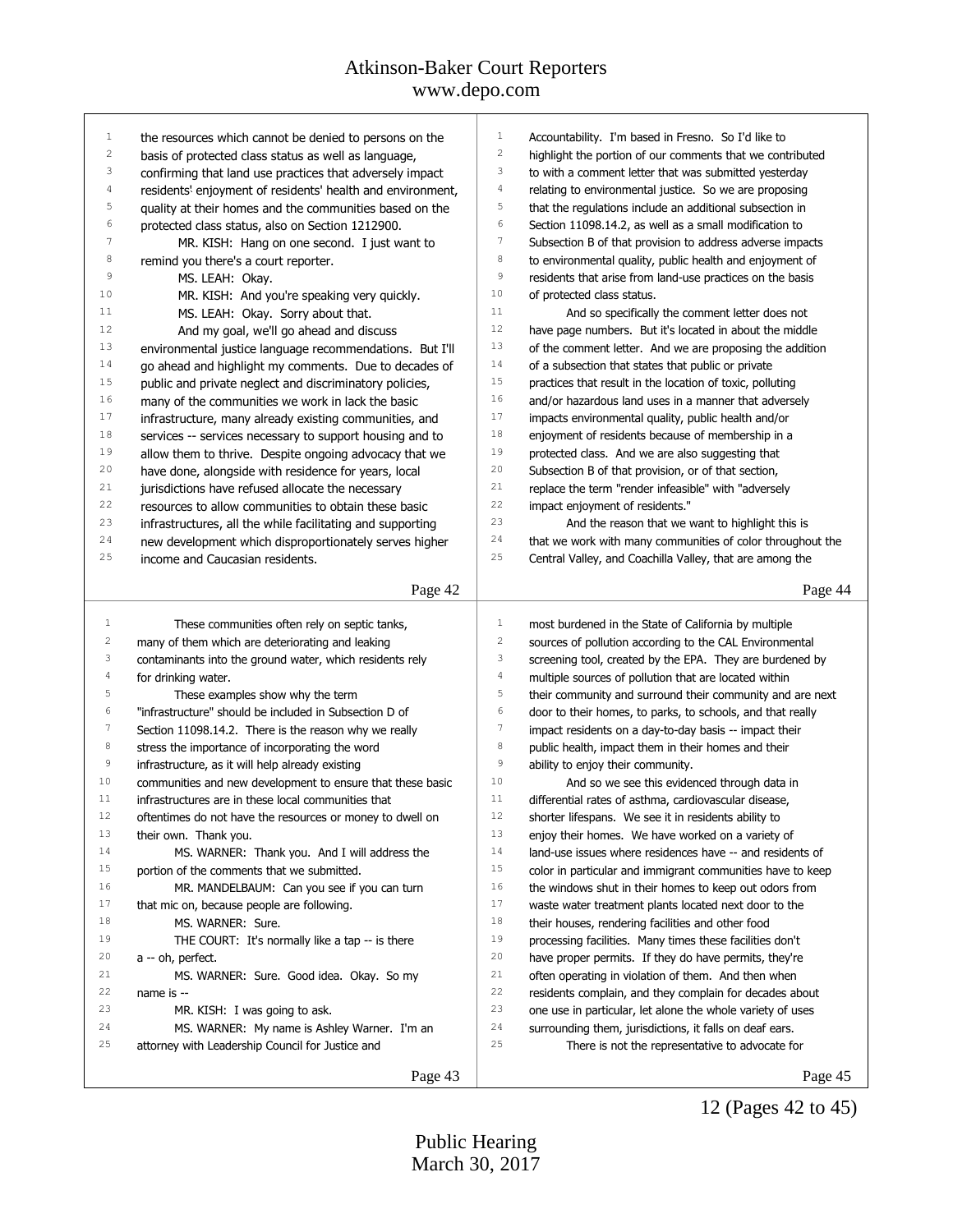| $\mathbf{1}$     | them. And jurisdictions refuse to enforce their own        | 1<br>11098.4.1 on the practices with the discriminatory effect,              |
|------------------|------------------------------------------------------------|------------------------------------------------------------------------------|
| $\overline{c}$   | ordinances and State ordinances. So we see the inclusion   | 2<br>and requesting that in Subsection B that the individual be              |
| 3                | of language relating to environmental justice as really    | 3<br>removed. And I think the comment was that discriminatory                |
| $\sqrt{4}$       | necessary to ensure request to jurisdiction to enforce the | $\sqrt{4}$<br>effect only applies to groups. And our Council -- excuse       |
| 5                | laws fall on deaf ears, and often for decades. So we       | 5<br>me, in our comments we talk about that. But I actually                  |
| 6                | believe that the inclusion of specific language relating   | 6<br>think that's incorrect. And I think case law supports                   |
| $\boldsymbol{7}$ | to environment quality that impacts residents' use and     | $\boldsymbol{7}$<br>that, that when you're analyzing whether a particular    |
| $^{\rm 8}$       | enjoyment of their homes and communities is really         | 8<br>policy or action has a discriminatory effect, you do look               |
| $\mathsf 9$      | necessary to ensure that the language and meaning of this  | 9<br>at the group. But when you're looking at a particular                   |
| 10               | section is effectively implemented.                        | 10<br>case, you are talking about the effect on the individual.              |
| 11               | And so -- and I think that's all. But we                   | 11<br>So I think that the Council's approach in this is correct              |
| 12               | welcome questions.                                         | 12<br>and should not be changed.                                             |
| 13               | MR. MANDELBAUM: Well, thank you. I especially              | 13<br>Regarding the burden-shift and analysis, which                         |
| 14               | want to thank you for providing voices from the Central    | 14<br>is 11098.4.3, the Council -- in many ways, FEHA is more                |
| 15               | Valley, that we've been seeking a lot in these rulemaking. | 15<br>protective than federal law. And so the Council is free                |
| 16               | So I would encourage you to continue on this and in        | 16<br>to adopt a different burden-shifting. And we support the               |
| 17               | others, because it's definitely a population of the State  | 17<br>approach that the Council has taken here. And in terms of              |
| 18               | that we hear less from in these.                           | 18<br>putting the burden for the less discriminatory alternative             |
| 19               | MS. WARNER: Excellent. Thank you.                          | 19<br>on the housing provider, we actually think that it really              |
| 20               | MR. MANDELBAUM: Thank you.                                 | 20<br>makes sense to do this. Because the housing provider is                |
| 21               | MS. BRODSKY: While we're in between, just                  | 21<br>in a much better position to understand how different                  |
| 22               | another question. Is there a reason why we don't use the   | 22<br>practices would work. They are experts in providing                    |
| 23               | term "adverse impact," but use the term "discriminatory    | 23<br>housing, in selecting tenants, if we're talking about a                |
| 24               | impact"? The speaker used "adverse impact," and just       | 24<br>landlord/tenant relationship. So placing the burden there              |
| 25               | throwing that out. Don't need an answer now. But just      | $2\,5$<br>makes sense, and we really support that approach.                  |
|                  |                                                            |                                                                              |
|                  | Page 46                                                    | Page 48                                                                      |
|                  |                                                            |                                                                              |
|                  |                                                            |                                                                              |
| $\mathbf{1}$     | sort of something to chew on.                              | $1\,$<br>Most of our comments on this discriminatory                         |
| $\sqrt{2}$       | MS. HOWARD: Good morning.                                  | $\sqrt{2}$<br>effects section are focused on sort of clarifications, and     |
| 3                | MR. MANDELBAUM: Good morning.                              | 3<br>some providing some definitions so that there's                         |
| 4                | MS. HOWARD: So I'm Madeline Howard.                        | $\sqrt{4}$<br>no confusion, and I think that everyone would agree that       |
| 5                | M-a-d-e-l-i-n-e. Last name is H-o-w-a-r-d. And I'm with    | 5<br>we want to have a clear direction for all sides so that                 |
| 6                | Western Center on Law and Poverty.                         | 6<br>everyone knows what the obligations are. So that's what a               |
| $\sqrt{ }$       | As has been referenced earlier, we did submit a            | $\boldsymbol{7}$<br>lot of our comments are focused on. And I'll leave those |
| 8                | comment letter yesterday, which hopefully you had an       | 8<br>details to our written comments.                                        |
| 9                | opportunity look at of at least quite detailed comments.   | 9<br>Let's see. One of the specific areas that we                            |
| 10               | So I'm not going to go into the -- took me a very long     | 10<br>suggested some clarifications on has also been addressed               |
| 11               | time if I were to go through all of our comments. But we   | 11<br>earlier by people from the Apartment Association and the               |
| 12               | have tried to propose specific language, because we know   | 12<br>realtors, which is that the burden shifting was a little               |
| 13               | that this process is very detailed and very time           | 13<br>bit different in the discriminatory effect section, versus             |
| 14               | consuming. So hopefully that will be helpful to the        | 14<br>criminal record section. And so we suggested some                      |
| 15               | Council.                                                   | 15<br>specific language so that those sections would be                      |
| 16               | So before addressing a few specific issues, I              | 16<br>consistent so as not to create confusion on that issue.                |
| 17               | just wanted to say thank you very much to the Council for  | 17<br>Okay. Regarding the land use in Article 14.                            |
| 18               | engaging this process. These are tremendously important    | 18<br>Again, we're very glad that the Council has undertaken                 |
| 19               | issues and discriminatory effects in particulars is such   | 19<br>this. This is a tremendously important issue, and we had               |
| 20               | an important way of enforcing fair housing laws. So we     | 20<br>some, again, specific comments on clarifications and                   |
| 21               | really applaud this effort and are very glad to be here    | $2\sqrt{1}$<br>definitions. And then I just wanted to highlight a couple     |
| 22               | today and talking about this.                              | 22<br>things that we recommended.                                            |
| 23               | A couple things that I wanted to respond to that           | 23<br>There's been HUD guidance and some Federal Court                       |
| 24               | were commented on previously. I believe it was someone     | 24<br>Circuit decisions regarding a fact pattern wherein the                 |
| 25               | from the Apartment Association who was commenting on       | 25<br>city, although the city officials themselves do not appear             |
|                  | Page 47                                                    | Page 49                                                                      |

Page 49

13 (Pages 46 to 49)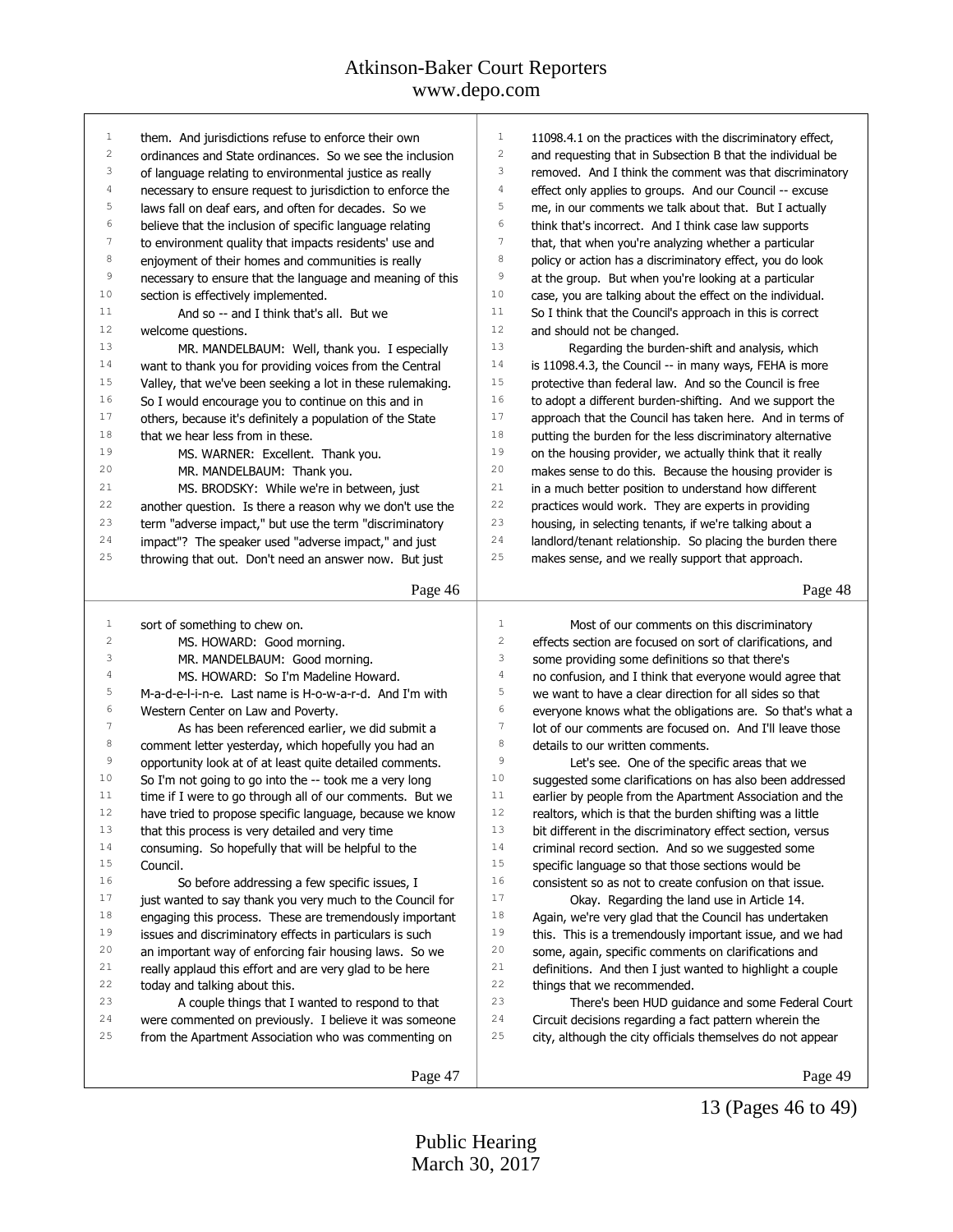| 1                       | to be discriminating or appear to be holding stereotypes,  | 1                       | Homeowner Association Law. So I may be speaking for a      |
|-------------------------|------------------------------------------------------------|-------------------------|------------------------------------------------------------|
| $\sqrt{2}$              | they sort of give in to the racism of the public. And we   | $\overline{c}$          | group that you don't hear from too much either.            |
| 3                       | have cited to specific cases and guidance in our comments, | 3                       | We represent homeowners who live in the States'            |
| 4                       | where there's a city decision that's made after a public   | $\sqrt{4}$              | 52,000 common interest developments, which may be co-ops,  |
| 5                       | meeting, where people basically use sort of dog whistle    | 5                       | town homes, planned unit developments and condos. And as   |
| 6                       | terms and use code words, to talk about "we don't want     | 6                       | I'm sure the Council is aware, common interest             |
| 7                       | those people in community." And then the city gives in to  | 7                       | developments, also known as homeowner associations, have a |
| 8                       | that. This is discriminatory. And the Courts have found    | 8                       | long history of discrimination. In fact it was their       |
| 9                       | that, and the HUD guidance talk about that. And we would   | 9                       | original purpose. I myself live in one of the State's      |
| 10                      | really suggest putting that in the regulations. That's     | 10                      | oldest associations, founded in 1917 in Oakland, whose     |
| 11                      | something that unfortunately happens a lot.                | 11                      | stated purpose in its CCNRs was to create an exclusive     |
| 12                      | Okay. So I think I'll move on and briefly speak            | 12                      | community, which was code for -- and it's in the CCNRs --  |
| 13                      | about the criminal record section. This is Article 18.     | 13                      | no persons of color, Mongols or others may reside in this  |
| 14                      | And I wanted to respond to a couple of comments. We agree  | 14                      | community except in the capacity of servant.               |
| 15                      | with prior comments that were made regarding the           | 15                      | Now, as we know, language like that and                    |
| 16                      | usefulness of definitions. And we have suggested some      | 16                      | governing documents like that have been declared           |
| 17                      | specific definitions for terms, because it seems like that | 17                      | unconstitutional by the U.S. Supreme Court. However, the   |
| 18                      | lack of clarity could cause some problems. So hopefully    | 18                      | pall and the cloud of discrimination still hangs over      |
| 19                      | those definitions will be helpful to the Council.          | 19                      | common interest developments and expresses itself in many  |
| 20                      | And regarding -- there were some comments made             | 20                      | different ways. And what I would like to do -- I hope      |
| 21                      | about recidivism, and landlords' concerns about keeping    | 21                      | you're taking comments on this first section, practices    |
| 22                      | other tenants safe. And as Miss Steinheimer was saying     | 22                      | with discriminatory effect, at the moment, because I would |
| 23                      | earlier, we, of course, are concerned about everyone       | 23                      | like to address a very specific business practice of       |
| 24                      | living in housing. We represent people who have criminal   | 24                      | California homeowner associations. We have testified on    |
| 25                      | records, as well as people who do not. And what we --      | 25                      | this issue multiple times here at the Capitol. And that    |
|                         |                                                            |                         |                                                            |
|                         | Page 50                                                    |                         | Page 52                                                    |
|                         |                                                            |                         |                                                            |
| $\mathbf{1}$            | what I wanted to point out is that one of the big reasons  | $\mathbf{1}$            | is the fact that homeowner associations can foreclose,     |
| $\overline{\mathbf{c}}$ | that people end up being incarcerated again after getting  | $\overline{\mathbf{c}}$ | take the house when homeowners fall behind on assessments, |
| 3                       | out is that they can't find housing. It's very difficult   | 3                       | otherwise known as homeowner dues. There have been huge    |
| 4                       | to sort of live on the right side of the law if you are    | $\sqrt{4}$              | fights here at the Capitol about what that amount, whether |
| 5                       | living outside. And many communities have laws that        | 5                       | or not there should be any thresholds before the           |
| 6                       | criminalize homelessness specifically, so you can be       | 6                       | association can initiate foreclosure. We finally got       |
| $\tau$                  | arrested for being homeless. And one of the things, the    | 7                       | thresholds established. However -- through legislation --  |
| 8                       | big barriers to get housing is these very restrictive      | 8                       | however, in research done by our center, which is based in |
| 9                       | policies, these blanket bans. And so if we didn't have     | $\mathsf 9$             | Oakland, but we serve homeowners statewide, research done  |
| 10                      | those, some people could get into housing and they         | 10                      | by our center, along with Sentinal Fair Housing in         |
| 11                      |                                                            |                         |                                                            |
| 12                      | wouldn't end up back in jail.                              | 11                      | Oakland, we established by studying notices of default,    |
| 13                      | So this is a really important issue, and we're             | 12                      | that Hispanic households were foreclosed on far out of     |
|                         | so glad that the Council is addressing it. And we -- and   | 13                      | proportion to their numbers in the census. And we have     |
| 14                      | we have some very specific comments about that in terms of | 14                      | reason to believe that this still holds true. Because we   |
| 15                      | we think there should be a shorter time commitment, and we | 15                      | get requests for help from homeowners facing foreclosure,  |
| 16                      | would -- we would suggest three years, as supported by HUD | 16                      | from Hispanic and Asian households in particular.          |
| 17                      | guidance and statistics, as opposed to seven years.        | 17                      | So we would recommend, and I'm going make my               |
| 18                      | And I think I'll stop there. If there are any              | $1\,8$                  | comment -- my oral comments brief today. We will be        |
| 19                      | questions, I'd be happy to answer them. Okay. Thank you.   | 19                      | submitting written comments within your deadline that you  |
| 20                      | MR. MANDELBAUM: Thank you.                                 | 20                      | have set. And we will propose language for you to          |
| 21                      | MS. MURRAY: Good morning.                                  | 21                      | consider. But we would like to see this issue of           |
| 22                      | MR. MANDELBAUM: Good morning.                              | 22                      | association debt collection and foreclosure called out as  |
| 23                      | MS. MURRAY: Thank you for holding this session.            | 23                      | a specific discriminatory practice and business practice   |
| 24                      | My name is Marjorie Murray. M-a-r-j-o-r-i-e.               | 24                      | and financial practice that needs to be addressed.         |
| 25                      | M-u-r-r-a-y. I represent the Center for California         | 25                      | The association itself typically does not manage           |
|                         | Page 51                                                    |                         | Page 53                                                    |

Page 53

14 (Pages 50 to 53)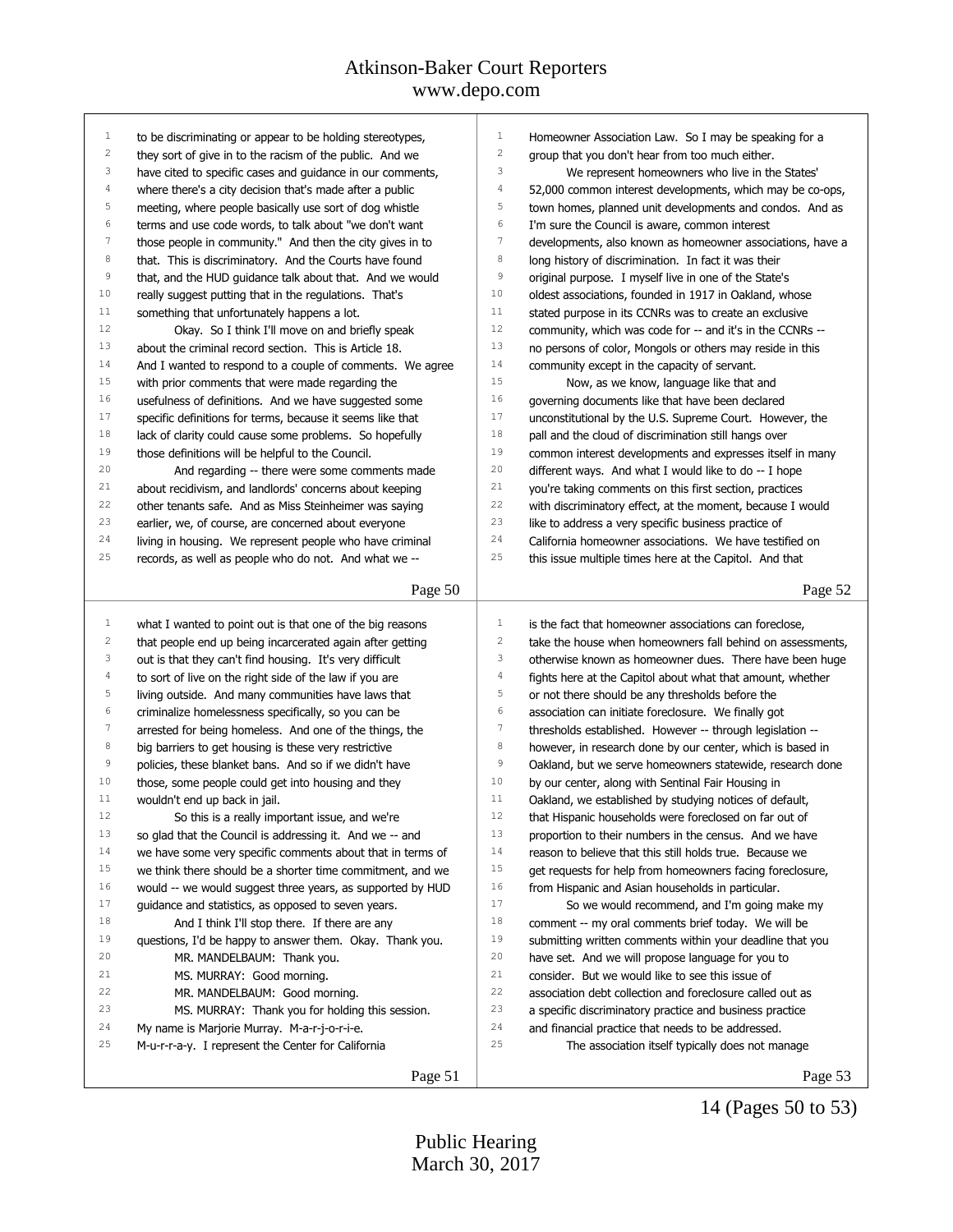## Atkinson-Baker Court Reporters

### www.depo.com

| 1              | the assessment collection foreclosure process. It farms    | $\mathbf{1}$     | Council. Thank you very much.                             |
|----------------|------------------------------------------------------------|------------------|-----------------------------------------------------------|
| $\overline{c}$ | out and contracts with special debt collectors who do      | $\sqrt{2}$       | MR. MANDELBAUM: Thank you.                                |
| 3              | nothing but association assessment debt collection. There  | 3                | Anyone else wishing to provide public comment?            |
| 4              | is no requirement, either in statute. There is no          | $\sqrt{4}$       | Hearing none -- all right. Well, thank you for            |
| 5              | requirement levied on these entities that they contract    | 5                | taking the time to provide public comment on the issuance |
| 6              | with that they provide any of the notices in the language  | 6                | of the proposed FEHA housing regulations regarding        |
| $\tau$         | of the person who is receiving them. So it's no wonder     | $\overline{7}$   | discriminatory effect, discriminatory land use practices  |
| 8              | that we can find accelerated rates of foreclosure against  | 8                | and the use of criminal history information.              |
| $\,9$          | mono-lingual households, Asian and Hispanic in particular. | $\,9$            | Again, as a reminder, we'll accept written                |
| 10             | So I want to make clear that one of our special            | 10               | comments until 5:00 p.m. today, so get those in at your   |
| 11             | concerns are the low and low moderate income households    | 11               | earliest convenience. And with that, the meeting portion  |
| 12             | who manage to become homeowners, particularly through the  | 12               | of the hearing is adjourned -- or the hearing portion of  |
| 13             | inclusionary zoning and other first-time home-buyer        | 13               | the meeting is adjourned.                                 |
| 14             | programs launched by California cities and counties. And   | 14               | (Off the record at 11:47 a.m.)                            |
| 15             | those homeowners who manage to get a condo or a town home  | 15               |                                                           |
| 16             | or a unit in a planned unit development very often are     | 16               |                                                           |
| 17             | mono-lingual households. So we would like to see added to  | 17               |                                                           |
| 18             | the topics to be examined, the issue of association debt   | 18               |                                                           |
| 19             | collection, and the issue of language. Because, to us      | 19               |                                                           |
| 20             | it's self-evident that if you're going to provide          | 20               |                                                           |
| 21             | protections to those persons in protected classes, they    | 21               |                                                           |
| 22             | need to be informed of their rights, particularly if       | 22               |                                                           |
| 23             | you're talking about taking away their home. They need to  | 23               |                                                           |
| 24             | be informed of their rights in the language that they      | 24               |                                                           |
| 25             | speak.                                                     | 25               |                                                           |
|                |                                                            |                  |                                                           |
|                | Page 54                                                    |                  | Page 56                                                   |
| 1              | So I'll stop at that point, and ask if you have            | $1\,$            | REPORTER'S CERTIFICATE                                    |
| 2              | any questions thus far.                                    | $\overline{c}$   |                                                           |
| 3              | And we will be elaborating on these points and             | 3                |                                                           |
| 4              | submitting draft language in our written comments.         | $\sqrt{4}$       | I, KAREN S. CHALLE, CSR No. 8244, Certified Shorthand     |
| 5              | MR. MANDELBAUM: Thank you. Appreciate it, Miss             | 5                | Reporter, certify:                                        |
| 6              | Murray.                                                    | 6                | That the foregoing proceedings, pages 1 through 9,        |
| 7              | MS. MURRAY: And you'll be taking the issue of              | $\boldsymbol{7}$ | were taken before me at the time and place therein set    |
| $\,$ 8 $\,$    | harassment later?                                          | $\,8\,$          | forth;                                                    |
| 9              | MR. MANDELBAUM: Yes. That will be in that.                 | 9                | That the proceedings and all statements made at the       |
| 10             | MS. MURRAY: Thank you.                                     | 10               | time of the hearing were recorded stenographically by me  |
| 11             | CRISTOL-DEMAN: Good morning. My name is Liza               | 11               | and were thereafter transcribed;                          |
| $1\,2$         | Cristol-Deman. L-i-z-a. Last name Cristol-Deman. I've      | 12               | That the foregoing is a true and correct transcript       |
| 13             | been an attorney with Brancart and Brancart for almost     | 13               | of my shorthand notes so taken.                           |
| 14             | 18 years. We bring Fair Housing Act cases here in          | 14               | I further certify that I am not a relative or             |
| 15             | California, as well as nationwide. But the majority of     | 15               | employee of any attorney of the parties, nor financially  |
| 16             | our practice is here in California. And we rely very much  | 16               | interested in the action.                                 |
| 17             | on this Council and the Department of Fair Employment and  | 17               | I declare under penalty of perjury under the laws of      |
| $1\,8$         | Housing to enforce our clients' rights. So thank you very  | 18               | California that the foregoing is true and correct.        |
| 19             |                                                            | 19               |                                                           |
| 20             | much for this important work that each of you is doing.    | 20               | Dated this 10th day of April, 2017.                       |
|                | I'll be brief. I want to just express my                   | 21               |                                                           |
|                |                                                            |                  |                                                           |
| 21             | support and express our firm support here on the record    |                  |                                                           |
| 22             | for the comments letter that was submitted by the Western  | 22               |                                                           |
| 23             | Center on Law and Poverty. We support the work they do,    | 23               | KAREN S. CHALLE, CSR NO. 8244                             |
| 24             | and we support the comments and suggestions that they have | 24               |                                                           |
| 25             | made in the letter that was already submitted here to the  | 25               |                                                           |

15 (Pages 54 to 57)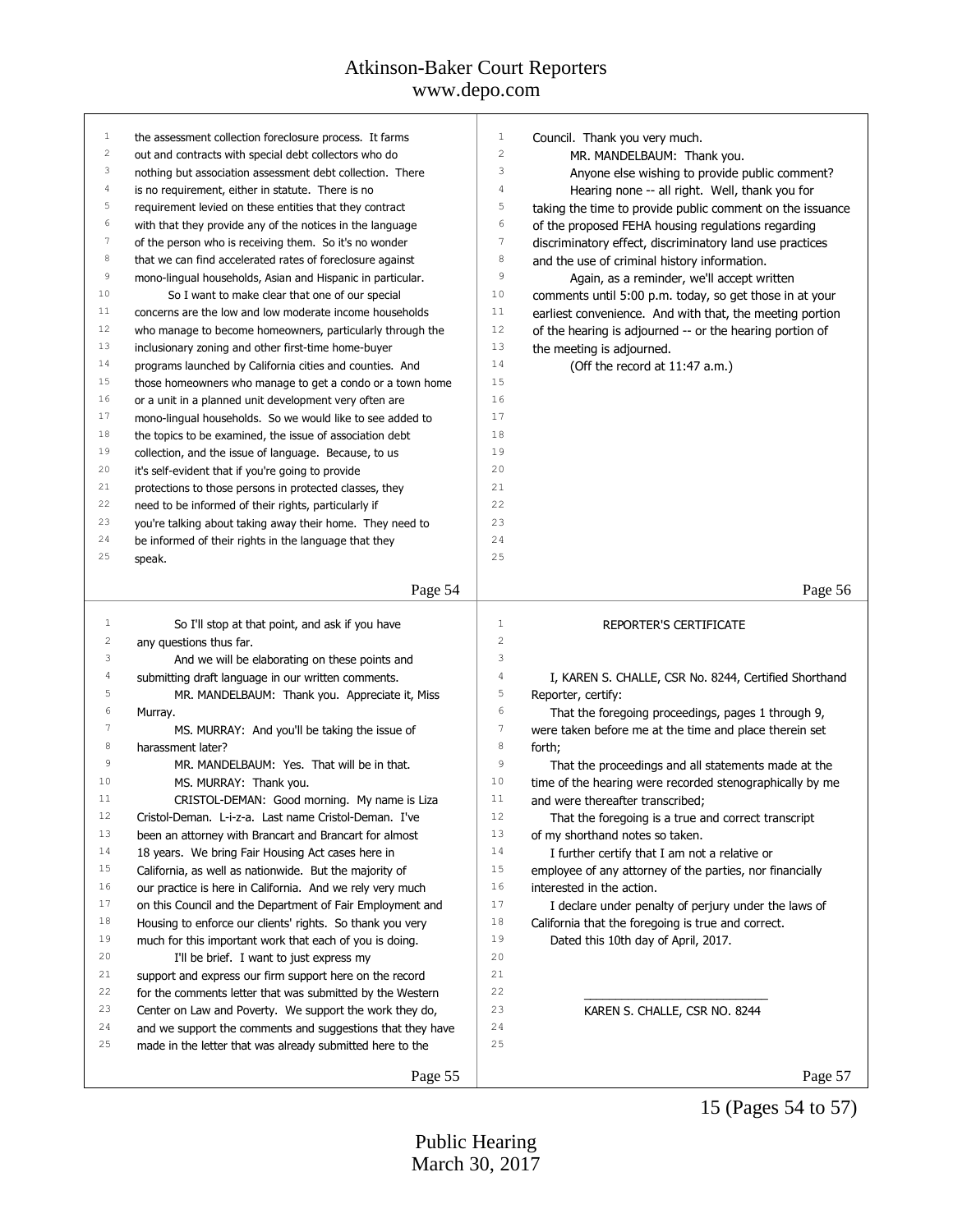Page 1

| A                                                           | alongside 41:11 42:20                 | <b>ASPCA 34:20</b>                       | best 10:25 29:7 31:1                                | categories 40:19,21                        |
|-------------------------------------------------------------|---------------------------------------|------------------------------------------|-----------------------------------------------------|--------------------------------------------|
| a.m 2:21 5:2.6 56:14                                        | <b>alternative</b> 13:15,18,23        | assess 29:20,24                          | better 13:19 15:11 29:14                            | category $40:6,17$                         |
| AB02873 1:25                                                | 15:8,10,13 20:10 48:18                | assessment 16:3,8 21:2                   | 30:23 48:21<br>beyond 20:2                          | Caucasian 42:25<br>causation 18:18         |
| abatement 23:13                                             | alternatives 15:6<br>ambiguity 17:16  | 24:1 38:5,12,22 39:10<br>39:23 54:1,3    | bifurcation 14:10                                   | cause 33:24 50:18                          |
| <b>ability</b> 32:4 45:9,12                                 | amendments 5:18 6:9                   | assessments 16:5 38:18                   | big 51:1,8                                          | caused 18:24 19:1                          |
| able 9:4 11:5 16:14,17                                      | 7:11,11                               | 53:2                                     | <b>bit</b> 5:6 11:19 36:5 49:13                     | <b>CCNRs</b> 8:25 52:11,12                 |
| 29:23 36:23<br>absolutely 10:17 29:7                        | amount 53:4                           | asset 23:12                              | blanket 38:2,5,8 40:3                               | <b>CDCR 23:25</b>                          |
| 38:21 39:19                                                 | amplified 14:9                        | <b>assist 35:25</b>                      | 51:9                                                | census $53:13$                             |
| accelerated 54:8                                            | amplify 12:24                         | assistance 35:19                         | block $27:4$                                        | center 4:15,16 36:8 41:20                  |
| accept 6:22 56:9                                            | analysis 48:13                        | association 4:3,4,7,8,17                 | border $35:19$                                      | 47:6 51:25 53:8,10                         |
| access 38:14 39:8 41:18                                     | analyzing 48:7                        | 8:16 11:12 12:13 15:18                   | <b>Brancart</b> 55:13,13                            | 55:23                                      |
| accessing 39:20                                             | ancestry 6:4                          | 22:9,10,11,12 47:25                      | <b>Brian 3:10 7:2.7 22:13.17</b>                    | Central 44:25 46:14                        |
| accommodation 34:24                                         | and/or 44:16,17                       | 49:11 52:1 53:6,22,25                    | <b>brief</b> 8:19 31:17 53:18                       | certain 40:22<br>certainly 9:9 12:17 30:22 |
| <b>account</b> 28:13,17,18                                  | Angeles 7:2,4<br>animal 34:21         | 54:3,18<br>associations 4:5 22:8         | 55:20<br><b>briefly</b> 19:4 50:12                  | <b>CERTIFICATE 57:1</b>                    |
| Accountability 4:12,14                                      | animals 34:24                         | 52:7,10,24 53:1                          | bright 29:6 38:16,18,20                             | Certified 2:21 7:22 57:4                   |
| 41:11 44:1                                                  | answer 8:20 9:22 10:12                | asthma $45:11$                           | 39.9                                                | certify 57:5,14                            |
| accurately 19:22 25:22                                      | 30:19 40:24 46:25                     | <b>ATKINSON-BAKER 1:20</b>               | bring 7:7 12:18 40:15,16                            | Chairman 8:14 22:6 26:9                    |
| achieve 29:7,25 30:25<br>achieves 19:21 25:13               | 51:19                                 | Attachment 6:10                          | 55:14                                               | Chairperson 3:4 5:8                        |
| 39:24                                                       | anybody 39:5                          | Attachments 6:12                         | broader 28:21 38:16                                 | Challe 1:24 2:21 57:4,23                   |
| Act 55:14                                                   | <b>apartment</b> 4:4,5,8 12:13        | attempt 12:18                            | broadly 16:25                                       | challenge 12:18 27:23                      |
| action 5:23 10:24 17:5                                      | 15:18 22:8,8,9 47:25                  | attorney 43:25 55:13                     | <b>Brodsky</b> 3:5 5:12 30:6,13                     | 28:18.19                                   |
| 48:8 57:16                                                  | 49:11                                 | 57:15                                    | 30:19 31:3,7 39:25 40:4                             | challenged 18:25                           |
| <b>activities</b> 32:9,16,18                                | apologize 8:17 10:22                  | authority 19:13                          | 40:8,10,15 41:1 46:21                               | change 7:10 21:20                          |
| activity 17:4 23:13 33:16                                   | 35:9                                  | available 6:9,13 7:24<br>19:8            | brought 7:5                                         | changed 48:12                              |
| 37:7,7,10,13                                                | appeal 37:25<br>appear 6:6 49:25 50:1 | avoid 15:12 16:13,14                     | <b>burden</b> 9:15 13:11,14,17<br>13:22 18:11 19:11 | changes 7:15<br>Chaya $3:45:8$             |
| add 5:19                                                    | <b>APPEARANCES 3:1</b>                | aware 19:12 40:15,25                     | 31:21 32:9,17 33:15                                 | chew $47:1$                                |
| added 21:15 54:17                                           | appearing 34:18                       | 41:1 52:6                                | 48:18,24 49:12                                      | choose 15:19 16:1                          |
| <b>addition 6:19 44:13</b><br><b>additional</b> 11:18 19:20 | <b>appears</b> 14:7,14 20:9           |                                          | burden-shift 48:13                                  | Circuit 49:24                              |
| 44:5                                                        | applaud 47:21                         | в                                        | burden-shifting 48:16                               | circumstances 9:11                         |
| additions 41:24                                             | applicant 17:3,24 20:21               | <b>B</b> 4:22 6:12 8:23 9:15             | burdened $45:1,3$                                   | 40:23                                      |
| address 23:3 24:10 38:23                                    | 28:19,23                              | 11:9 13:1,10 15:5 44:7                   | burdens 13:9                                        | citations 10:15 11:15                      |
| 39:18 43:14 44:7 52:23                                      | applicant's 29:18                     | 44:20 48:2                               | business 14:6,11,13,20                              | 12:4                                       |
| <b>addressed</b> 37:17 49:10                                | <b>applicants</b> 17:20 18:3          | <b>B3</b> 29:18                          | 14:21,24 52:23 53:23                                | cite 24:2 29:12,13                         |
| 53:24                                                       | 21:10,19 37:5,12<br>application 11:3  | <b>B4</b> 19:19                          | businesses $14:14,18$                               | cited 33:19 50:3<br>cities 22:9 54:14      |
| addressing 29:17 47:16                                      | applied 15:22 21:20                   | back 6:10 13:17 24:1 36:5                | С                                                   | city 49:25,25 50:4,7                       |
| 51:13                                                       | 28:21,25                              | 36:21 51:11<br>backdrop 24:4             | $C$ 6:12 20:10,15                                   | Civil 11:16 18:5                           |
| <b>adds</b> 19:20                                           | applies 14:23 48:4                    | <b>background 16:2 23:20</b>             | $c$ 'mon 8:12                                       | claim $40:16$                              |
| adjourned 56:12,13<br>adjudicator 9:19                      | apply 14:8 15:20 16:13                | backgrounds 15:20                        | C128:13                                             | claimant's 9:20                            |
| adjust 36:3                                                 | 18:18 19:18 20:19 29:1                | 38:24                                    | <b>CAL 45:2</b>                                     | clarification 24:17 25:20                  |
| <b>admission</b> 37:5,11,21                                 | applying 17:21 21:7 41:3              | backward 27:20                           | California 1:3,13 2:5,12                            | 25:25 26:1 27:24,24                        |
| admits 25:20                                                | appreciate 8:18 10:23                 | <b>bad</b> 40:13                         | 2:18,20 4:3,4,6,10,16                               | 28:1 30:5 37:18                            |
| <b>adopt</b> 48:16                                          | 12:8.9 22:1 38:15 55:5                | <b>balance</b> 39:20,20                  | 5:1 6:6,16 7:4 8:16                                 | clarifications 49:2,10,20                  |
| advanced 15:15                                              | approach 13:19 48:11,17               | balanced 23:1                            | 12:13 15:18 22:9 23:21                              | clarified 13:6 19:3                        |
| adverse 44:7 46:23,24                                       | 48:25<br>appropriate 11:4,24          | <b>ban</b> $38:3,540:3$                  | 23:24 33:20 35:16,18                                | clarifies 5:23<br>clarify 12:16,23 16:20   |
| adversely 42:3 44:16,21                                     | 26:10                                 | bankruptcy 12:5<br><b>bans</b> 38:8 51:9 | 45:1 51:25 52:24 54:14                              | 27:5,21                                    |
| advocacy 42:19                                              | appropriately 31:19                   | <b>Barncart</b> 4:18,18                  | 55:15,16 57:18<br>call 16:2                         | clarifying 34:23                           |
| advocate 41:10 45:25<br>affiliation 8:4                     | <b>April 57:19</b>                    | <b>barrier</b> 37:1 38:24                | called 53:22                                        | clarity 12:19 14:4 25:8,19                 |
| afternoon 35:11                                             | arbitrary 28:11 40:20                 | <b>barriers</b> 41:13 51:8               | capacity 26:5 29:18,21                              | 26:23 28:24 31:11                          |
| aged 26:18                                                  | area 12:17 20:6                       | <b>based</b> 19:13 29:19,21              | 29:23 30:7,25 31:1                                  | 50:18                                      |
| agency $35:17$                                              | areas $49:9$                          | 37:22 39:12 40:6,17                      | 52:14                                               | class 13:4 41:19 42:2.6                    |
| ago 6:16 11:22 26:17                                        | <b>argue</b> 25:16                    | 42:5 44:1 53:8                           | Capitol 2:19 5:7 52:25                              | 44:10,19                                   |
| agree 39:10,19 49:4                                         | arguments 26:4                        | <b>basic</b> 42:16,22 43:10              | 53:4                                                | classes 54:21                              |
| 50:14                                                       | <b>arrest</b> 17:1                    | basically 50:5                           | card 11:21                                          | cleanup 15:4 18:14 20:12                   |
| agreement 38:7                                              | arrested 51:7<br><b>arson</b> 25:2    | <b>basis</b> 9:20 29:24 38:2             | cardiovascular 45:11                                | clear 17:6 18:23 26:23<br>49:5 54:10       |
| ahead 42:12,14                                              | article 9:2,4 12:25 15:17             | 39:1 41:14 42:2 44:9                     | care $7:2$                                          | clearer 38:8                               |
| aid 35:17                                                   | 17:11,12,19 36:10                     | 45:7<br>Bay 4:6 22:10                    | carved 10:3<br>case 9:20,20 18:21,23                | client 37:21                               |
| <b>Align 41:20</b>                                          | 49:17 50:13                           | <b>behalf</b> 2:17 34:19,22              | 22:24 23:18 27:16                                   | clients $39:1,2$                           |
| alleviate 38:9<br>allocate 42:21                            | articles 17:13                        | behavioral 16:18                         | 28:25 48:6,10                                       | clients' $55:18$                           |
| <b>allow</b> 42:19,22                                       | <b>Ashley 4:13 43:24</b>              | <b>believe</b> 38:21 41:16 46:6          | cases 13:10 18:12,18                                | close 29:22                                |
| allowed 38:1                                                | <b>Asian</b> 53:16 54:9               | 47:24 53:14                              | 19:16 23:5 37:20 40:15                              | closely 20:24 31:17                        |
|                                                             | asking 8:23 25:18,18                  | benefits 35:21                           | 40:25 41:1 50:3 55:14                               | 33:11                                      |
|                                                             |                                       |                                          |                                                     |                                            |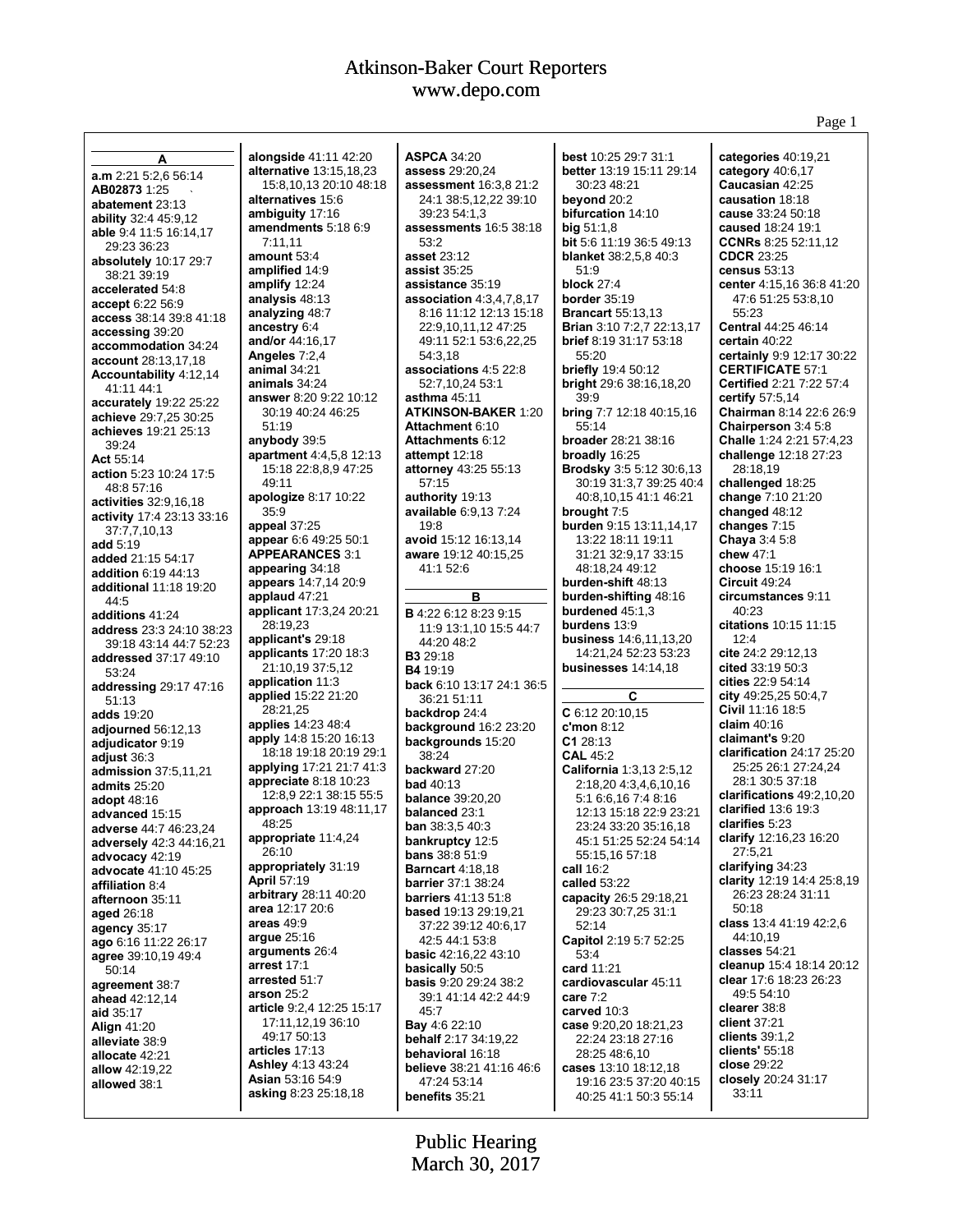| cloud 52:18                                    | consider 7:18 14:23                               | credibility 12:3                            | <b>Department 5:14 33:20</b>                         | distinguishes 19:22                           |
|------------------------------------------------|---------------------------------------------------|---------------------------------------------|------------------------------------------------------|-----------------------------------------------|
| $co$ -ops $52:4$                               | 20:17 21:13 24:18                                 | credit 11:21                                | 55:17                                                | 25:22                                         |
| Coachella 41:13                                | 53:21                                             | crime 23:25 24:19 25:5                      | depending 16:6                                       | distribute 22:18                              |
| Coachilla 44:25<br>code 6:6 11:16 14:17        | consideration 41:2<br>considered 13:17 15:3       | 34:6 39:13,14<br>crimes 10:2 11:10 25:6     | derived 30:8<br>description 39:13                    | distribution 10:2<br>document 27:3,22,25      |
| 18:5 39:13 50:6 52:12                          | considering 11:20                                 | criminal 1:11 2:10 5:22                     | designed 14:12                                       | documents 52:16                               |
| collection 53:22 54:1,3                        | consistent 49:16                                  | 11:20 15:16,20 16:1,21                      | desk 34:4                                            | dog 50:5                                      |
| 54:19                                          | consistently 15:22 16:13                          | 16:22,24 17:7,22 18:12                      | Despite 42:19                                        | doing 11:5 22:3 55:19                         |
| collectors 54:2                                | 21:20                                             | 19:16 22:25 23:13                           | <b>detail</b> 9:12 12:1 20:22                        | <b>door</b> 45:6,17                           |
| color 6:2 41:12 44:24                          | constraint 8:23                                   | 24:12 25:22 28:11                           | detailed $47:9,13$                                   | <b>draft</b> 55:4                             |
| 45:15 52:13                                    | consuming $47:14$                                 | 29:20,21 32:11 35:8                         | details 49:8                                         | <b>drift</b> 31:9                             |
| come 8:1 16:11 20:25                           | contaminants 43:3                                 | 36:10 37:6,10,13,15                         | detainer 17:5                                        | drinking 43:4                                 |
| 31:1 36:17,21                                  | context 18:5 31:4                                 | 38:14,24 40:9,12,17                         | deteriorating 43:2                                   | $drop$ 33:25                                  |
| commencing 2:20<br>comment 5:17 7:15,18,19     | contextual $27:1,4,16$<br>continue 46:16          | 49:14 50:13,24 56:8<br>criminalize 51:6     | develop 41:15,21<br>development 42:24                | drops $34:8$<br>drug $10:2$                   |
| 11:8 16:8 35:3,8 44:3                          | contract 54:5                                     | Cristol-Deman 4:18                          | 43:10 54:16                                          | due 17:4 42:14                                |
| 44:11,13 47:8 48:3                             | contracts 54:2                                    | 55:11,12,12                                 | developments 52:4,5,7                                | dues $53:3$                                   |
| 53:18 56:3,5                                   | contributed 44:2                                  | criteria 15:21 16:12 17:21                  | 52:19                                                | duplicative 18:17                             |
| commented 47:24                                | contributing 36:23                                | 18:4,7 21:1                                 | <b>DFEH 7:1</b>                                      | duty $24:5$                                   |
| commenting $8:547:25$                          | control 20:5                                      | critical 41:17                              | <b>DFEH's 7:2</b>                                    | dwell 43:12                                   |
| comments 6:24 7:5,10,14                        | convenience 56:11                                 | CSR 1:24 57:4,23                            | difference 21:18                                     |                                               |
| 7:23 8:7,18,20 9:7                             | conversation 27:9                                 | curious 40:4                                | different 11:19 16:22                                | Е                                             |
| 10:16 12:11,22 15:1,17<br>18:16 20:13,23 21:22 | convict- $18:19$<br>convicted 23:24               | current $37:14$                             | 20:7,16 21:9 29:11 35:3<br>38:10 48:16,21 49:13      | E 4:1.22                                      |
| 22:4,12 30:12 31:17,18                         | <b>conviction</b> 11:21 16:23                     | Currently 15:6                              | 52:20                                                | <b>e-mail</b> 6:18,24                         |
| 33:14 34:16 35:13 36:7                         | 17:1 18:19 21:10 26:4                             | D                                           | differential 45:11                                   | e-mailed 22:13<br>earlier 21:8 47:7 49:11     |
| 36:11 41:21,23,24                              | 37:6,23,24 40:9,12,17                             | D 4:1 6:10 43:6                             | differently 20:6,6 21:6,11                           | 50:23                                         |
| 42:14 43:15 44:2 47:9                          | convictions $24:23$ $26:2$                        | Dale 3:5 5:11                               | difficult 13:21 15:25 51:3                           | earliest 56:11                                |
| 47:11 48:5 49:1,7,8,20                         | copies 6:9 17:20                                  | Dara 3:6 5:12                               | direction 32:20 33:14                                | ears 45:24 46:5                               |
| 50:3,14,15,20 51:14                            | copy 7:6,7,10 18:4,7,9                            | data 34:6 45:10                             | 49:5                                                 | easily 29:1                                   |
| 52:21 53:18,19 55:4,22                         | 34:12                                             | <b>date</b> 33:13                           | directly 25:3 36:13                                  | <b>East</b> 4:6 22:10                         |
| 55:24 56:10                                    | correct 40:8,10 48:11                             | <b>Dated 57:19</b>                          | Director 5:13                                        | easy 12:18                                    |
| commission's 32:2<br>commitment 51:15          | 57:12,18<br>correction 27:16                      | David 9:3                                   | disability 6:5 31:4<br><b>disclose</b> 10:6          | education 35:22                               |
| common 9:1 32:13 52:4,6                        | Corrections 33:20                                 | day $57:19$                                 | discourages 16:5                                     | <b>effect</b> 1:10 2:10 5:21                  |
| 52:19                                          | <b>Council 1:4 2:6,18 3:3,5</b>                   | day-to-day 45:7<br>days $6:16$              | discretion $31:20$ $32:22$                           | 12:17,25 13:2,3,5,7,10<br>15:1 17:12 18:11,21 |
| communities $41:12$ $42:5$                     | 3:5,6,6 4:11,13 5:9,11                            | deadline 53:19                              | discriminating 32:15                                 | 19:12,18 20:11 21:18                          |
| 42:16,17,22 43:1,10,11                         | 5:11 6:14,24 7:1,11,16                            | deaf 45:24 46:5                             | 39:1 50:1                                            | 48:1,4,8,10 49:13 52:22                       |
| 44:24 45:15 46:8 51:5                          | 7:18,21 8:14 9:23 10:1                            | deal 25:9,19                                | discrimination 6:1 16:4                              | 56:7                                          |
| community $18:23$ 45:5,5                       | 11:23 12:15 13:16,24                              | dealing 14:1 30:20 35:23                    | 31:20 32:20,21 38:10                                 | effectively 15:14 16:17                       |
| 45:9 50:7 52:12,14<br>companies 37:3           | 14:4,23 15:2 16:9,20<br>20:23 21:5,13 22:7        | 35:25                                       | 40:16,20 52:8,18                                     | 46:10                                         |
| company $37:14$                                | 24:10 27:6 30:4 31:24                             | deals 13:9 14:3 18:10                       | discriminatory $1:9,102:9$<br>2:10 5:21,21 9:8 12:17 | effects 9:8 47:19 49:2                        |
| <b>complain</b> 45:22,22                       | 40:14 41:10,15 43:25                              | debt 53:22 54:2,3,18<br>decades 42:14 45:22 | 12:25 13:2,3,5,7,10,14                               | effort $47:21$<br>efforts 21:12 34:22 41:17   |
| completes 9:23                                 | 47:15,17 48:4,14,15,17                            | 46:5                                        | 13:18,23 15:6,8,10                                   | egregious 37:20                               |
| compliance 17:13                               | 49:18 50:19 51:13 52:6                            | decision 50:4                               | 17:12 18:11,20 19:12                                 | eight 11:22                                   |
| concern 5:20 16:3,23                           | 55:17 56:1                                        | decisional 23:16                            | 19:18 20:10,11 21:18                                 | either 12:23 14:23 17:11                      |
| 17:18 19:24 29:3                               | <b>Council's 6:13,19,20</b>                       | decisions 49:24                             | 31:25 33:6,10 37:19                                  | 19:9 27:25 38:7 52:2                          |
| concerned 12:5 23:10                           | 48:11                                             | declare 57:17                               | 39:11,12 42:15 46:23                                 | 54:4                                          |
| 25:11 38:17 50:23<br>concerning 21:13          | counsel 3:10 35:15<br><b>counties</b> 35:18 54:14 | declared 52:16                              | 47:19 48:1,3,8,18 49:1<br>49:13 50:8 52:22 53:23     | elaborate 23:17                               |
| concerns 10:3 17:9 19:17                       | <b>County 4:6,8 22:10</b>                         | default 53:11<br>defeat 20:11               | 56:7,7                                               | elaborating 55:3<br>element 18:17             |
| 38:13 50:21 54:11                              | couple 12:21 15:17 22:24                          | defendant 13:11,23                          | $discuss$ 42:12                                      | elements 39:12                                |
| <b>condition 8:24 39:5</b>                     | 24:20 28:5 29:8 47:23                             | defense 13:12                               | <b>discussed</b> 19:17 20:22                         | eliminate 41:13                               |
| condo 54:15                                    | 49:21 50:14                                       | definitely 46:17                            | 21:8                                                 | embodied 27:8                                 |
| condos $52:5$                                  | course 8:6 17:5,25 19:2                           | definition 15:2 16:21                       | discussion 9:10 10:1,20                              | employee 57:15                                |
| conduct 16:15 17:1 19:23                       | 20:4 39:25 50:23                                  | 28:12                                       | 10:25 11:11,23 24:4                                  | employees 32:6                                |
| 21:2 25:23 32:4                                | court 1:21 7:22 8:2 10:21                         | definitions 49:3,21 50:16                   | 30:24                                                | employment $1:42:6,18$                        |
| conducting 16:7<br>confirming 42:3             | 11:7 18:22 42:8 43:19<br>49:23 52:17              | 50:17,19                                    | disease 45:11<br><b>disparate</b> 9:16               | 3:3 5:9,11,18 13:16,25                        |
| conflict 17:11 18:1 23:6                       | <b>Courts</b> 40:21 50:8                          | degree $32:15$                              | <b>disparity</b> 18:20,24 19:1                       | 31:3 36:25 55:17                              |
| conflicting 29:15                              | covered 5:20 17:7                                 | demonstrable 19:23<br>25:23                 | disproportionately 42:24                             | encourage 16:9 20:23<br>46:16                 |
| <b>conflicts</b> 17:18 23:4                    | crafting 16:10                                    | denial 38:1                                 | <b>disprove</b> 32:9,17,21 33:2                      | encouraged 15:19                              |
| confusing 23:8                                 | create 49:16 52:11                                | denied 37:21 38:2,13                        | 33:16                                                | enforce 41:4 46:1,4 55:18                     |
| confusion 14:8 25:10                           | created 45:3                                      | 42:1                                        | disqualifying 20:2                                   | enforcing 47:20                               |
| 49:4.16                                        | creates 14:8 17:15                                | denies 37:5                                 | distinction 14:6                                     | engage 33:16                                  |
| confusions 12:24                               | creating 19:13                                    | deny 31:21                                  | <b>distinguish</b> 31:19                             | engaging 47:18                                |
|                                                |                                                   |                                             |                                                      |                                               |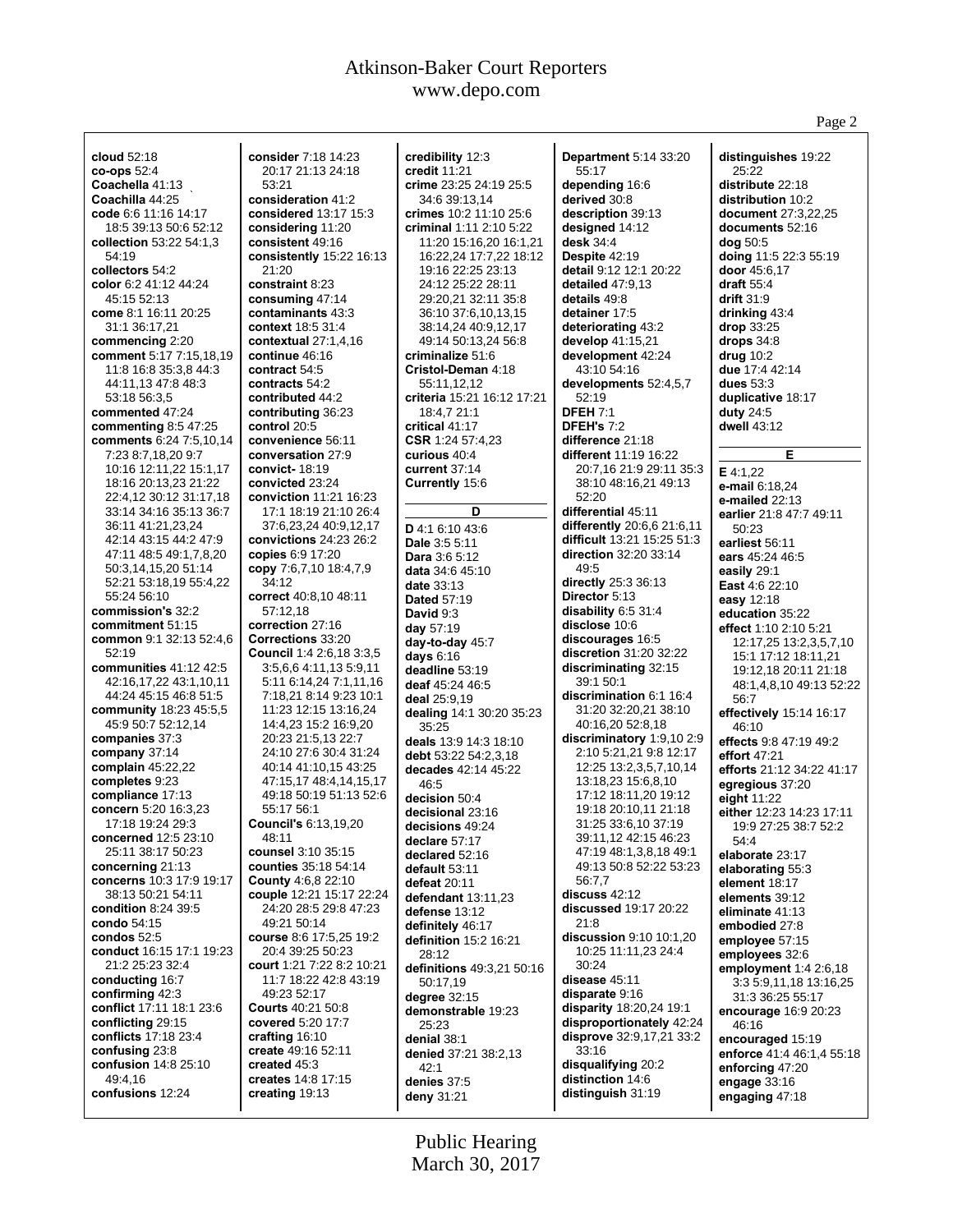Page 3

**enjoy** 41:18 45:9,13 **enjoyment** 42:4 44:8,18 44:22 46:8 **ensure** 41:17 43:10 46:4 46:9 **ensuring** 37:16 39:11 **entire** 32:8 **entities** 14:7 54:5 **environment** 42:4 46:7 **environmental** 42:13 44:4,8,17 45:2 46:3 **EPA** 45:3 **equally** 15:10 **especially** 10:4 46:13 **essence** 32:22 **essentially** 10:22 11:15 16:2 18:18 **establish** 9:16 28:23 **established** 53:7,11 **establishes** 18:20 **establishing** 24:11 **establishments** 14:7,24 14:25 **evaluate** 9:20 11:5 **evaluated** 12:3 **evaluating** 11:3 22:3 **evaluation** 26:7 **everybody** 25:11 31:11 **evicted** 17:3 **evictions** 35:24 **evidence** 9:20 11:18 12:1 19:14 20:20 21:6 28:15 **evidenced** 45:10 **ex-officio** 3:7 5:13 **exact** 28:22 29:13 **exactly** 17:16 19:24 20:3 20:7 30:1 **examination** 29:23 **examined** 54:18 **example** 17:3 21:11 25:1 26:24 28:10 33:4 40:22 **examples** 24:22 26:20,25 27:1,4 38:15 43:5 **exceed** 9:9 **exceeding** 9:11 **excellent** 27:1 46:19 **excluding** 31:7 **exclusive** 40:19 52:11 **excuse** 10:15 22:17 27:19 33:10 48:4 **existing** 42:17 43:9 **expensive** 32:3 **experience** 38:25 39:8 **experts** 48:22 **explain** 9:10 25:4,12 **express** 55:20,21 **expressed** 18:2 **expresses** 19:7 52:19 **expression** 6:3 **extent** 19:25 26:24 27:3 **extremely** 15:25 25:10 **eye** 16:10 **eyes** 36:3 **F face** 33:3,6,7 **facilitating** 42:23 **facilities** 41:25 45:18,19  $45.19$ **facing** 53:15 **fact** 8:18 12:3 18:25 33:16 37:22 49:24 52:8 53:1 **factors** 20:16,17,19 **facts** 16:7 **fails** 31:19 **failure** 11:21 **fair** 1:4 2:6,18 3:3 5:9,10 5:18 33:3 35:24 47:20 53:10 55:14,17 **fall** 46:5 53:2 **falls** 45:24 **familial** 6:4 **familiar** 35:17 **families** 35:20 **family** 36:20,23,24 **far** 12:4 29:14 53:12 55:2 **farms** 54:1 **Fearing** 34:17,18 35:5,9 **February** 6:17 **federal** 9:9,12,18 10:3 11:25 23:6 48:15 49:23 **feel** 9:8,19 10:1,7 11:10 11:14,16,17 12:22 **FEHA** 5:24,25 7:12 13:22 14:3 15:9 19:10 48:14 56:6 **fehcouncil@dfeh.ca.gov** 6:25 **felony** 37:6,12 **fights** 53:4 **file** 1:25 9:5 **final** 7:19 11:8 **finally** 20:15 29:16 53:6 **financial** 11:15,19 53:24 **financially** 57:15 **find** 36:25 39:2 51:3 54:8 **finder** 12:3 **fine** 32:7 **firm** 4:18 55:21 **first** 5:20 8:12,22 9:14 12:15 15:18 18:12 26:15 52:21 **first-time** 54:13 **Floor** 7:3 **focused** 49:2,7 **follow** 13:24 27:18 29:1,9 33:9 **followed** 31:25 **following** 33:11,12 40:18 43:17 **food** 45:18 **foreclose** 53:1 **foreclosed** 53:12 **foreclosure** 53:6,15,22 54:1,8 **foreclosures** 35:25 **foregoing** 57:6,12,18 **forfeiture** 23:12 **form** 23:25 **formal** 6:14,15 **forms** 40:20 **forth** 5:24 57:8 **forward** 12:10 31:19 35:10 **found** 17:23 50:8 **founded** 52:10 **four** 22:8 **free** 35:6,19 48:15 **Fresno** 44:1 **front** 8:1 **fulfill** 29:19 **fulfilling** 24:24 **further** 7:15,15 9:10,22 10:1,12,20 11:10,23 25:24,25 57:14 **G game** 18:8 **gender** 6:2,2,2 **general** 16:8 19:17 32:19 35:23 38:13 **generalized** 31:18 **generally** 24:20 32:10 **genetic** 6:5 **getting** 51:2 **give** 7:6 22:19 50:2 **given** 12:4 20:19 41:3 **gives** 50:7 **glad** 47:21 49:18 51:13 **go** 8:12 9:12 12:1 42:12 42:14 47:10,11 **goal** 42:12 **going** 5:5 23:9 27:20 29:3 29:4 30:4,4 39:15 43:23 47:10 53:17 54:20 **gold** 30:18 **good** 8:14 12:12 18:2 26:16 28:24 34:17 41:8 43:21 47:2,3 51:21,22 55:11 **governing** 52:16 **Government** 5:25 14:17 **great** 25:9,19 28:12 29:2 33:1 **greater** 28:24 **ground** 43:3 **group** 13:4 48:9 52:2 **groups** 20:5 48:4 **guess** 25:16 29:16 **guests** 37:15 **guidance** 9:9,12,19 13:25 15:22 17:14 19:7,9 21:17 49:23 50:3,9 51:17 **guys** 26:18 **H H** 4:22 **H-o-w-a-r-d** 47:5 **habitable** 23:15 **hair** 26:19 **hand** 22:17 **Hang** 42:7 **hangs** 52:18 **happened** 39:14,15,16 **happens** 50:11 **happy** 8:20 9:22 10:12 23:17 27:5 34:3,11 51:19 **harassment** 6:1 55:8 **Harris** 3:5 5:12 26:9,12 26:15,20 27:7,10,12,19 27:21 28:4,7,8 30:2 34:12 **hazardous** 44:16 **head** 22:13 **health** 42:4 44:8,17 45:8 **healthcare** 35:22 **hear** 8:8 38:13 46:18 52:2 **hearing** 1:8 2:8 5:5,16,17 6:14,16 7:21 8:12 9:23 10:13 35:10 56:4,12,12 57:10 **hearings** 22:23 **heart** 20:24 **held** 14:18 21:17 40:21 **Hello** 35:14 **help** 25:8 31:14 43:9 53:15 **helpful** 22:3 23:20 24:3 47:14 50:19 **Hi** 41:8 **higher** 14:14,19 15:9  $42.24$ **highlight** 41:23 42:14 44:2,23 49:21 **highlights** 22:16 **Hispanic** 53:12,16 54:9 **history** 1:11 2:10 5:22 10:4,10 14:16 15:16 16:21,24 17:7,22 18:12 22:25 24:13 28:11 35:8 36:10 38:11,14 52:8 56:8 **hold** 14:14 19:2 **holding** 6:14 50:1 51:23 **holds** 53:14 **home** 18:5,6,8 54:15,23 **home-buyer** 54:13 **homeless** 37:25 51:7 **homelessness** 51:6 **homeowner** 4:16 18:8 52:1,7,24 53:1,3 **homeowners** 35:25 52:3 53:2,9,15 54:12,15 **homes** 42:5 45:6,8,13,16 46:8 52:5 **honestly** 24:16 **hope** 28:20,20 52:20 **hopefully** 47:8,14 50:18 **hours** 30:24 **house** 53:2 **households** 53:12,16 54:9,11,17 **houses** 45:18 **housing** 1:4,9 2:6,9,18 3:3 4:7 5:9,11,18,19,20 5:23,25 12:19 13:20 16:1,11,16 17:16,19 18:3 19:2,20 20:1,3,4 20:16,18,25 21:7,15 22:10 23:2,11 24:24 28:20 32:11,19 33:2 34:25 35:2,3,13,15,21 35:22,24 36:8,24 37:22 37:25 38:1,14,25 39:2,3 39:5,7,9,21,21 41:20 42:18 47:20 48:19,20 48:23 50:24 51:3,8,10 53:10 55:14,18 56:6 **Howard** 4:15 47:2,4,4 **HUD** 13:15,24 15:22 19:7 19:9 21:17 29:11,12,13 37:22 49:23 50:9 51:16 **huge** 53:3 **Humane** 34:20 **humongous** 32:15 **hurt** 10:11 **hypotheticals** 10:25 **I idea** 43:21 **identified** 19:22 23:25 25:14 28:6 **identifies** 27:14,15 **identify** 8:6 25:8 **identity** 6:2 **Iglesias** 3:6 5:12 30:11,15 **illegal** 25:2 **illustrate** 23:4 27:11 **illustrated** 23:15 **illustration** 27:16 **immigrant** 45:15 **impact** 9:16 32:5 42:3 44:22 45:7,7,8 46:23,24 46:24 **impacts** 44:7,17 46:7 **imperfect** 14:5 **implemented** 46:10 **importance** 41:24 43:8 **important** 38:22 39:14,18 47:18,20 49:19 51:12 55:19 **impossible** 20:25 25:17 **impressed** 30:17 **incarcerated** 51:2 **include** 9:6 14:25 16:25 18:15 41:25 44:5 **included** 15:12 20:12 43:6 **includes** 13:13 **including** 20:18 35:21 **inclusion** 41:19 46:2,6 **inclusionary** 54:13 **inclusive** 18:22 **income** 6:4 35:20 41:11 41:14 42:25 54:11 **inconsistent** 16:6 18:21 19:6 **incorporating** 43:8 **incorrect** 38:15 48:6 **indicate** 33:25 **indicated** 33:13 **indicates** 14:18 **indicators** 39:18 **individual** 11:11 13:2,5,8 29:24 38:5,17 48:2,10 **individualized** 16:3,5 21:2 28:14,14 38:12,22 39:10,23 **individuals** 6:18 13:4 35:20 **infeasible** 44:21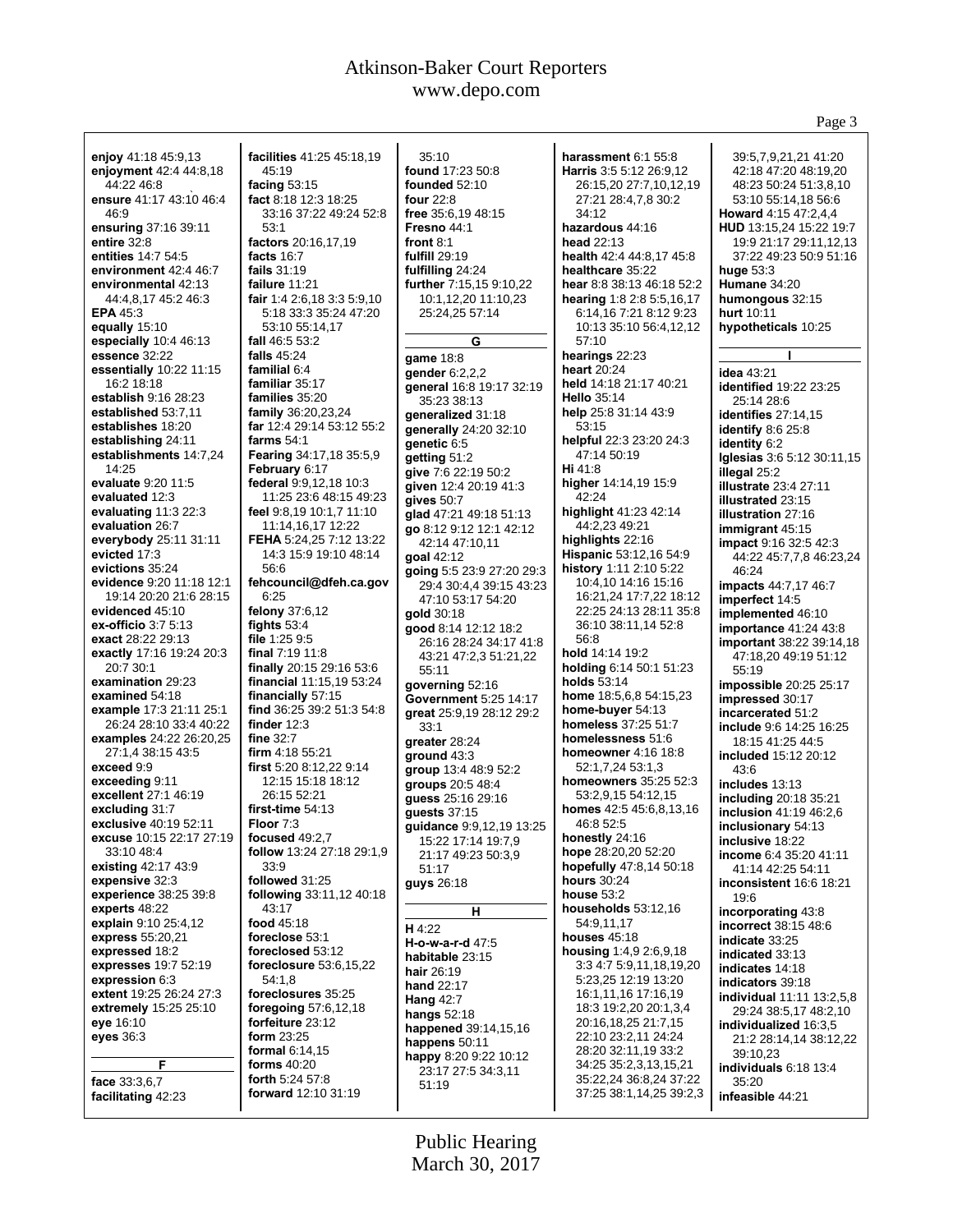|                                                           |                                                   |                                                   |                                            | Page 4                                          |
|-----------------------------------------------------------|---------------------------------------------------|---------------------------------------------------|--------------------------------------------|-------------------------------------------------|
| information 1:11 2:10                                     | keep 16:10 24:5 45:15,16                          | legislation 53:7                                  | manufacturing 10:2                         | 43:22,24 47:5 51:24                             |
| 5:22 6:5 9:6 16:22,24                                     | keeping 50:21                                     | legislative 14:16                                 | March 1:14 2:13,20 5:1,7                   | 55:11.12                                        |
| 16:25 17:8,22,23 20:20                                    | <b>Kevin 3:7 5:14</b>                             | Legislature 18:1                                  | marital 6:3                                | narrowly 15:20                                  |
| 24:13 26:7 28:15 33:24                                    | key 18:17 37:16 39:11                             | legitimate 24:7                                   | <b>Marjorie 4:16 51:24</b>                 | <b>nation's 34:21</b>                           |
| 56:8                                                      | kid $27:3$                                        | <b>let's</b> 5:5 28:9 49:9                        | <b>Mark 3:5 5:12</b>                       | national 6:3 9:17 19:6                          |
| informed $54:22,24$                                       | <b>kind</b> 39:8                                  | letter 12:1 23:7,17 24:2                          | materially 9:6                             | 36:8 41:20                                      |
| infrastructure 41:25                                      | kinds $40:1$                                      | 27:8,14 28:3 29:13 44:3                           | materials 6:11                             | nationwide 55:15                                |
| 42:17 43:6.9                                              | <b>Kingston</b> 4:5 22:6,7,20                     | 44:11,13 47:8 55:22,25                            | <b>matter</b> 37:6,9,12                    | nature 24:19 28:22 37:6,9                       |
| infrastructures 42:23<br>43:11                            | 26:11,14,19 27:7,11,13<br>27:20 28:2,5,9 30:14,17 | <b>level</b> 38:16<br>levied 54:5                 | matters 22:23 24:9<br>mean 20:1 25:6 26:20 | 37:13                                           |
| inherent 18:1                                             | 30:22 31:6,10 33:19,21                            | liability 16:13 21:4 32:24                        | 28:11 30:10 39:3,4 40:6                    | nearly $20:25$<br>necessarily 33:7,9 40:12      |
| inherently 16:6                                           | 34:1,10,13                                        | <b>liable</b> 19:3 21:18 23:12                    | 40:11,11                                   | necessary 11:11 14:12                           |
| initial 5:15 6:11 8:10 9:2                                | Kingston's 33:13                                  | lifespans 45:12                                   | meaning 46:9                               | 14:20,21,22 15:3 42:18                          |
| initially 38:2                                            | Kish 3:7 5:14 40:6,9,14                           | light 29:6 36:3                                   | means 19:25 24:16,25                       | 42:21 46:4,9                                    |
| initiate 53:6                                             | 42:7,10 43:23                                     | likewise 19:9                                     | 25:24                                      | need 23:1 36:14,25 46:25                        |
| intelligent 26:13                                         | know 14:2 20:6 24:16,17                           | line 9:23 32:7 38:16,18,20                        | meant 25:21 28:17                          | 54:22,23                                        |
| intended 14:18                                            | 25:6 26:21 28:10,16,17                            | 39.9                                              | measure 15:4                               | needed 25:16                                    |
| intent 18:2                                               | 29:20,25 30:23 34:5                               | list $40:19$<br>listed 20:22                      | meet 16:18 23:1 25:17<br>26:5              | needs 23:2 53:24                                |
| intentional $21:438:10$<br><b>interest</b> 15:11,14 19:22 | 39:6,14,17,19 40:2 41:3<br>47:12 52:15            | listening 26:21                                   | meeting 11:6 50:5 56:11                    | negative 13:20 25:5<br>negatively 31:24         |
| 25:14 52:4,6,19                                           | known 52:7 53:3                                   | lists $40:20$                                     | 56:13                                      | neglect $42:15$                                 |
| interested 57:16                                          | knows $49:6$                                      | little 5:6 11:19 36:5 49:12                       | meets 24:14                                | neither $17:13$                                 |
| interests 14:11                                           |                                                   | live 51:4 52:3.9                                  | member 3:5,5,6,6,7 5:13                    | neutral 33:6,7                                  |
| internal 25:15                                            | L                                                 | livelihood 33:1                                   | 36:24 40:15                                | new 27:3 42:24 43:10                            |
| <b>interpreted</b> 16:24 19:25                            | L3:6                                              | living 32:14 39:3,22                              | members 5:10,11 8:15                       | nexus 29:17,17                                  |
| introductions 5:15                                        | $L-e-a-141:9$                                     | 50:24 51:5                                        | 12:19 13:3 15:19,25                        | night $8:18$                                    |
| investigate 25:19                                         | $L$ -i-z-a $55:12$                                | Liza 4:18 55:11                                   | 22:6                                       | non-business 14:24                              |
| investigation 26:8<br>investigative 32:2                  | labor $24:8$                                      | local 19:8 42:20 43:11<br>located 24:2 30:1 44:12 | membership 44:18<br>merge 29:14            | non-businesses 14:15<br>non-discriminatory 24:7 |
| invite 12:7 21:22                                         | lack 42:16 50:18                                  | 45:4,17                                           | methamphetamine 10:4                       | 33:5.8                                          |
| invited 30:23                                             | land 1:10 2:10 5:21 42:3<br>44:16 49:17 56:7      | location 34:6 44:15                               | methamphetamines 10:6                      | nonproductive 32:4                              |
| <b>issuance</b> 5:18 56:5                                 | land-use 44:9 45:14                               | loitering 37:23                                   | mic 43:17                                  | normally 43:19                                  |
| <b>issue</b> 17:13 22:25 23:11                            | landlord 10:9 11:2,4 17:2                         | long 10:11 47:10 52:8                             | microphone 8:2                             | <b>North 22:11</b>                              |
| 29:16 31:18 36:10,16                                      | landlord/tenant 10:8,24                           | longer $16:14$                                    | middle $44:12$                             | <b>Northern 4:9 35:16</b>                       |
| 38:23 39:18 49:16,19                                      | 35:24 48:24                                       | look 12:10 14:16 20:23                            | misapplying 38:17                          | note 18:1 23:19 25:2                            |
| 51:12 52:25 53:21                                         | landlords' 50:21                                  | 28:1 31:5 35:10 47:9                              | misdemeanor 37:10,12                       | <b>noted 23:7</b>                               |
| 54:18,19 55:7<br><b>issues</b> 16:18 20:18 23:6           | language 13:7 15:1 18:15                          | 48:8<br><b>looked</b> 31:24                       | 37:23<br>misdemeanors 37:8                 | notes 57:13<br>Notice 6:11,17,21                |
| 24:9,20 28:5,9 35:21,24                                   | 19:25 20:13 21:5,21<br>22:2 23:5 29:13 41:25      | <b>looking 14:1 16:19 18:10</b>                   | missing $27:23$                            | Noticed 6:15                                    |
| 35:24 36:1 45:14 47:16                                    | 42:2,13 46:3,6,9 47:12                            | 19:15,19 21:3 41:3 48:9                           | mistake 20:9                               | notices 53:11 54:6                              |
| 47:19                                                     | 49:15 52:15 53:20 54:6                            | <b>Los</b> $7:2,3$                                | <b>mitigating 20:17 28:14</b>              | <b>nuance</b> 38:19                             |
| Item $34:19$                                              | 54:19,24 55:4                                     | <b>lost 26:19</b>                                 | mobile 18:5,6,8                            | nuanced 38:12                                   |
|                                                           | large $37:3$                                      | lot 26:19 27:7,23 37:24                           | moderate 54:11                             | nuisance 23:13                                  |
| J                                                         | largely 32:8                                      | 46:15 49:7 50:11                                  | modification 44:6                          | number 2:22 11:12,14,24                         |
| <b>J-u-s-t-i-n</b> 8:15                                   | largest $34:21$                                   | love 28:17                                        | mom 29:4,4                                 | 20:15,17 23:23 26:4                             |
| jail 36:22 51:11                                          | launched 54:14                                    | low 35:19 41:11 54:11,11<br><b>lowers</b> 16:16   | <b>moment</b> 52:22<br>money 43:12         | 36:11<br>numbers 44:12 53:13                    |
| Jennifer 34:17<br>Joaquin $41:12$                         | law 4:15,18 10:3 12:17<br>18:21 23:6,16 31:4 36:8 |                                                   | Mongols 52:13                              |                                                 |
| job 27:1                                                  | 36:8 37:18 41:20 47:6                             | Μ                                                 | mono-lingual 54:9,17                       | O                                               |
| <b>John</b> 4:8 22:7 26:16                                | 48:6,15 51:4 52:1 55:23                           | M-a-d-e-l-i-n-e 47:5                              | month 37:11                                | Oakland 52:10 53:9,11                           |
| 31:16                                                     | lawful $17:15$                                    | M-a-r-j-o-r-i-e 51:24                             | months $37:2$                              | objective 16:12 21:1                            |
| Joining 5:10                                              | laws 10:5,16 12:5 23:14                           | M-u-r-r-a-y 51:25                                 | morning 8:14 12:12                         | objectively 15:22 32:13                         |
| <b>judgment</b> 25:9 31:20                                | 46:5 47:20 51:5 57:17                             | <b>Madeline 4:15 47:4</b>                         | 34:17 41:8 47:2,3 51:21                    | obligation $20:3$ 24:24                         |
| 32:3,8,18,22                                              | lead $27:18$                                      | mail $6:25$                                       | 51:22 55:11<br>motels $39:4$               | 25:3 29:19                                      |
| jumped 30:8<br>jurisdiction 46:4                          | Leadership 4:11,13<br>41:10 43:25                 | maintaining 39:21<br>majority 55:15               | motivation 32:17                           | obligations 16:18 26:6<br>32:6 49:6             |
| jurisdictions 42:21 45:24                                 | <b>LEAH 42:9,11</b>                               | making 14:22 23:5 26:21                           | move 9:1 29:1 50:12                        | obtain 42:22                                    |
| 46:1                                                      | leaking 43:2                                      | manage 53:25 54:12,15                             | moves 31:19 32:20                          | obtained 17:2                                   |
| justice 4:11,13 41:10                                     | Leal 4:11 41:8,9                                  | managed 39:7                                      | multiple 45:1,4 52:25                      | obviously 38:8,11                               |
| 42:13 43:25 44:4 46:3                                     | <b>lease 29:19</b>                                | management $37:3,14$                              | murky 12:16                                | occurred 11:22 37:7,8,13                        |
| justification 13:12 14:2                                  | leave 9:21 49:7                                   | Mandelbaum $3:45:4,8$                             | Murray 4:16 51:21,23,24                    | <b>odors</b> 45:16                              |
| 14:15 19:16 24:12                                         | leaves 18:17                                      | 12:9 21:24 34:15 35:1,7                           | 55:6,7,10                                  | offenders 23:22                                 |
| <b>Justin 4:3 8:15</b>                                    | legal 4:9 24:14 26:8 35:15                        | 35:10 38:4 41:7 43:16<br>46:13,20 47:3 51:20,22   | N                                          | offense 20:3<br>offered 4:23                    |
| Κ                                                         | 35:16,17,19,21 36:15<br>38:21                     | 55:5,9 56:2                                       | N 4:1                                      | office 7:3 30:24 36:17                          |
| Karen 1:24 2:21 57:4,23                                   | legally 13:12 14:2 19:15                          | manner 44:16                                      | name 5:8 8:4,15 12:14                      | officials 49:25                                 |
|                                                           | 24:12                                             | manufacturer 10:5                                 | 34:17 35:14 41:8,9                         | oftentimes 43:12                                |
|                                                           |                                                   |                                                   |                                            |                                                 |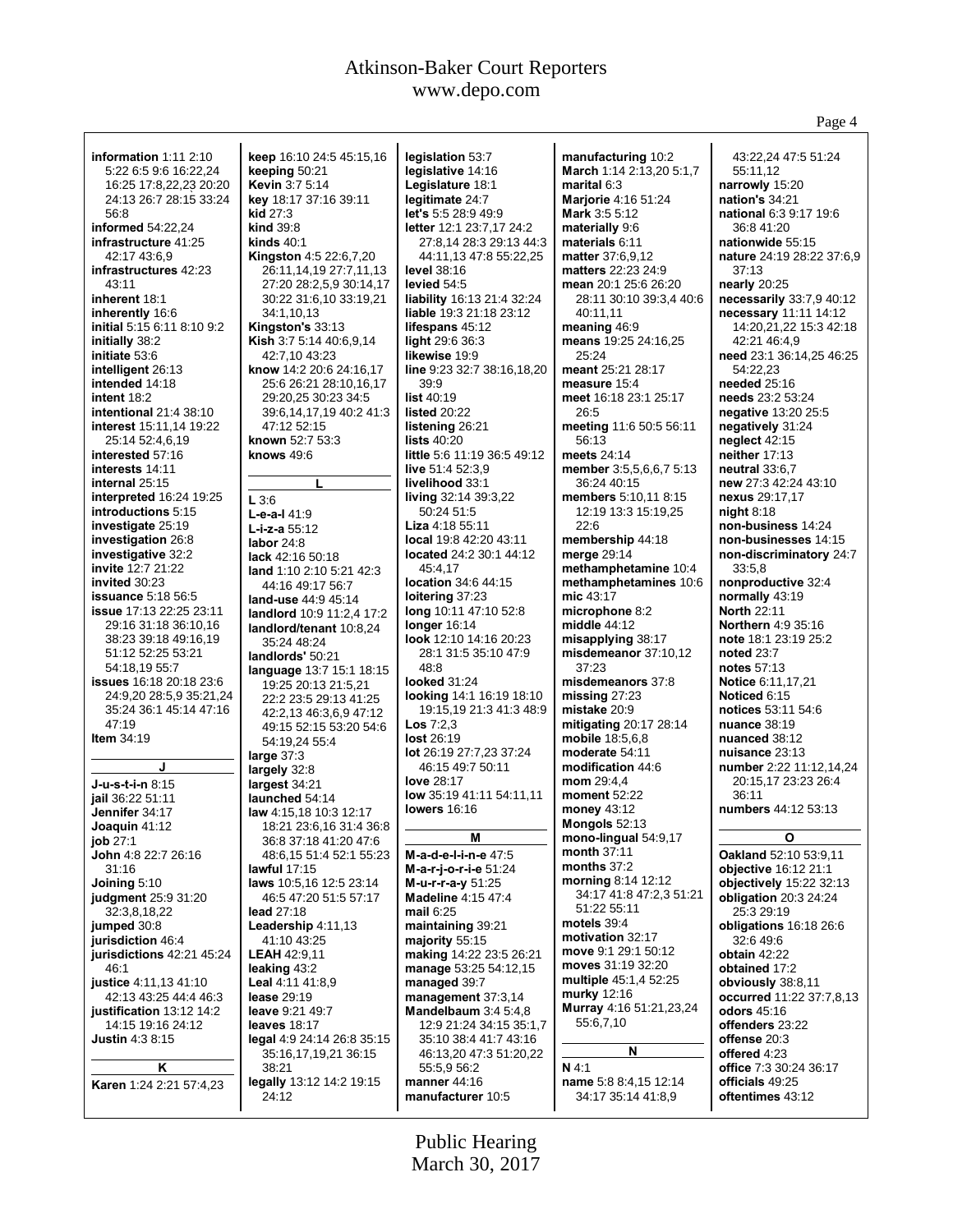Page 5

| oh 35:5.7 43:20                | Patricia 4:11 41:9           | 47:6 55:23                      | 21:25 22:5                 | 50:10 51:12                      |
|--------------------------------|------------------------------|---------------------------------|----------------------------|----------------------------------|
| <b>Okay</b> 22:20 26:11 28:4,8 | pattern 49:24                | practice 15:9,15 18:2,24        | prove 13:20 19:21 20:12    | realtors 4:3 8:17 19:5           |
| 34:13 36:7 42:9,11             | pay 11:21                    | 19:2 24:14 25:13,21             | 24:14 25:13,21             | 49:12                            |
| 43:21 49:17 50:12              | payments 11:5                | 33:5 52:23 53:23,23,24          | provide 16:21 17:14,20     | reason 24:3 26:1 31:7            |
| 51:19                          | <b>Penal 39:13</b>           | 55:16                           | 18:3,7 22:2 23:19 24:6     | 43:7 44:23 46:22 53:14           |
| oldest 52:10                   | penalty 57:17                | practices 1:10 2:10 5:21        | 25:19 26:25 27:4,15        | reasonable 34:24                 |
| on-line 9:4                    | people 21:6 32:14 36:17      | 14:12 32:5 42:3 44:9,15         | 28:2,12,18 30:5 31:11      | reasons 6:11 7:20 9:3            |
| once 36:21                     | 36:21 38:17,23 39:8,21       | 48:1,22 52:21 56:7              | 34:3,11,18 35:12,19        | 51:1                             |
| one's 8:19                     | 39:22 41:17 43:17            | precise 31:8                    | 54:6,20 56:3,5             | rebuttable 11:9                  |
|                                |                              |                                 |                            | recall 33:22                     |
| ongoing $42:19$                | 49:11 50:5,7,24,25 51:2      | prefer $6:25$                   | provided 20:20 26:6        |                                  |
| open 33:17 35:6                | 51:10                        | preferable 38:8                 | 27:14                      | receive 5:17 7:10 27:5           |
| operating 45:21                | percent 23:21,22,24          | preference 19:8                 | provider 17:16 19:2,21     | received 22:14 37:23             |
| operation 14:12,20             | perfect 31:13,13 43:20       | pregnant 25:5                   | 20:1,4,16,18,25 21:7,15    | receiving 54:7                   |
| opinion 26:22                  | period 7:14 35:3             | preliminary 15:17               | 48:19,20                   | recidivism 23:21 33:25           |
| opportunity 8:9 41:13,18       | perjury 57:17                | Present 3:9                     | providers 12:19 13:20      | 50:21                            |
| 47:9                           | <b>permits</b> 45:20,20      | presumed 9:18 33:5              | 16:1,11 17:19 18:3 20:4    | recognize $14:433:4$             |
| opposed 9:21 31:25             | person 21:11 26:12 54:7      | presumption 9:16,21             | 23:2,12                    | recommend 13:19 53:17            |
| 32:21 33:23 51:17              | person's 26:5 29:21          | 11:9 19:5,10,13                 | provides 15:2 19:10        | recommendation 30:16             |
| option 33:2                    | 39:16,17                     | previous 26:25                  | 21:15 25:9                 | recommendations 33:12            |
|                                |                              |                                 |                            |                                  |
| oral 53:18                     | personal 28:22               | previously 47:24                | providing 17:23 23:14      | 36:12 42:13                      |
| Orange 4:6,8 22:10             | personally 40:25             | prior 16:25 17:2,4 32:11        | 25:8 27:1,24 46:14         | recommended 30:12                |
| order 16:13,14                 | persons 32:11 42:1 52:13     | 50:15                           | 48:22 49:3                 | 49:22                            |
| ordered 10:21 11:4             | 54:21                        | prison 36:22                    | proving 13:14,22 19:12     | reconsider 21:5                  |
| ordinances 46:2,2              | perspective 18:8 26:3        | private 42:15 44:14             | provision 21:15 44:7,20    | record 5:5 7:21,24 29:20         |
| <b>Oregon 35:19</b>            | 31:23 38:7                   | problem 36:20                   | provisions 35:2            | 29:21 37:15 49:14                |
| organizations 34:21            | persuasive 11:17             | problematic 14:13 23:9          | public 1:8 2:8 5:4,17 6:15 | 50:13 55:21 56:14                |
| 41:21                          | pertaining 34:23             | 25:10                           | 35:3,21 42:15 44:8,14      | recorded 57:10                   |
| orientation 6:3                | picking 38:19                | problems 27:13 50:18            | 44:17 45:8 50:2,4 56:3     | records 16:23,23 21:10           |
| origin 6:4                     | picture 14:3                 | proceedings 2:17 57:6,9         | 56:5                       | 32:12 50:25                      |
|                                |                              | process 6:15 7:17 32:8          | published 6:17             |                                  |
| original 52:9                  | place 32:17 41:14 57:7       |                                 |                            | refer 8:7 29:4                   |
| outcomes 20:7                  | placed 13:23 33:15           | 32:23 47:13,18 54:1             | purpose 5:16 52:9,11       | reference 9:3 11:25              |
| outside 51:5                   | places 12:2 31:21            | processing 45:19                | purposes 11:1              | referenced 47:7                  |
| overall 23:11,19 24:7          | placing 48:24                | produced 10:7                   | <b>Pursuant 6:21</b>       | <b>referring 8:24 9:15 27:22</b> |
| 31:18 32:19 33:14              | plaintiff 13:17,25 19:11     | profession 40:21                | purview 9:10               | reflected $6:10,12$              |
| overbroad 28:11                | plaintiff's 9:15 18:11       | profit $14:22$                  | put 27:2                   | refuse 46:1                      |
| overly 37:4                    | planned 52:5 54:16           | programs 54:14                  | putting 48:18 50:10        | refused 42:21                    |
| owner 25:12 31:21              | planning 7:6                 | prohibits 6:1 37:11,14          |                            | reg $20:6$                       |
| owner's 26:3                   | plants $45:17$               | <b>project</b> 12:16 36:9 41:20 | Q                          | regard 10:19 11:2,18             |
| owners 14:11 18:6 22:11        | please 7:6,8 8:3,5           | promise $20:14$                 |                            | 24:17 31:22                      |
| 24:14 28:25 32:3,9,15          | po-26:8                      | promotes 16:4                   | qualifying 31:23           | regarding 1:9 2:9 5:17           |
|                                |                              |                                 | quality 16:16 42:5 44:8    |                                  |
| 32:17,23,24 33:9,15            | point 9:2,25 10:14 11:11     | prong 29:17                     | 44:17 46:7                 | 21:5 23:14 36:12 48:13           |
| 39:1                           | 14:5 18:12 23:9,16           | prongs $13:12$                  | question 24:13 26:9 30:6   | 49:17,24 50:15,20 56:6           |
|                                | 29:25 51:1 55:1              | proof 13:10,11 18:11            | 33:18 38:4 40:24 46:22     | regardless 41:18                 |
| P                              | pointed 25:4 29:10           | proper $45:20$                  | questions 8:10,21 9:22     | regional 35:15                   |
| P-a-d-d-o-c-k 8:16             | pointing 28:7                | properties 18:23 20:5           | 10:12 12:7 21:22 33:17     | Register 6:17                    |
| P-r-o-u-t 12:14                | points 9:8,13 26:22 29:8     | <b>property</b> 10:6,7 22:11    | 46:12 51:19 55:2           | regu-14:25                       |
| p.m 6:23 7:8 56:10             | 55:3                         | 23:15 24:6 26:3,3 28:25         | quickly 42:10              | regularly 36:17                  |
| Paddock 4:3 8:14,15            | policies 33:3,9 36:20,25     | 29:5 32:7,25                    | quite 21:9 47:9            | regulation $8:5$ 13:6,15         |
| 10:17,19 12:10                 | 37:3,4,17,19 38:16,19        | proportion 53:13                | quote 14:13 24:15 25:13    | 15:6 24:23 25:1,12,20            |
| page 6:13 44:12                | 38:20 39:12 42:15 51:9       | propose 21:21 47:12             | 25:22 28:14                | 36:14                            |
|                                | <b>policy</b> 19:21 21:16,20 | 53:20                           |                            | regulation's 14:9                |
| pages 57:6                     | 24:7 32:19 33:7 37:5,10      | proposed 1:9 2:9 5:19           |                            | regulations 1:9 2:9 5:19         |
| pall 52:18                     |                              |                                 | R                          |                                  |
| pardon $26:10$                 | 38:3 41:9 48:8               | 6:5,9,23 7:11,16 12:22          | race 6:1 41:14             | 5:19,20 6:6,7,13,23              |
| <b>park</b> 18:6               | polluting $44:15$            | 13:13 14:25 15:1,7,24           | racism 50:2                | 7:12 10:23 12:22,25              |
| parking 37:24                  | pollution 45:2,4             | 16:9 18:15 21:8 22:2            | ramifications 11:20        | 13:13,16 15:7,12,16,23           |
| <b>parks</b> 45:6              | <b>pops</b> 29:4,4           | 23:7 24:23 25:1 41:24           | range $35:21$              | 15:24 16:10,11,19                |
| part 6:14 7:20 23:4 27:6       | popularly 29:3               | 56:6                            | rate 23:21                 | 17:12 19:18 21:8,14,17           |
| 30:23 32:14                    | population 46:17             | proposes 29:12                  | rates 34:6 45:11 54:8      | 24:23 34:23 35:4,13              |
| participating 22:22            | portion 43:15 44:2 56:11     | proposing $44:4.13$             | rational 20:2              | 36:10 37:16 41:16 44:5           |
| <b>particular</b> 13:5 16:7,19 | 56:12                        | proposition 32:20 33:10         | read 22:14 27:21 30:17     | 50:10 56:6                       |
| 17:17 45:15,23 48:7,9          | poses 19:23 25:23            | <b>protected</b> 13:4 40:19,22  |                            | Regulatory 6:16                  |
| 53:16 54:9                     | position 48:21               | 41:19 42:2,6 44:10,19           | ready 5:4 8:11             | Regulatory/Legislative           |
| particularly 24:25 36:19       | positive 32:22               | 54:21                           | real 37:1                  | 3:10                             |
|                                |                              |                                 | really 10:10 14:19 20:24   | rehabilitation 21:12             |
| 54:12,22<br>particulars 47:19  |                              |                                 |                            |                                  |
|                                | possession 25:2              | protection 34:21                | 22:1 23:20 25:24 29:22     |                                  |
|                                | possible 21:9                | protections 54:21               | 31:10 36:9,13 43:7 45:6    | 28:15                            |
| parties $57:15$                | potential 28:18              | protective 48:15                | 46:3,8 47:21 48:19,25      | reject $31:21$                   |
| <b>path 26:23</b>              | Poverty 4:15 36:8 41:20      | Prout 4:4 12:12,12,14           |                            | relate 9:7 10:24                 |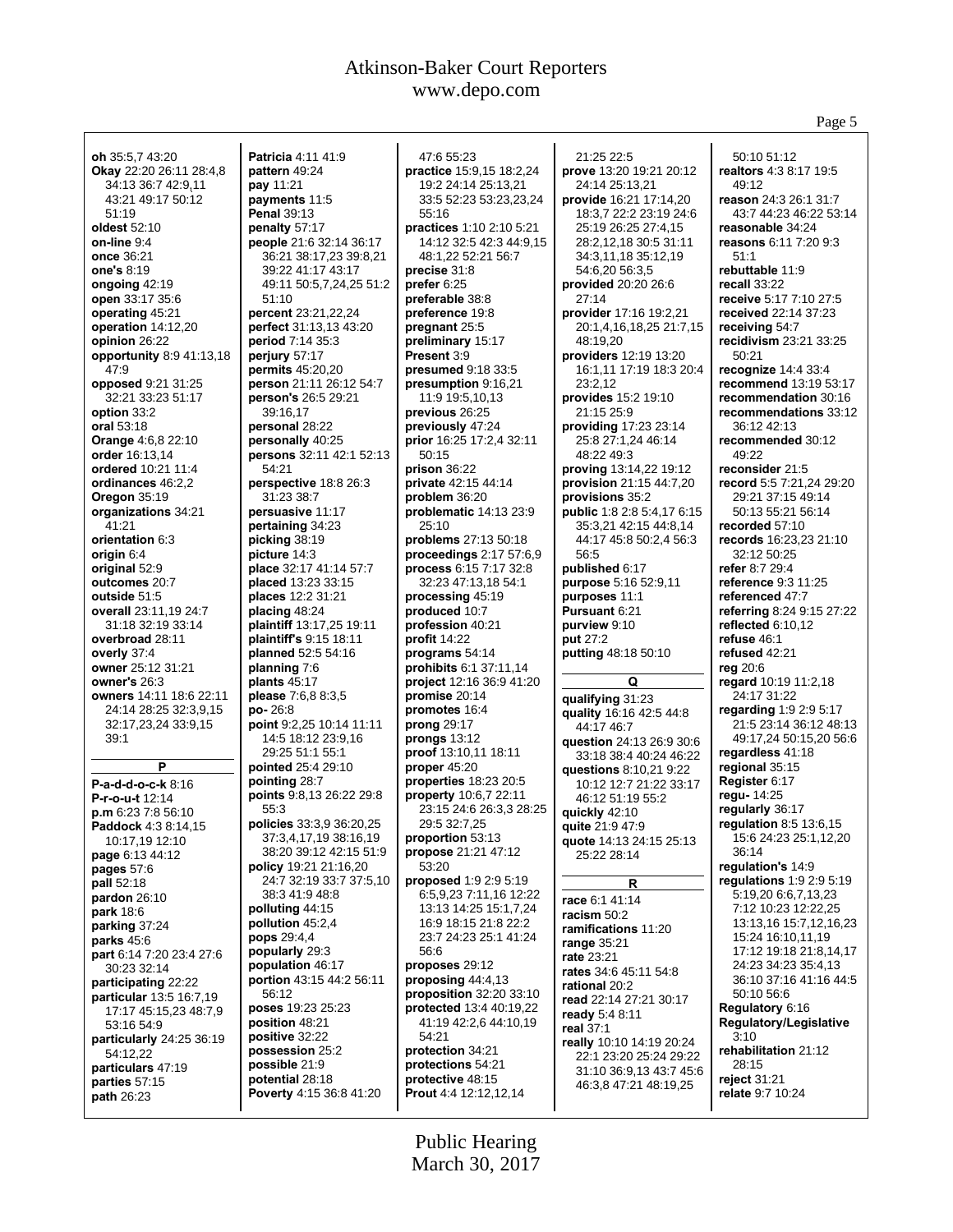| related 8:25 9:14 18:12       | 19:17 30:7 32:4,11,18          | 45:10,12 46:2 49:9           | sophistication 29:5              | stress 43:8                |
|-------------------------------|--------------------------------|------------------------------|----------------------------------|----------------------------|
| 24:24 25:3 26:2,5 35:13       | respectfully 25:18,24          | 53:21 54:17                  | sorry 18:4 35:5,7 36:2           | stricken 13:2              |
| 36:1                          | respectively 6:12              | seek 24:16                   | 42:11                            | strong $21:5$              |
| relates 5:25 11:8 17:5        | respond 7:19 40:14             | seeking 26:22,23 46:15       | sort 10:10 15:2 18:20            | studies $25:15$            |
|                               |                                |                              |                                  |                            |
| 38:5                          | 47:23 50:14                    | seen 26:16 36:19,19,25       | 47:1 49:2 50:2,5 51:4            | study 11:16                |
| relating 24:12 44:4 46:3,6    | response 21:16                 | 37:3                         | <b>source</b> 6:4 30:8,9,21,22   | studying 53:11             |
| relationship 10:8 20:2        | responsibilities 5:24          | selecting 48:23              | sources $45:2,4$                 | subdivision 8:22 9:14,17   |
| 48:24                         | rest 27:17                     | self-evident 54:20           | <b>Southern 4:5 22:9</b>         | 11:9                       |
| relative 26:22 57:14          | restitution 10:21,21 11:2      | seniors 35:20                | <b>speak</b> 8:2,7 22:24 36:9,12 | subject 22:23 23:12,13     |
| released 36:22                | 11:3                           | sense 32:13 48:20,25         | 36:13 40:2 50:12 54:25           | 26:7                       |
| relevance 19:10               | restrictive 37:4 51:8          | sent 6:18                    | <b>speaker</b> 26:25 46:24       | subjected 32:1 33:1        |
| relied 9:6                    | result 17:1 21:19 44:15        | Sentinal 53:10               | <b>SPEAKERS 4:2</b>              | subjective 16:6 38:9       |
| religion 6:2                  | resulted 17:4                  | separate 35:2                | speaking 42:10 52:1              | subjects 12:11             |
| rely 43:1,3 55:16             | reunification 36:21            | separately 7:6               | speaks 15:5                      | submission 22:15,16        |
| relying 30:9                  | reunite 36:23                  | septic 43:1                  | <b>special 54:2,10</b>           | submit 7:6 8:17 47:7       |
| remainder 9:7                 | reverse 25:9                   | servant 52:14                | specific 5:23 8:5 11:12          | submits $7:9,13$           |
| remedial 39:25                | review 8:19 10:9 22:16         |                              |                                  |                            |
|                               |                                | serve 14:12 15:11,13         | 23:3,5,14 24:15 30:16            | submitted 22:12 27:25      |
| remedy 26:8                   | 28:23                          | 35:18 41:16 53:9             | 33:13,14 46:6 47:12,16           | 36:7 41:22 43:15 44:3      |
| remind 42:8                   | reviewing 12:10                | served 15:8                  | 49:9,15,20 50:3,17               | 55:22,25                   |
| reminder 56:9                 | revised 21:16                  | serves 15:13 24:4 42:24      | 51:14 52:23 53:23                | submitting 20:14 53:19     |
| remove 13:7                   | <b>revising 16:9 21:14</b>     | <b>services</b> 4:9 35:16,16 | specifically 9:15 10:8           | 55:4                       |
| removed 48:3                  | right 18:13 31:6 34:4 35:2     | 36:16 38:21 42:18,18         | 24:9 44:11 51:6                  | subsection 8:6 13:1,10     |
| render $44:21$                | 51:4 56:4                      | session 51:23                | speculative 31:5                 | 18:14 19:19 20:9,15        |
| rendering 45:18               | rights 5:24 54:22,24           | set 5:24 35:3,13 53:20       | spelling 8:4                     | 43:6 44:5,7,14,20 48:2     |
| rental 4:6 22:10 26:3.6       | 55:18                          | 57:7                         | <b>Sperber</b> 3:10 7:2,7 22:18  | subsections $15:5$ 18:13   |
| 32:5,14                       | risk 19:23 23:25 25:23         | seven 11:10,13,23 33:23      | <b>spot 27:2</b>                 | subsidized 37:22           |
| <b>renting 26:2 29:5</b>      | 30:12,13,14 31:2,5 33:1        | 34:1,4,7 36:16,17 51:17      | stabilize 36:22                  | substantial 24:15          |
| repeat 19:19 23:22            | <b>Ron</b> 4:5 22:7            | several-page 22:15           | stable 36:24                     | substitute 30:12           |
| replace 44:21                 | room 2:19 6:10 8:2 26:13       | severity 24:19 25:6          | staff $30:4$                     | successful 32:10           |
| replaced 8:24                 | 39:6 40:18                     | sex 6:2                      | stakeholders 6:19                | sufficient 9:18 13:12 14:2 |
| report 33:19 34:2             | rue's 40:19                    | sexual 6:3                   | standard 12:6 14:9,14,19         | 19:15 24:12 31:11          |
|                               |                                |                              |                                  |                            |
| reported $1:24,34:5$          | <b>Rule 11:25</b>              | shaking $22:13$              | 14:23 25:17 28:16,21             | sufficiently 12:23         |
| reporter 2:22 7:22 8:3        | rulemaking $5:236:15$          | shift 13:17                  | 29:6,12,25                       | suggest 11:13 33:8 50:10   |
| 42:8 57:5                     | 7:16,21,24 9:5 46:15           | shifted 32:8                 | standards 21:7 24:15             | 51:16                      |
| <b>REPORTER'S 57:1</b>        | <b>rules</b> 39:9              | shifting 13:25 32:23         | 29:11,15                         | suggested 17:25 32:16      |
| <b>REPORTERS 1:21</b>         |                                | 49:12                        | star 30:18                       | 49:10,14 50:16             |
| reporting $11:15,19$          | s                              | shorten 27:8                 | starting 12:24 14:5              | suggesting 44:19           |
| reports 24:1                  | s 4:22 24:22 57:4,23           | shorter 45:12 51:15          | <b>state</b> 1:3 2:5,18,19 5:7   | suggestion 17:19 31:22     |
| <b>represent</b> 22:8 35:23   | <b>Sacramento 1:13 2:12,19</b> | shorthand 2:21 57:4,13       | 9:17 10:5,16 12:20               | 32:1                       |
| 39:22 50:24 51:25 52:3        | 5:1,8 35:18                    | show 13:18 14:11 20:1,4      | 22:23 34:23 45:1 46:2            | suggestions $23:55:24$     |
| representative 45:25          | safe 23:14 24:6 39:21          | 20:5,8 21:11 23:4 24:1       | 46:17                            | summarizing 8:20           |
| representing 8:16 39:6        | 50:22                          | 43:5                         | <b>State's 52:9</b>              | support 34:24 42:18        |
| request 7:13 9:5 13:6,24      | safety 24:6                    | showing 18:19 20:10          | stated 26:24 52:11               | 48:16,25 55:21,21,23       |
| 14:22 16:20 18:9 46:4         | <b>San 41:12</b>               | 23:20                        | statement 6:11 7:20 9:3          | 55:24                      |
| requesting 48:2               | Sarah 4:9 35:14 36:2           | shut 45:16                   | statements 17:11,15 57:9         | supported 51:16            |
| requests 34:23 53:15          | saw 9:2 37:11,21               | side 38:7 51:4               | states 13:11 18:6 19:20          | supporting 42:23           |
| require 29:22                 |                                | sides $49.5$                 | 24:11 26:2 34:20 44:14           | supports 48:6              |
| required 11:18 25:15          | saying 50:22                   | significant 23:23 33:25      | <b>States' 52:3</b>              | supposed 28:13             |
| requirement 15:9 17:18        | schools 45:6                   | 38:24                        | statewide 53:9                   | Supreme 18:22 52:17        |
|                               | <b>Schur</b> 3:6 5:12 10:15,18 |                              |                                  |                            |
| 19:20 54:4,5                  | 22:1 33:18,22 34:9,14          | similar $21:10$              | stating 8:4                      | sure 11:6 18:13 25:23      |
| requirements 11:7             | 36:2                           | simply 15:7                  | statistical 18:24 19:14          | 31:8 43:18,21 52:6         |
| requires 13:22                | screen 15:19 16:1,17           | single 13:8                  | statistics 9:17 18:19 19:6       | surround 45:5              |
| requiring 14:10               | screening 15:21 16:12,15       | <b>Sit 36:5</b>              | 19:8,11 23:19 25:15              | surrounding 12:24 45:24    |
| research 53:8,9               | 17:6,21 18:4,7 21:1            | sitting 34:4 39:6            | 33:23 51:17                      | sworn 7:25                 |
| reside 52:13                  | 36:20 37:4 45:3                | situation 15:12 16:7,14      | status 6:3,4 42:2,6 44:10        |                            |
| residence 17:4 42:20          | searching 31:14                | 17:17 39:16                  | statute 12:6 23:15 54:4          | т                          |
| residences 45:14              | second 9:2,25 17:9 42:7        | situations 39:22             | statutes 14:8                    | T 3:5 4:22                 |
| residency 31:23               | section 8:6,22 9:25 10:19      | Skipping 15:16               | Steinheimer 4:9 35:14,15         | tailored 15:20             |
| residential 28:19             | 11:9 13:9 14:1,3,17            | slated 6:6                   | 36:5 38:20 40:2,5,11             | take 8:3 20:20 28:1,10,13  |
| <b>residents</b> 41:11 42:25  | 17:10 18:6,10,15,16            | sleeping 37:24               | 41:5 50:22                       | 28:16,17 32:24 38:9        |
| 43:3 44:9,18,22 45:7,12       | 19:19 24:21 27:15 42:6         | small $44:6$                 | stems 14:19                      | 53:2                       |
| 45:14,22                      | 43:7 44:6,20 46:10 49:2        | smartest 26:14               | stenographically 57:10           | taken 2:17 48:17 57:7,13   |
| <b>residents' 42:4,4 46:7</b> |                                | <b>Smock</b> 4:8 22:7 29:8   | stereotypes 50:1                 |                            |
| resource 39:3                 | 49:13,14 50:13 52:21           | 31:16,16                     | <b>stick</b> 35:9                | talk 48:5 50:6,9           |
| resources 32:2,25 42:1        | sections 6:7 11:15,17          | Society 34:20                | stop 21:23 51:18 55:1            | talking 21:23 47:22 48:10  |
| 42:22 43:12                   | 23:3 33:14 49:15               | solution 30:2                |                                  | 48:23 54:23                |
|                               | see 18:5 19:6 20:15 26:16      |                              | stopping 37:18                   | tanks $43:1$               |
| respect 15:21 17:22           | 36:15 39:25 43:16              | somewhat 18:16               | <b>Street 2:19 7:3,3</b>         | tap $43:19$                |
|                               |                                |                              |                                  |                            |